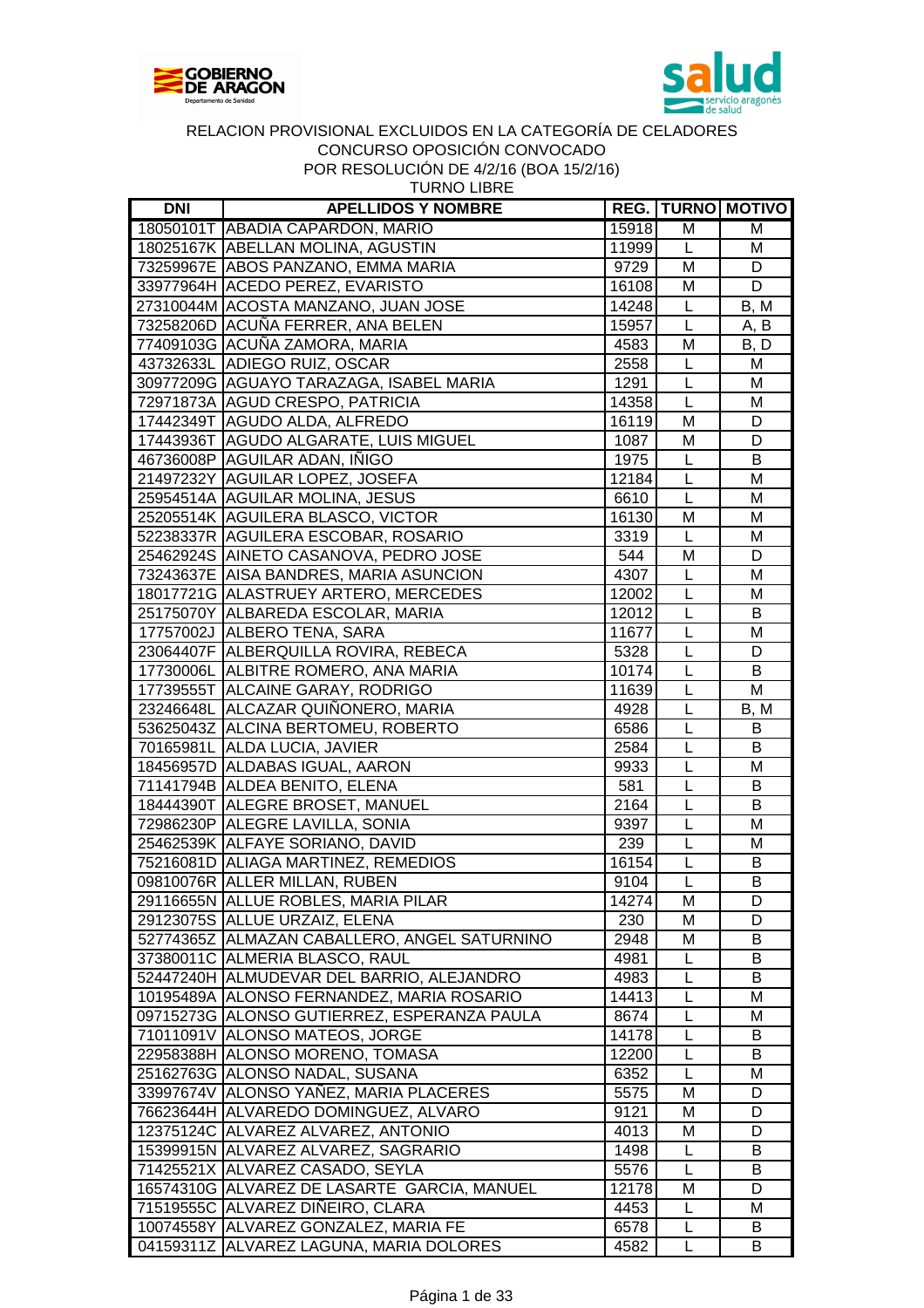



|  |  |  |  | <b>TURNO LIBRE</b> |  |  |
|--|--|--|--|--------------------|--|--|
|  |  |  |  |                    |  |  |
|  |  |  |  |                    |  |  |

| <b>DNI</b> | <b>APELLIDOS Y NOMBRE</b>                                                            |       |                | <b>REG.   TURNO   MOTIVO</b> |
|------------|--------------------------------------------------------------------------------------|-------|----------------|------------------------------|
|            | 71953190J ALVAREZ MARTINEZ, PEDRO                                                    | 6364  | $\mathsf{L}$   | M                            |
|            | 10079214Q ALVAREZ PRIETO, MERCEDES                                                   | 16135 | L              | M                            |
|            | 73021248C ALVAREZ RIOS, MARTA                                                        | 930   | $\mathsf{L}$   | B                            |
|            | 71522394F ALVAREZ RODRIGUEZ, MARTA                                                   | 12179 | L              | B                            |
|            | 71436941E ALVAREZ SOLLA, JONATAN                                                     | 6587  | L              | M                            |
|            | 71514257N ALVAREZ TEIJELO, MARIA                                                     | 4717  | L              | В                            |
|            | 10078610X ALVAREZ VAZQUEZ, ANTONIO                                                   | 6569  | M              | M                            |
|            | 45870460L ALVAREZ VAZQUEZ, GABRIEL VICENTE                                           | 7503  | L              | B                            |
|            | 16973629C ALVARO RINCON, M. ANGELES                                                  | 3089  | $\mathsf{L}$   | B                            |
|            | 17696415P ANDRES DURAN, ENCARNA                                                      | 10938 | M              | D                            |
|            | 53543797G ANDRES PRIETO, JUAN FRANCISCO                                              | 10632 | L              | M                            |
|            | 18454151D ANDRES SANCHEZ, CARMEN                                                     | 1576  | L              | M                            |
|            | 09743914X ANDRES VILLA, FCO. JAVIER                                                  | 16009 | $\mathsf L$    | M                            |
|            | 17220735Z ANGEL CAÑELLAS, MARI CARMEN                                                | 7790  | $\mathsf{L}$   | В                            |
|            | 25134393Q ANIA TARDIO, JUAN ANTONIO                                                  | 8423  | M              | D                            |
|            | 22969689A ANTELA PADIAL, SALVADOR                                                    | 14366 | $\mathsf{L}$   | B                            |
|            | 25463864N ANTOLIN COSTA, JOSE ANTONIO                                                | 1402  | M              | D                            |
|            | 09773213F ANTOLIN RODRIGUEZ, MANUEL                                                  | 12183 | $\mathsf{L}$   | M                            |
|            | 71419080D ANTON RIVERO, MARIA JESUS                                                  | 4681  | $\mathsf{L}$   | B, M                         |
|            | 11945085N ANTRUEJO GARCIA, PABLO                                                     | 7442  | L              | C                            |
|            | 29120315S APARICIO JUSTE, HUGO                                                       | 14326 | M              | D                            |
|            | 25435532Q APARICIO LORAN, JUAN CARLOS                                                | 7986  | M              | D                            |
|            | 17763388M APARICIO PASCUAL, NOELIA                                                   | 87    | L              | В                            |
|            | 12410924D APARICIO PLAZA, ANA                                                        | 5220  | $\mathsf{L}$   | B                            |
|            | 25470210X APARISI MOLINA, IÑAKI                                                      | 1842  | $\mathsf{L}$   | M                            |
|            | 76920878T ARA LOBERA, ANDREA                                                         | 15976 | M              | D                            |
|            | 16802702Y ARANCON BRAVO, SARA                                                        | 4592  | $\overline{L}$ | B                            |
|            | 18451639G ARANDA ORNA, ALICIA                                                        | 6353  | $\mathsf{L}$   | M                            |
|            | 16542521R ARANSAY RUBIO, MAR                                                         | 8724  | L              | В                            |
|            | 18452960Z ARAUZ GONZALVO, MARIA ANGELES                                              | 3334  | L              | В                            |
|            | 17720707N ARBUES MIRAL, LOURDES                                                      | 5330  | M              | D                            |
|            | 44380818H ARCE CANTOS, CESAREO                                                       | 8940  | M              | D                            |
|            | 34794233V ARCE CARRION, MARIA TERESA                                                 | 16150 | $\mathsf{L}$   | A                            |
|            | 48387654R ARENES JIMENEZ, VICENTE JOSE                                               | 6588  | L              | B                            |
|            | 09770520M AREVALO MANRIQUE, MIGUEL ANGEL                                             | 4984  | L              | B                            |
|            | 29775924D ARIAS CONTRERAS, NATIVIDAD                                                 | 4761  | $\overline{L}$ | $\overline{M}$               |
|            | 03544596Q ARIAS NEIRA, DIEGO                                                         | 10665 | м              | М                            |
|            | 73197006N ARIAS ROCA, GUILLERMO                                                      | 11653 | M              | B                            |
|            |                                                                                      | 9732  | M              | В                            |
|            | 18041607Q ARILLA MIGUEL, TERESA<br>44387023J AROCA CANDEL, PEDRO ANTONIO             | 3440  | L              | B                            |
|            |                                                                                      |       | L              | M                            |
|            | 25136578Q ARRAEZ ANCHELERGUES, FRANCISCO JAVIE                                       | 15990 |                |                              |
|            | 14305135D ARRIBAS RODRIGUEZ, ALVARO<br>70569993J ARROYO GONZALEZ DEL CAMPO, Mª BELEN | 8684  | L              | B                            |
|            |                                                                                      | 11683 | L              | В                            |
|            | 05655271P ARROYO GONZALEZ DEL CAMPO, Mª NIEVES                                       | 11681 | L              | B                            |
|            | 71518447Q ARROYO MEDINA, MIRIAM                                                      | 5221  | L              | B                            |
|            | 17719650J ARROYO VAL, CARLOS                                                         | 3942  | M              | D                            |
|            | 18167035W ARRUEGO SERRA, Mª TERESA                                                   | 1034  | L              | B                            |
|            | 17220242G ARTAL GOMEZ, DESIDERIO JULIA                                               | 4758  | M              | D, M                         |
|            | 18010604V ASCASO CANUDAS, SERGIO                                                     | 9052  | M              | B, D                         |
|            | 03135312K ASENJO FLORES, SERGIO                                                      | 16166 | L              | B                            |
|            | 18457370P ASENSIO CASAS, JORGE                                                       | 3335  | L              | B                            |
|            | 25435531S ASIN BAILO, BEGONA                                                         | 475   | L              | M                            |
|            | 48664253W ASUNCION ISIDRO, MARIA ANGELES                                             | 7704  | L              | B                            |
|            | 32678098C AUZ VAZQUEZ, MANUEL                                                        | 16038 | L              | м                            |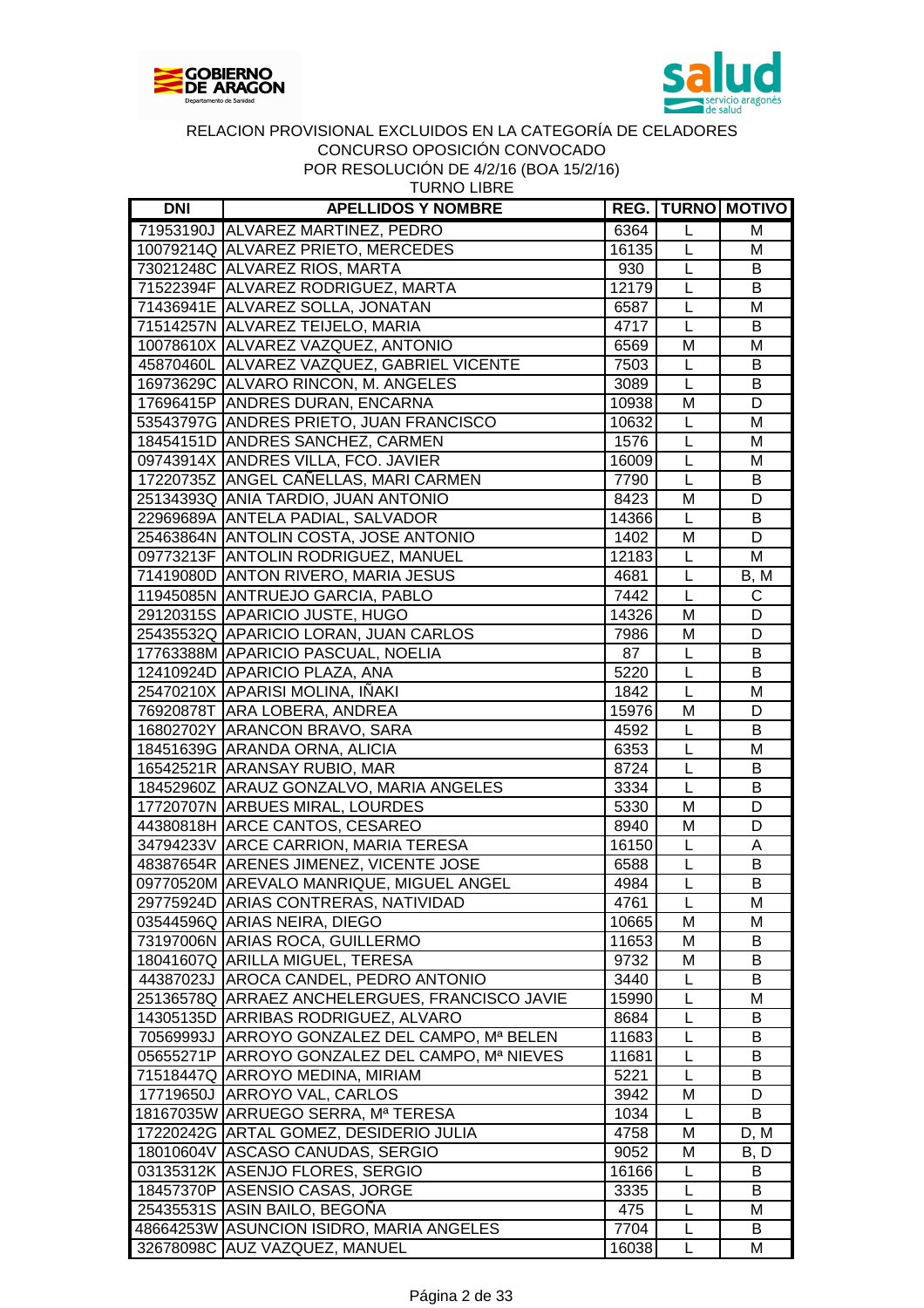



| <b>DNI</b> | <b>APELLIDOS Y NOMBRE</b>                  |       |                | <b>REG. TURNO MOTIVO</b> |
|------------|--------------------------------------------|-------|----------------|--------------------------|
|            | 18038303R AVELLANA LANUZA, M JOSE          | 4782  | L              | M                        |
|            | 02317825T AVILA VAZQUEZ, NATALIA           | 2951  | L              | M                        |
|            | 04581696G AVILES CALLEJA, JOSE LUIS        | 2414  | L              | M                        |
|            | 22476608L AVILES FRANCO, JOSEFA DE LA SA   | 2738  | M              | D                        |
|            | 72998022R AYALA LOBERA, JAVIER             | 1437  | L              | B                        |
|            | 25196876P AYARZA GAY, AITOR                | 15997 | L              | B                        |
|            | 17731647G AYERBE GONEL, SURIEL             | 601   | M              | D                        |
|            | 73199523E AYUDAN SOROLLA, BEATRIZ          | 12254 | M              | D                        |
|            | 25161666B AZAGRA SIERRA, MARIA DOLORES     | 9611  | L              | B                        |
|            | 25178922V AZNAR AZNAR, MARTA               | 4139  | L              | M                        |
|            | 16007784Z AZNAR COSCOLIN, Mª PILAR         | 11347 | L              | B                        |
|            | 25160965T AZNAR HIDALGO, SUSANA            | 5356  | M              | D                        |
|            | 18057056D BADENES VIVAS, DANIEL ANGEL      | 1760  | L              | M                        |
|            | 44757164S BAIDEZ GARCIA, DAVID             | 1537  | L              | M                        |
|            | 71014560J BAILON ALVAREZ, ALEJANDRO        | 16011 | L              | B                        |
|            | 25467133S BALAGUER VALERO, DIGNA PILAR     | 16106 | L              | B                        |
|            | 23301866Z BALIBREA RUIZ, ALMUDENA          | 4973  | L              | B                        |
|            | 21500806S BALLESTER ZARAGOZA, JOSE JORGE   | 7444  | L              | M                        |
|            | 29127704K BALLESTERO DELGADO, DIANA        |       | M              | D                        |
|            |                                            | 472   | L              |                          |
|            | 49006177P BALMASEDA LOPEZ, PILAR           | 5222  |                | B                        |
|            | 7878900 C BAONZA GARCIA, JESUS             | 3456  | M              | M                        |
|            | 17743244D BAQUEDANO MENDIVIL, SUSANA       | 11642 | L              | M                        |
|            | 76420621Q BARRANCA PUERTAS, CARMEN ISABEL  | 15992 | L              | M                        |
|            | 73204092Z BARRENA LAHUERTA, MARIA DESIREE  | 3622  | L              | B                        |
|            | 16794869Q BARRERO DE PABLO, EMILIO         | 4896  | M              | D, M                     |
|            | 29128523N BARRETO LAGRABA, MIGUEL          | 892   | $\overline{L}$ | B                        |
|            | 17738767V BARRIO AZNAR, MARTA              | 4346  | M              | D                        |
|            | 15985930X BARROSO ALCANTARA, OBDULIA       | 11702 | L              | $\overline{B}$           |
|            | 47260089B BATALLER REDONDO, MARIA CARMEN   | 1620  | M              | B, D                     |
|            | 25449052N BAUTISTA RUIZ, NURIA             | 8133  | L              | M                        |
|            | 72986869A BELENGUER ANSON, DAVID           | 155   | L              | В                        |
|            | 25471231L BELENGUER SABROSO, RAUL          | 7282  | M              | D                        |
|            | 52989519A BELLO PRADA, YOLANDA             | 11665 | L              | B                        |
|            | 10066849W BELLO RODRIGUEZ, MARIA MERCEDES  | 7323  | L              | B                        |
|            | 17753608T BELTRAN CABEZAS, ALBA            | 7325  | $\overline{L}$ | B                        |
|            | 25451036H BENEDI RUA, SUSANA               | 925   | L              | B                        |
|            | 73097782X BENITO CASTILLO, INMACULADA      | 9735  | L              | м                        |
|            | 20816145H BENITO TORRES, FEDERICO          | 16187 | L              | B                        |
|            | 72984478G BERGES LACAMBRA, ALEJANDRO       | 3134  | L              | B                        |
|            | 22973749S BERLANGA SANCHEZ, PEDRO JOSE     | 2542  | L              | В                        |
|            | 23245146N BERMEJO MORALES, DIEGO           | 2593  | L              | B                        |
|            | 25136121L BERNAD INVERNON, CARMELO         | 7161  | M              | D                        |
|            | 18036470P BERNAD LASHERAS, MARIA JOSE      | 1758  | P              | E                        |
|            | 71701820X BERNAL ALVAREZ, DIEGO            | 7456  | L              | B                        |
|            | 25446549Q BERNAL ALVAREZ, ROSA MARIA       | 2116  | L              | B                        |
|            | 72977342K  BERNAL BERNAL, CHORCHE          | 7447  | M              | B, D                     |
|            | 17763369D BERNAL COCA, JORGE               | 4362  | L              | B                        |
|            | 27468808T BERNAL GOMEZ, ENCARNACION        | 14411 | L              | В                        |
|            | 34784479S BERNAL GOMEZ, ISABEL             | 4729  | L              | B                        |
|            | 0X7676062 BERRIO OLIVEROS, DOLORES DEL PIL | 7281  | L              | M                        |
|            | 08794532E BERROCAL INDIANO, MARIA PILAR    | 1779  | M              | D, M                     |
|            | 74175385V BERTOMEU MOLINA, JOSE MANUEL     | 9096  | M              | D, M                     |
|            | X8936307W BETANCOURT CABALLERO, JOSE LUIS  | 6287  | L              | B                        |
| 17741377M  | <b>BIARGE FANLO, JORGE</b>                 | 1919  | L              | B                        |
|            |                                            |       |                |                          |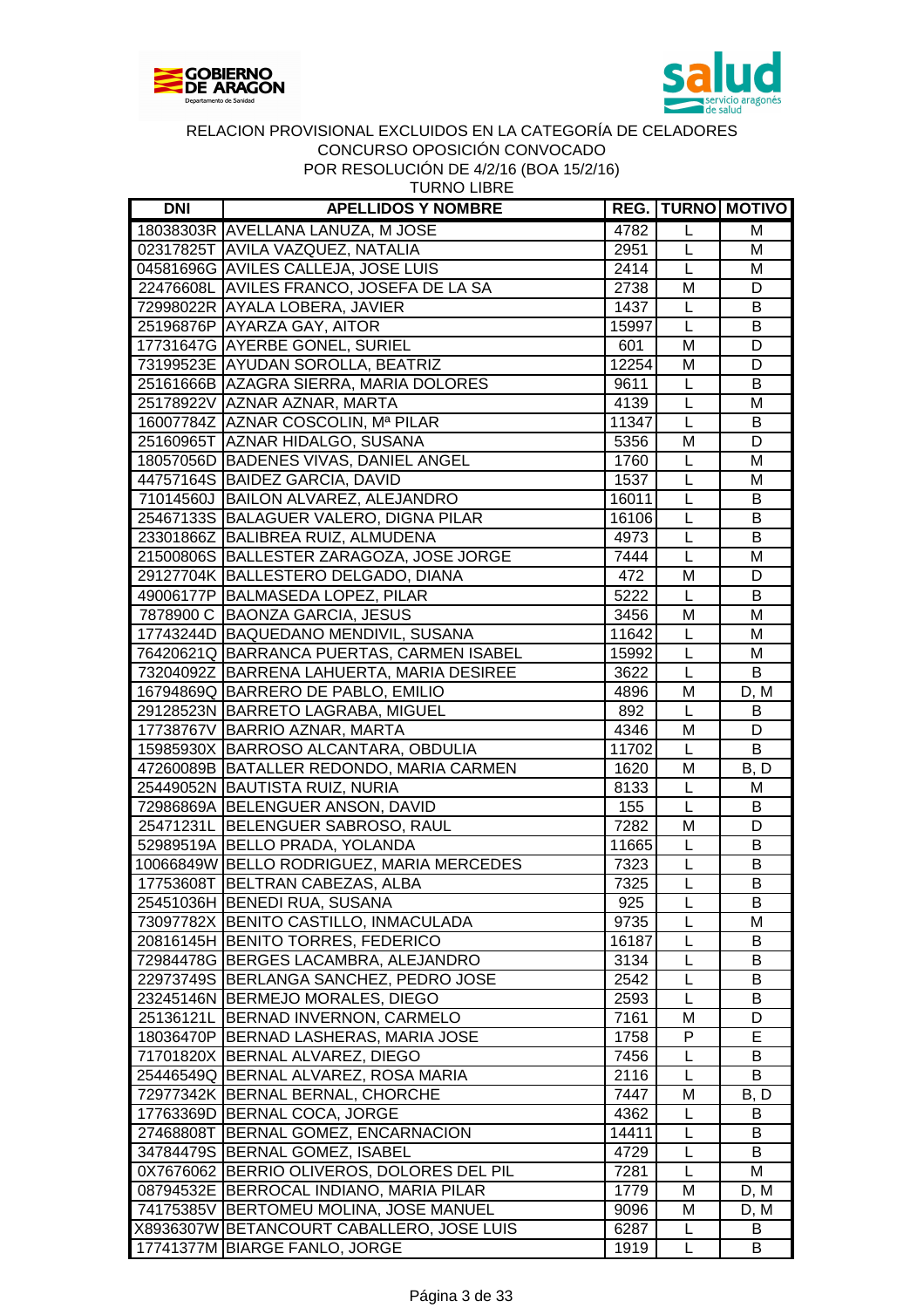



TURNO LIBRE

| <b>DNI</b> | <b>APELLIDOS Y NOMBRE</b>                                                       |       |                | <b>REG.   TURNO   MOTIVO</b>   |
|------------|---------------------------------------------------------------------------------|-------|----------------|--------------------------------|
|            | 72570454A BLANCO ALVAREZ, MERCEDES                                              | 4930  | L              | B                              |
|            | 03458917Q BLANCO BAUTISTA, ROSARIO                                              | 14408 | L              | M                              |
|            | 12332928Y BLANCO LOPEZ, JOSE MANUEL                                             | 11705 | M              | D                              |
|            | 10079842T BLANCO SANCHEZ, ROSA-ANA                                              | 3894  | M              | <b>B</b> , <b>D</b> , <b>M</b> |
|            | 25476284N BLANQUE SOLSONA, SERGIO                                               | 16028 | L              | A                              |
|            | 25467434V BLASCO LACRUZ, DEBORA MARIA                                           | 1872  | L              | M                              |
|            | 17726224D BLASCO MOLINERO, ANDRES                                               | 1814  | M              | D                              |
|            | 18439829Q BLASCO ROIG, LAURA                                                    | 7288  | $\mathsf{L}$   | B                              |
|            | 17215933L BLASCO VERGARA, JOSE MARIA                                            | 16118 | M              | D                              |
|            | 11780515F BLAZQUEZ CANO, NICOLAS                                                | 14256 | $\mathsf{L}$   | B                              |
|            | 47077215X BLESA FAJARDO, MARIA CRUZ                                             | 16055 | $\mathsf L$    | В                              |
|            | 73157743X BOIX POBLADOR, MARTA                                                  | 14281 | $\mathsf{L}$   | В                              |
|            | 72994615K BONA GARRIDO, CARLOS JESUS                                            | 14339 | L              | B                              |
|            | 29132199P BONAFONTE VILLANUEVA, ALEJANDRO                                       | 11638 | M              | D                              |
|            | 17732789L BORDONABA MATA, ANA Ma                                                | 14245 | M              | M                              |
|            | 13760191G BORGE MARTINEZ, ISABEL                                                | 16004 | $\mathsf{L}$   | B                              |
|            | 72969953S BORJA GONZALO, DAVID                                                  | 6566  | M              | D                              |
|            | 11428903L BORONAT GARCIA, MARIA                                                 | 7684  | $\mathsf{L}$   | M                              |
|            | 17745509C BORROY RENGEL, ISRAEL                                                 | 14338 | $\mathsf{L}$   | M                              |
|            | 25161645J BOSQUE BORRAZ, MARIA ANGELES                                          | 14176 | M              | D                              |
|            | 29107861G BOTIJA MONGE, MARIA MERCEDES                                          | 9915  | $\mathsf{L}$   | B                              |
|            | 71504504B BRAÑAS GONZALEZ, NOEMI                                                | 7322  | $\mathsf{L}$   | M                              |
|            | 17703181N BRAVO GUTIERREZ, MARIA AMOR                                           | 16163 | $\mathsf{L}%$  | A                              |
|            | 28962361W BRAVO ISLA, MARIA NOEMI                                               | 14325 | $\overline{L}$ | B                              |
|            | 17724666S BRIZ FRAC, MERCEDES                                                   | 11641 | L              | B                              |
|            | 29098475W BRONCHAL MARQUES, ROSA                                                | 11646 | $\overline{L}$ | M                              |
|            | 29093597T BRUSCAS IZU, FRANCISCO JOSE                                           | 535   | M              | D                              |
|            | 43417651E BUENO BUENO, MAR                                                      | 9442  | L              | В                              |
|            | 72972326L BUENO FERNANDEZ, LIDIA                                                | 16013 | L              | Α                              |
|            | 25149394K BUENO GREGORIO, MARIA MAR LUCIA                                       | 8771  | M              | $\overline{D}$                 |
|            | 18430555B BUENO PEÑA, Mª MONTSERRAT                                             | 11650 | $\mathsf{L}$   | B                              |
|            | 33299848B BUENO SANTIAGO, MARIA ANGELES                                         | 11011 | $\overline{L}$ | $\overline{\text{c}}$          |
|            | 73134744B BUEZO ERAZO, JENNIFER PAOLA                                           | 7450  | M              | D                              |
|            | 18039745V BUISAN PUYOL, ANDREA                                                  | 5358  | L              | M                              |
|            | 17865160W BURRIAL GOMEZ, JOSE MARIA                                             | 9047  | L              | M                              |
|            |                                                                                 | 3536  | L              |                                |
|            | 77516229L  BURRUEZO BERNAL, MARIA JOSE<br>33855808S BUSTO ESPINO, Mª DEL CARMEN | 5577  | M              | в<br>D                         |
|            | 53368671T BUSTOS FERNANDEZ, CRISTINA                                            | 3267  | L              | B                              |
|            | 17734561C BUXEDA PEREZ, ANA ISABEL                                              | 14335 | L              | M                              |
|            | 73159358S BUZARRA VALLES, VIOLETA                                               | 15991 | M              | D                              |
|            | 29113468E CABALLERO DOMINGO, MANUEL                                             | 11691 | $\mathsf{L}$   | C                              |
|            | 17752740Y CABAÑERO SUEIRO, SAMUEL                                               | 14374 | M              | D                              |
|            | 73155102Z CABELLO MATUD, MARIA ELENA                                            | 5757  | L              | М                              |
|            | 025150509 CABEZA ANDREU, ROSA MARIA                                             | 5223  | L              | B                              |
|            | 09304794Y CABEZA JIMENEZ, EVA MARIA                                             | 9120  | M              | B                              |
|            | 25163964D CABEZA VALERO, REGINA                                                 | 1085  | M              | D                              |
|            | 39151106T CABEZAS CEREZO, ANTONIO                                               | 16153 | M              | M                              |
|            |                                                                                 |       |                | В                              |
|            | 25131265Q CABISCOL MIR, CARMEN<br>31733690S CABRAL ANGEL, JOSE                  | 11674 | L              | В                              |
|            |                                                                                 | 4818  | L              | B                              |
|            | 20072375E CABRAL MORENO, ANA PALOMA                                             | 7637  | L              |                                |
|            | 44049754Q CABRAL SANCHEZ, MARIA JOSE                                            | 2513  | L              | Μ                              |
|            | 15435132Q CABRAL SANCHEZ, TALIA                                                 | 2514  | L              | B                              |
|            | 42884559R CABRERA FRANQUIS, MARGARITA                                           | 1554  | L              | B                              |
|            | 73078488J CABRERO PANADES, ANA GUIOMAR                                          | 11643 | L              | B                              |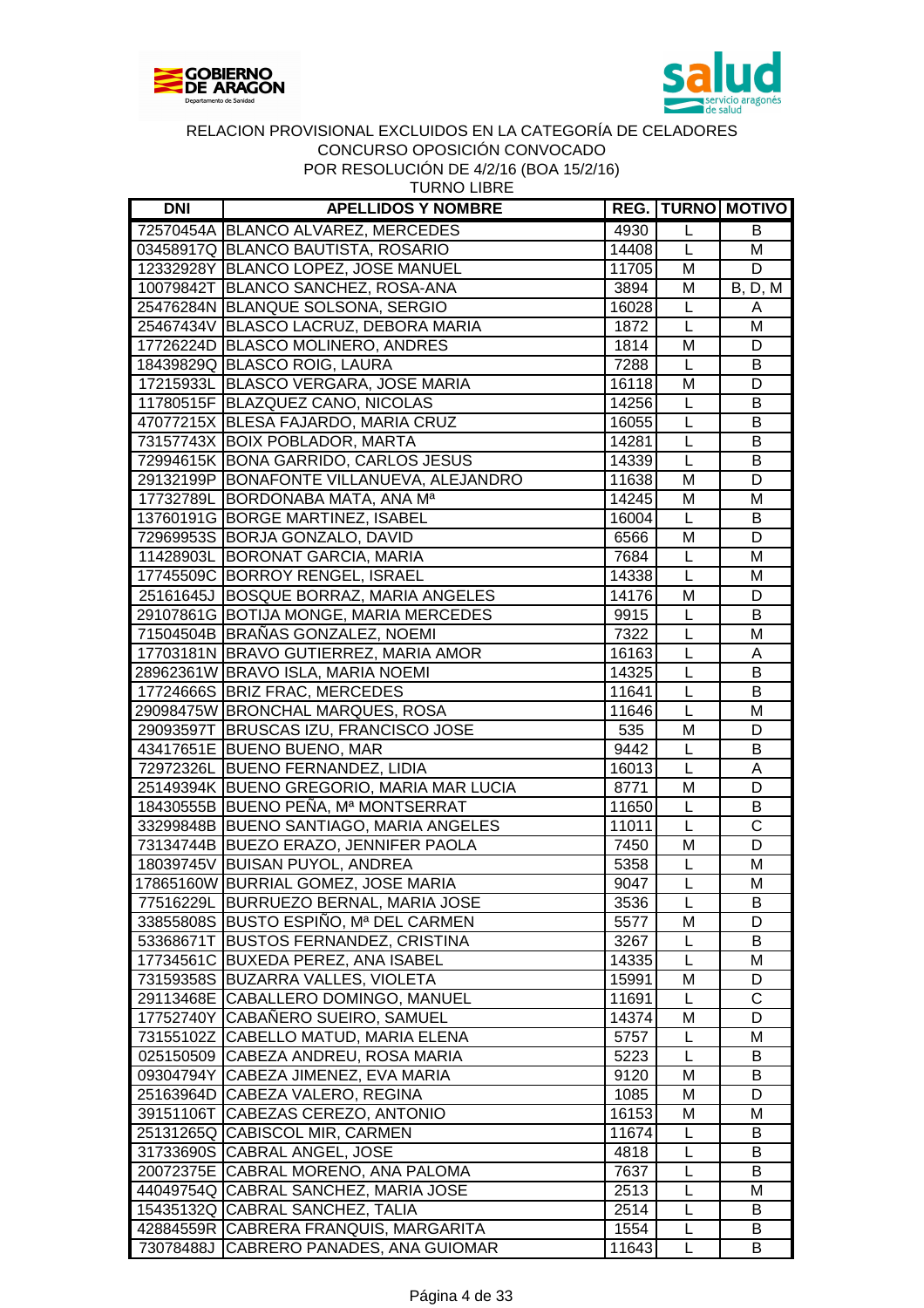



| <b>DNI</b> | <b>APELLIDOS Y NOMBRE</b>                      |       |                | <b>REG. TURNO MOTIVO</b> |
|------------|------------------------------------------------|-------|----------------|--------------------------|
|            | 03420503N CABRERO UGARTE, JOSE LUIS            | 4727  | M              | D                        |
|            | 76964620L CAICOYA CAICOYA, NOELIA              | 16127 | L              | M                        |
|            | 22546905M CALABUIG SANCHIS, MARIA DEL CARME    | 7205  | L              | M                        |
|            | 04591153P CALLEJA ATIENZA, MARIA NIEVES        | 2279  | L              | M                        |
|            | 03106544A CALLEJA DE DIEGO, NURIA              | 11709 | L              | M                        |
|            | 13156259Y CALLEJA PALACIN, ALVARO              | 1470  | L              | A                        |
|            | 17719693X CALVETE SOLER, MARTA                 | 1669  | L              | M                        |
|            | 73255323R CALVO CERVERA, TRINIDAD              | 2157  | L              | B                        |
|            | 16548702H CALVO GONZALEZ, MARIA DE LA O        | 14267 | L              | $\overline{B}$           |
|            | 32657924V CALVO LOPEZ, LAURA                   | 12689 | L              | $\overline{\text{c}}$    |
|            | 43422679J CALZADA GRAU, CARLOS                 | 2909  | L              | B                        |
|            | 73583537M CAMARA GOMEZ, MARIA                  | 7174  | L              | B                        |
|            | 09309810P CAMAZON DEL VAL, JOSE LUIS           | 2744  | M              | D                        |
|            | 05408285L CAMINO GONZALEZ, MARIA TERESA        | 3067  | L              | M                        |
|            | 23026355C CAMPILLO ALBALADEJO, AZUCENA         | 6675  | L              | B                        |
|            | 17745204Z CAMPO ALHAMBRA, MARIA AZUCENA        | 16096 | M              | D                        |
|            | 03222102D CAMPO VALLEJO, JULIET                | 16053 | L              | B                        |
|            | 17717676V CAMPOS LORIENTE, Mª ESPERANZA        | 9126  | L              | M                        |
|            | 25435777P CAMPOS LORIENTE, MARIA PILAR         | 16189 | L              | M                        |
|            | 52380732A CAMPOS ROMERO, ANA BELEN             | 7171  | M              | M                        |
|            | 73158858K CANALES CALMET, TANIA                | 3056  | L              | B                        |
|            | 15436836H CANCELA CALA, PALOMA                 | 7635  | L              | B                        |
|            | 25470544E CANEDO MARIN, ANA FATIMA             | 4759  | L              | M                        |
|            | 02869347M CANO FERNANDEZ, ANA ISABEL           | 16086 | L              | M                        |
|            | 48485817T CANOVAS BAÑOS, MARIO                 | 2743  | L              | B                        |
|            | 34784144W CANOVAS LORENTE, MARIA DOLORES       | 2978  | L              | $\overline{B}$           |
|            | 76419236B CANTON MACIAS, SONIA                 | 14261 | L              | M                        |
|            | 48719639G CAÑEDO CARRATALA, MARINA             | 4931  | L              | В                        |
|            | 43047813R CAÑELLAS FIOL, MAGDALENA             | 16180 | L              | B                        |
|            | 40987616Y CAPARROS OLIVAR, HELENCA             | 5578  | L              | B                        |
|            | 25138209Z CAPDEVILLA HERVERA, ª ESPERANZA      | 16101 | $\overline{L}$ | M                        |
|            | 44831186T CAPELO MARTINEZ, MARIA BELEN         | 11666 | L              | B                        |
|            | 18046505S CAPISTROS LOPEZ, OSCAR               | 7425  | L              | B                        |
|            | 45686627W CARBAJAL TUNDIDOR, RAUL              | 5022  | L              | B                        |
|            | 71634348C CARBALLIDO FUERTES, FRANCISCO        | 2885  | $\overline{L}$ | B                        |
|            | 07047920F CARBALLO CHAPARRO, ROSA FRANCISCA    | 1568  | L              | B                        |
|            | 10193588B CARBALLO ROMAN, LONGINOS             | 16147 | M              | Μ                        |
|            | 32836795V CARBON VARELA, ROBERTO               | 5579  | L              | B                        |
|            | 72078730L CARHUARICRA GUADALUPE, WALTER DANILO | 3140  | L              | B                        |
|            | 25187660S CARQUE DORADO, FELISA                | 16109 | M              | D, M                     |
|            | 25388337V CARRASCO FERRER, JOSE                | 334   | M              | D                        |
|            | 03114204G CARRASCO SANZ, YOLANDA               | 2583  | L              | В                        |
|            | 09768791R CARRENO MARTINEZ, YOLANDA            | 6577  | L              | B                        |
|            | 17756604Y CARRERA ALONSO, MARIA                | 10794 | L              | M                        |
|            | 73255695M CARRERAS GALVE, FERNANDO             | 5638  | L              | M                        |
|            | 74928300G CARRETERO ESCALONA, JUAN JOSE        | 16095 | L              | M                        |
|            | 09166385B CARRETERO PINEDA, FRANCISCO          | 14272 | L              | M                        |
|            | 34796572X CARRILLO SANCHEZ, FRANCISCO JOSE     | 16149 | L              | A                        |
|            | 29122725X CASABIEL LOPEZ, ELOY                 | 5633  | L              | B                        |
|            | 73025850E CASABONA GAZOL, ALBA                 | 6348  | L              | В                        |
|            | 73025849K CASABONA GAZOL, MARCOS DARIO         | 6349  | L              | В                        |
|            | 12321915X CASADO GONZALEZ, JOSE LUIS           | 16156 | L              |                          |
|            | 73208299N CASADO PERALES, LUIS                 | 1904  | M              | A<br>D                   |
|            | 25149736H CASAO DIEZ, JOSE                     | 14436 | M              | D                        |
|            |                                                |       |                |                          |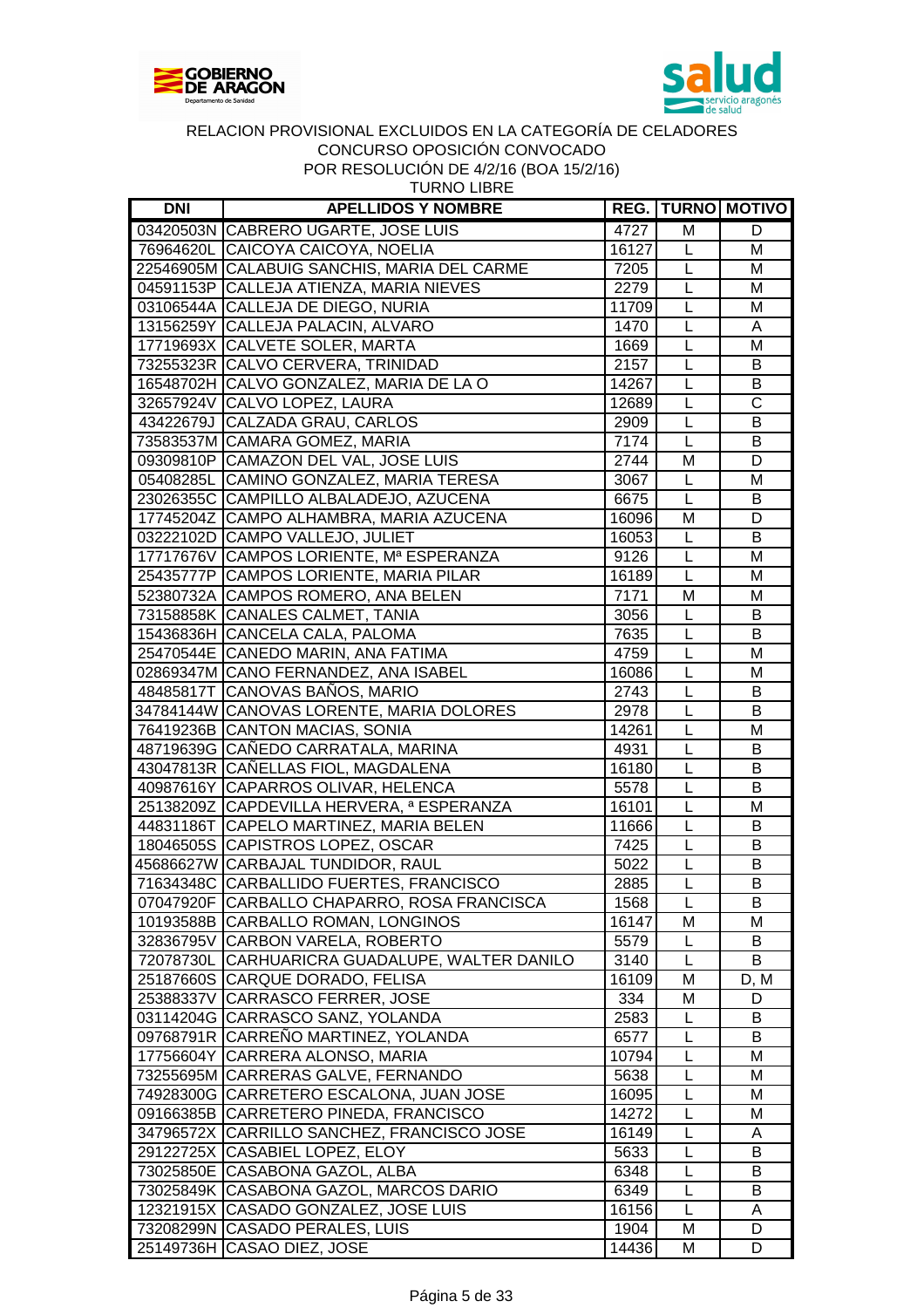



| <b>DNI</b> | <b>APELLIDOS Y NOMBRE</b>                    |       |                         | <b>REG. TURNO MOTIVO</b> |
|------------|----------------------------------------------|-------|-------------------------|--------------------------|
|            | 45685240H CASASECA SANCHEZ, PATRICIA         | 6666  | $\mathsf{L}$            | В                        |
|            | 71144844W CASERO VELASCO, JOSE CARLOS        | 16036 | M                       | Μ                        |
|            | 18160800W CASTAN PIEDRAFITA, MARIA MONTSERRA | 5505  | L                       | F                        |
|            | 73413328L CASTAN VILLANUEVA, NEREA           | 11079 | L                       | В                        |
|            | 29099611B CASTAÑER SEGARRA, MONTSERRAT       | 1461  | $\mathsf L$             | В                        |
|            | 35469395Z CASTAÑO FERREIROS, DANIEL          | 1926  | $\overline{\mathsf{L}}$ | B                        |
|            | 29118344E CASTEJON MARCO, SERGIO             | 9499  | M                       | D                        |
|            | 25149494Y CASTEL TORCAL, JULIAN MANUEL       | 6778  | $\mathsf{P}$            | E                        |
|            | 29100772E CASTELLANO BUJEDA, ANA             | 2429  | M                       | M                        |
|            | 13919643C CASTILLO COELLO, LILIAN            | 7462  | $\mathsf{L}$            | B                        |
|            | 18427529J CASTILLO GARCIA, MIGUEL ANGEL      | 14442 | $\mathsf{L}$            | B                        |
|            | 72967516Q CASTILLO GUTIERREZ, JOSE MARIA     | 16033 | M                       | D                        |
|            | 26052879C CASTILLO LIEBANAS, MONTSE          | 6590  | $\mathsf{L}$            | M                        |
|            | 73001032K CASTILLO NOTIVOL, PILAR            | 16064 | $\mathsf{L}$            | B                        |
|            | 17736250F CASTILLO PELLEJERO, ANA CRISTINA   | 4682  | $\mathsf{L}$            | B                        |
|            | 25178215T CASTILLO PEREZ, AGUSTIN            | 16145 | M                       | D                        |
|            | 72968765T CASTILLO RIO, MARIA                | 4129  | M                       | D                        |
|            | 46895692A CASTIÑEIRA GUIU, BRAIS             | 16155 | L                       | A                        |
|            | 09766072L CASTRO BRAVO, CONCEPCION ISAB      | 6288  | $\mathsf L$             | B                        |
|            | 09808235T CASTRO CADENAS, PEDRO              | 9101  | $\mathsf{L}$            | M                        |
|            | 09022151X CASTRO GONZALEZ, VICTOR MANUEL     | 6591  | L                       | B                        |
|            | 73156429F CASTRO PRIETO, JUAN JOSE           | 4982  | M                       | B                        |
|            | 73009178W CATALAN BERNAL, JORGE              | 3467  | $\mathsf{L}%$           | D                        |
|            | 25440955B CAUSAPE RINCON, JOSE ANTONIO       | 1818  | $\mathsf{L}%$           | B                        |
|            | 18042378M CAZCARRO CALLEN, ANA CARMEN        | 1376  | $\mathsf L$             | M                        |
|            | 44077921P CEA LOPEZ, ROCIO                   | 14181 | M                       | B                        |
|            | 17441007S CEBAMANOS CATALAN, ARACELI         | 5224  | L                       | B                        |
|            | 72998475V CEBOLLERO PEREZ, BERNARDO          | 106   | L                       | M                        |
|            | 21638285T CEBRIAN GARCIA, NATIVIDAD          | 7693  | L                       | В                        |
|            | 47397941R CEBRIAN MORENO, ANGEL              | 2877  | $\mathsf{L}$            | M                        |
|            | 33335146G CEDRON SAAVEDRA, FRANCISCO         | 7690  | L                       | B                        |
|            | 73006867Z CERQUEIRA LEIVA, UNAI              | 15972 | $\overline{L}$          | B                        |
|            | 23045029H CERVANTES FERNANDEZ, SERGIO        | 2663  | $\overline{L}$          | B                        |
|            | 18053209A CERVERA TORRES, CARLOTA            | 1088  | M                       | D                        |
|            | 10087574G CERVIÑO CALVO, VANESA              | 12182 | $\mathsf{L}$            | M                        |
|            | 21445760P CHACON GRANADOS, MANUEL J.         | 8637  | L                       | M                        |
|            | 09788622Y CHAMORRO BARRIO, YOLANDA           | 6452  | м                       | D, M                     |
|            | 71343897J CHAMORRO PEREZ, CAROLINA           | 4946  | L                       | B                        |
|            | 76923748H CHAMORRO TAMARGO, MARIA PILAR      | 898   | L                       | B                        |
|            | 08882914S CHAVEZ BRAVO, JUAN FELIX           | 16041 | L                       | M                        |
|            | 04200307R CHECA RIVERA, PILAR DEL CARME      | 4622  | L                       | C                        |
|            | 29096719V CHOCARRO VALERO, NELIDA YOLANDA    | 16161 | L                       | A                        |
|            | 18062498T CINTAS MOYA, MARCOS                | 8085  | L                       | M                        |
|            | 18038624T CIPRES MOREU, NATALIA              | 2415  | L                       | M                        |
|            | 16537482E CLAVIJO IZQUIERDO, JOSE LUIS       | 12211 | м                       | D                        |
|            | 52709655A CLEMENTE TRILLO, MIGUEL ANGEL      | 2209  | M                       | D                        |
|            | 48572987T CLIMENT MORALES, DANIEL JOSE       | 8638  | L                       | M                        |
|            | 45162083L COLAÇO PIÇARRA, MARIA GUADALUPE    | 4061  | L                       | B                        |
|            | 09281057M COLINO FINCIAS, ALEJANDRO          | 7445  | M                       | D                        |
|            | 44420655L COLLADO BERICAT, LORENA            | 4878  | L                       | B                        |
|            | 32846337Z COLLANTES RUIZ, BEATRIZ DEL PIN    | 2666  | L                       | B                        |
|            | 03460397R COLORADO HERRERO, JESUS MARIA      | 14403 | L                       | B                        |
|            | 09771621W COMONTE SECO, CARMEN               | 6289  | L                       | м                        |
|            | 72989561G COMPAIRE GARCIA, SANTIAGO          | 14355 | L                       | M                        |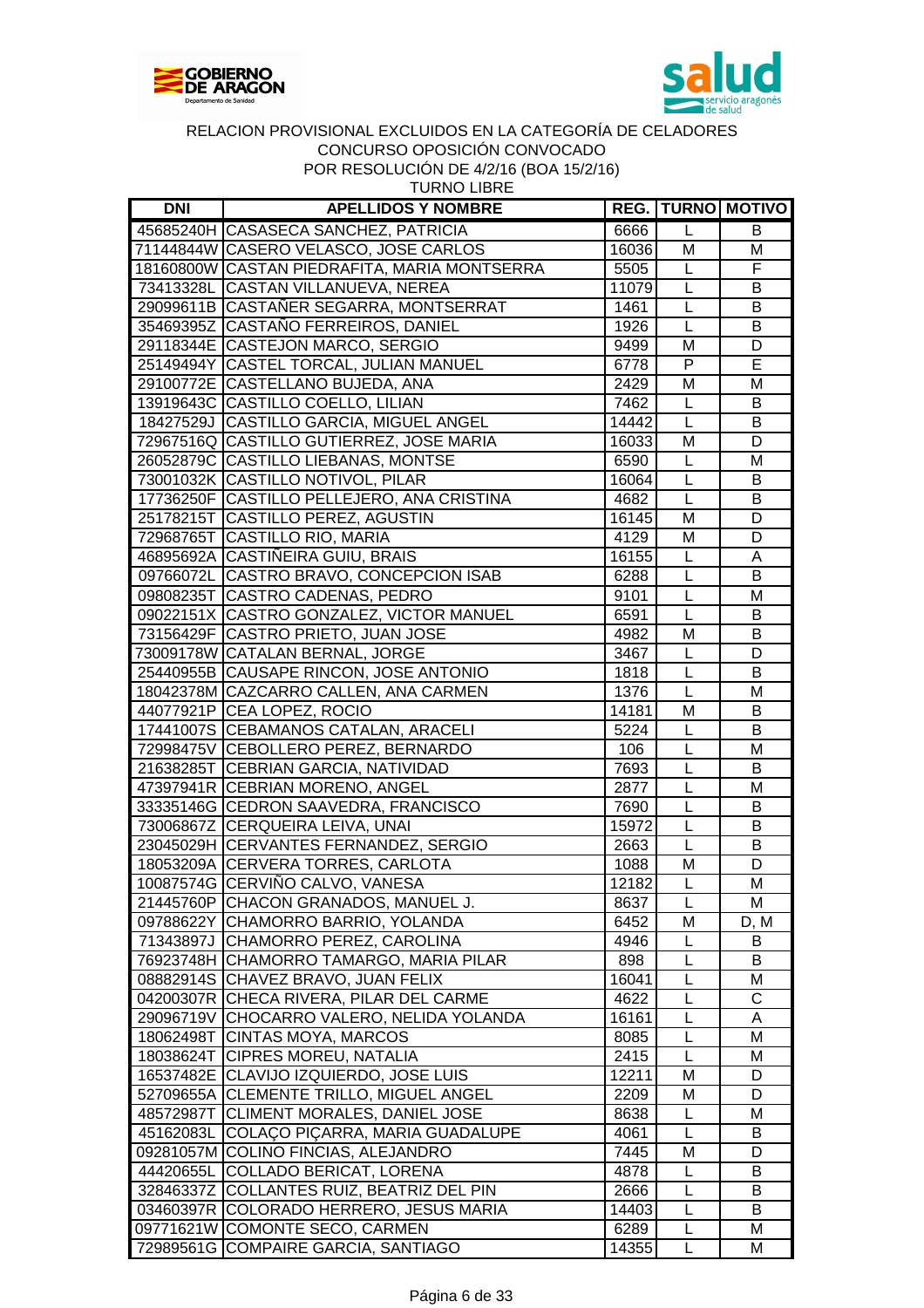



| <b>DNI</b> | <b>APELLIDOS Y NOMBRE</b>                          |       |                | <b>REG.   TURNO   MOTIVO</b> |
|------------|----------------------------------------------------|-------|----------------|------------------------------|
|            | 18427081X CONCHES GASCON, PILAR                    | 12047 | L              | B                            |
|            | 49015643K CONDE MARTIN, SANTIAGO                   | 16030 | L              | A                            |
|            | 73089411B CONESA GARCIA, MARIA DEL PILAR           | 899   | L              | B                            |
|            | 12766983M CONESA IGLESIAS, PILAR                   | 14279 | L              | B                            |
|            | 51367688V CONTRERAS DELGADO, JOSE LUIS             | 16050 | L              | B                            |
|            | 77738550E CONTRERAS ROCA, MURIEL                   | 12204 | M              | $\overline{M}$               |
|            | 22984104C CORBI MARTINEZ, JOSE CANDIDO             | 7420  | L              | B                            |
|            | 25466130R CORCOLES BRUNA, LUCAS                    | 3583  | L              | $\overline{B}$               |
|            | 29130194G CORELLA ESCARIO, ZESAR                   | 7796  | $\mathsf{L}$   | M                            |
|            | 71029671J CORRALES RODRIGUEZ, JESUS                | 5299  | L              | M                            |
|            | 10064497L CORTES GARCIA, MARIA CRUZ                | 7695  | L              | M                            |
|            | 26214306X CORTES MARTINEZ, MARIA EVA               | 9105  | L              | B                            |
|            | 70875097E CORTES TORRRES, CRISTINA                 | 6584  | L              | M                            |
|            | 52749357F CORTIJO MARTIN, AMPARO                   | 7273  | L              | B                            |
|            | 52749356Y CORTIJO MARTIN, NATALIA                  | 7272  | L              | B                            |
|            | X5999917E CORVEST, JEAN LOUIS                      | 15978 | M              | D                            |
|            | 47075850W COTILLAS LOPEZ, JAVIER                   | 7506  | L              | B                            |
|            | 32815828A COTROFE MATA, SANDRA ANGELES             | 7689  | $\overline{L}$ | M                            |
|            | 48342699B CREMADES PEREZ, RAQUEL                   | 16052 | $\mathsf L$    | B                            |
|            | 07877036L CRESPO CANUT, FRANCISCO LUIS             | 14410 | M              | M                            |
|            | 18442331B CRESPO DEL PINO, CARLOS                  | 3336  | M              | D                            |
|            | 11935819S CRESPO ENCINAS, Mª DEL CARMEN            | 5225  | L              | M                            |
|            | 70817417A CRESPO MUÑOZ, MARTA                      | 9734  | $\mathsf{L}$   | M                            |
|            | 70823616S CRESPO MUÑOZ, SANDRA                     | 5303  | $\mathsf{L}$   | M                            |
|            | 48532288B CRESPO PACHECO, SALVADOR                 | 11668 | L              | B                            |
|            | 29094127R CRESPO RAMOS, LUISA                      | 12001 | L              | M                            |
|            | 44914937P CRISTOBAL, BEATRIZ                       | 16057 | L              | B                            |
|            | 25162261P CRISTOBAL PEREZ, MARIA AZUCENA           | 8643  | L              | M                            |
|            | 09767581X CRISTOBAL RECIO, MANUEL PABLO            | 5226  | L              | M                            |
|            | 47056393A CRUZ APARICIO, JUAN ANTONIO              | 7794  | L              | B                            |
|            | 25179614L CRUZ RUIZ, FERNANDO                      | 12013 | L              | B                            |
|            | 76564032E CUADRADO CASARIEGO, ELIA                 | 4822  | $\overline{L}$ | B                            |
|            | 48456735J CUADRADO GOMEZ, NATIVIDAD DEL C          | 7156  | $\overline{L}$ | B                            |
|            | 17860930G CUBEL GUALLAR, PILAR                     | 2112  | L              | B                            |
|            | 72969875Y CUBERES IZQUIERDO, JORGE                 | 7194  | $\overline{L}$ | M                            |
|            | 75158808Y CUBEROS PULIDO, JESUS                    | 4722  | M              | B                            |
|            | 09788456R CUBRIA HIDALGO, JAVIER                   | 6711  | L              | М                            |
|            | 34776109V CUELLAR PARADA, JOSE LUIS                | 6592  | M              | M                            |
|            | 09423791R CUESTA RODRIGUEZ, MARIA PAOLA            | 7173  | L              | B                            |
|            | 17154020E CURDI ANOZ, MARIA ISABEL                 | 14437 | L              | B                            |
|            | 47766139S CUTILLAS, JOSE MANUEL                    | 7432  | M              | D, M                         |
|            | 71520075B DA SILVA GIESTA-PEREIRA, ELISABETH MARIA | 16087 | M              | D                            |
|            | 47048300Y DAVILA SANCHEZ, JORGE                    | 8680  | L              | B                            |
|            | 25168320H DE CASAS LOBERA, MARIA PILAR             | 14283 | L              | B                            |
|            | 10088353R   DE CASTRO FERNANDEZ, DIANA             | 4719  | L              | B                            |
|            | 012326011   DE CASTRO MONTERO, MARIADELCARMEN      | 5227  | M              | D, M                         |
|            | 09317128N DE ELENA PEÑA, NOEMI                     | 14294 | L              | M                            |
|            | 70886600W DE LA CALLE DIAZ, JAIME                  | 8677  | L              | M                            |
|            | 34837782G DE LA CASA GONZALEZ, JOSE FRANCISCO      | 14254 | L              | B                            |
|            | 14603844V DE LA CRUZ HERNANDO, IÑAKI               | 10710 | M              | D                            |
|            | 04614903E   DE LA CUEVA PACHECO, CRISTOBAL         | 16176 | L              | B                            |
|            | 14596337P   DE LA FUENTE BARQUIN, PEDRO            | 8132  | L              | M                            |
|            | 11768273R   DE LA GANDARA MERINO, JESUS MANUEL     | 14349 | L              | M                            |
|            | 04211740A   DE LAS HERAS DE CASTRO, JORGE          | 4580  | L              | M                            |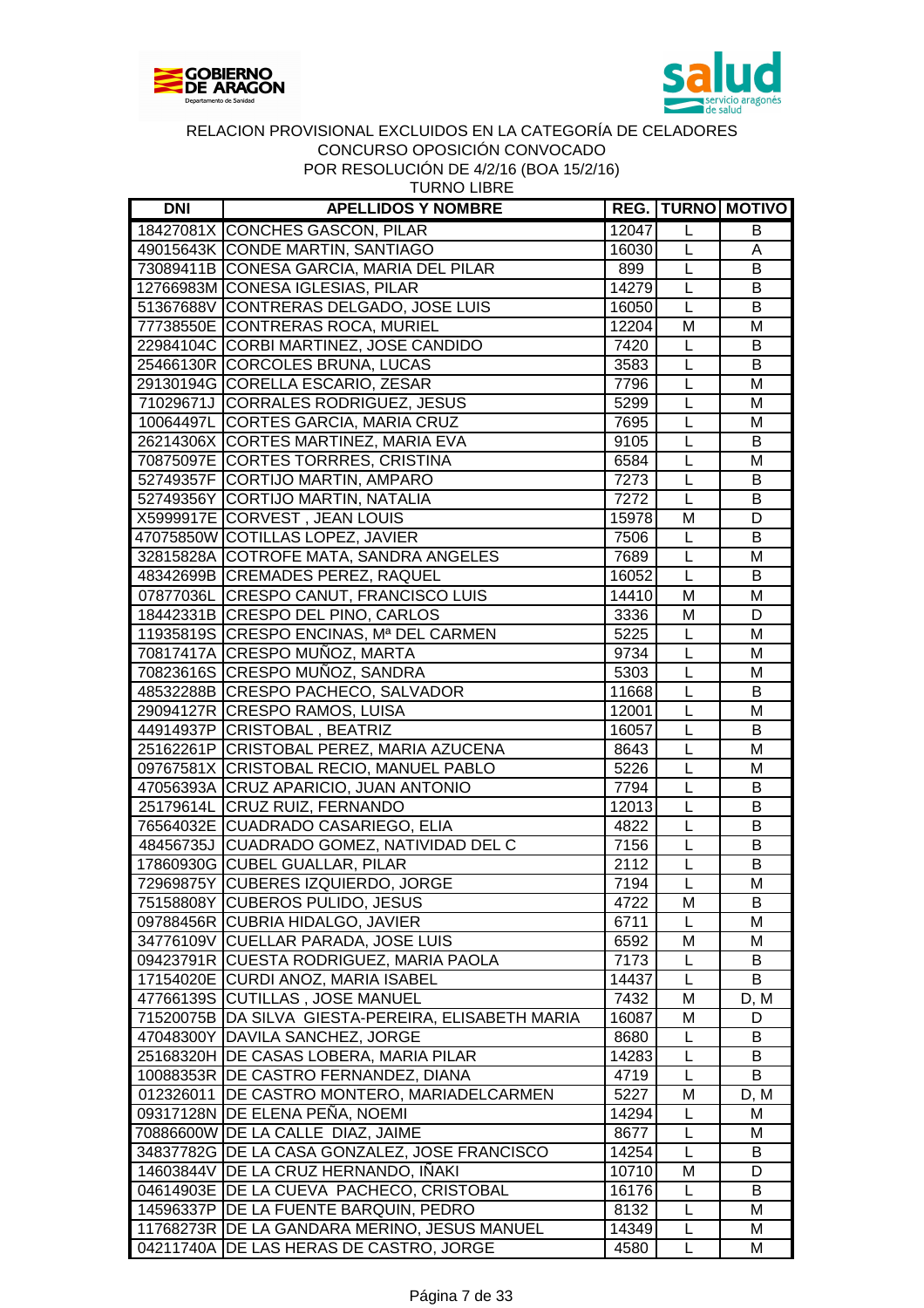



| <b>DNI</b> | <b>APELLIDOS Y NOMBRE</b>                    |       |              | <b>REG.   TURNO   MOTIVO</b> |
|------------|----------------------------------------------|-------|--------------|------------------------------|
|            | 03454574C DE LAS HERAS PALOMARES, JULIO      | 16070 | L            | M                            |
|            | 72890485N DE MIGUEL ALTELARREA, MARIA ELENA  | 7276  | $\mathsf{L}$ | M                            |
|            | 44633724Q DE MIGUEL ECHEVERRIA, JANNA        | 4581  | $\mathsf{L}$ | B                            |
|            | 72888588R DE MIGUEL SANZ, ROCIO              | 9122  | $\mathsf{L}$ | B                            |
|            | 25190706W DE MINGO ANDRES, ANA ROSA          | 4323  | L            | $\overline{\text{c}}$        |
|            | 31863461C DE PABLO CARO, SUSANA              | 3479  | L            | M                            |
|            | 73159418Y DE PABLO RODRIGUEZ, ALVARO         | 11690 | M            | D                            |
|            | 25148881Z DE TARANCO CARVAJAL, NILA CRISTINA | 12015 | L            | B, M                         |
|            | 29131429C DE TOMAS CEBRIAN, CLARA            | 1066  | $\mathsf{L}$ | B, M                         |
|            | 52611623C DEL CAMPO MONTESERIN, AGUSTIN      | 15994 | $\mathsf{L}$ | D                            |
|            | 25157481N DEL CASTILLO MARCO, MARIA PILAR    | 16018 | $\mathsf{L}$ | M                            |
|            | 25131882N DEL CERRO SANZ, MARIA PILAR        | 12185 | M            | D                            |
|            | 06583322D DEL PESO GONZALEZ, LAURA           | 16134 | M            | D                            |
|            | 76719219M DEL PONT LORENZO, IRENE            | 1500  | $\mathsf{L}$ | M                            |
|            | 03079497G DEL RIO RIOFRIO, DIANA INGRID      | 4785  | L            | C                            |
|            | 25151509C DEL RIO SEBASTIAN, MARIA           | 5355  | L            | B                            |
|            | 17685005Y DELFA SANCHEZ, FEDERICO            | 7691  | $\mathsf{L}$ | M                            |
|            | 10188854S DELGADO CAÑEDO, PABLO              | 16007 | M            | M                            |
|            | 18056530N DELGADO HYNES, ERICA VICTORIA      | 2416  | $\mathsf{L}$ | M                            |
|            | 18056531J DELGADO HYNES, ROBERTO             | 13662 | $\mathsf{L}$ | М                            |
|            | 30789487P DELGADO INIESTA, ISABEL            | 2899  | M            | D, M                         |
|            | 78709796R DENIZ ROJAS, JOSUE                 | 4135  | $\mathsf{L}$ | M                            |
|            | 18421213F   DEU ORTIZ, PEDRO                 | 3337  | L            | M                            |
|            | 53307377R DEVESA NEIRA, ALEJO                | 15892 | $\mathsf{L}$ | D                            |
|            | 29115269Y DIARTE VILLARTE, MONICA            | 4438  | $\mathsf{L}$ | M                            |
|            | 11076196V DIAZ ALVAREZ, MARIA YOLANDA        | 4814  | L            | B                            |
|            | 80159702X DIAZ CABRERA, PEDRO                | 4980  | L            | B                            |
|            | 13979973K DIAZ GONZALEZ, MONICA              | 2091  | L            | $\overline{B}$               |
|            | 10839143W DIAZ MARTINEZ, MARIA PILAR         | 11318 | $\mathsf{L}$ | M                            |
|            | 22450403B DIAZ MUÑOZ, JOAQUINA               | 9004  | M            | D                            |
|            | 71339458J DIAZ PALACIOS, SUSANA              | 14292 | L            | $\overline{\text{C}}$        |
|            | 22730121A DIAZ SOSA, MELCHOR                 | 3750  | L            | M                            |
|            | 17732696H DIESTRE MUÑIO, MARIA SILVIA        | 8070  | L            | B                            |
|            | 12735101R DIEZ ALVAREZ, JOSE ROBERTO         | 5229  | L            | M                            |
|            | 71423256E DIEZ DE MANUEL, EVA                | 7440  | $\mathsf{L}$ | M                            |
|            | 70061923J   DIEZ GOMEZ, MIGUEL               | 5635  | L            | B                            |
|            | 13112465G DIEZ LUCAS, JOSE RAUL              | 7433  | L            | M                            |
|            | 71518469S DIGON GARCIA, PATXI                | 4720  | L            | B                            |
|            | 25143504L DOBATO MOLINOS, ISABEL             | 16112 | L            | м                            |
|            | 48359439F   DOMENECH SEMPERE, JOSE JUAN      | 4626  | L            | B                            |
|            | 47516561X DOMINGO ADEVA, SAMUEL              | 4579  | L            | B                            |
|            | 18047799K DOMINGUEZ ATARES, MARIA LUISA      | 1819  | L            | $\overline{\text{c}}$        |
|            | 25160043K   DOMINGUEZ BERNE, SILVIA          | 4760  | L            | M                            |
|            | 09769183W DOMINGUEZ FERNANDEZ, Mª YOLANDA    | 9093  | L            | M                            |
|            | X1592036E DOMINGUEZ LAVEST, ANITA            | 7274  | L            | м                            |
|            | 18051352D DOMINGUEZ PALAO, FUENCISLA         | 4431  | L            | м                            |
|            | 09315688K   DOMINGUEZ PENA, RUBEN            | 7153  | L            | M                            |
|            | 18049630N DOMPER SANCHEZ, SERGIO             | 11017 | L            | M                            |
|            | 18432036C DOÑATE LINARES, EMMA               | 9944  | L            | B                            |
|            | 73195588C DUARTE CAMPO, ENRIQUE              | 2801  | M            | D                            |
|            | 18043492S   DUESO HIJOS, SHEILA ISABEL       | 11448 | L            | M                            |
|            | 11967052Z   DURAN PRIETO, MARIA ANGELES      | 15974 | L            | B, M                         |
|            | 25467549V DURAN ROS, I.MARGARITA             | 16034 | L            | М                            |
|            |                                              |       |              |                              |

72668825A ECHEVERRIA ECHEVERRIA, JESUS FELIX 2409 M D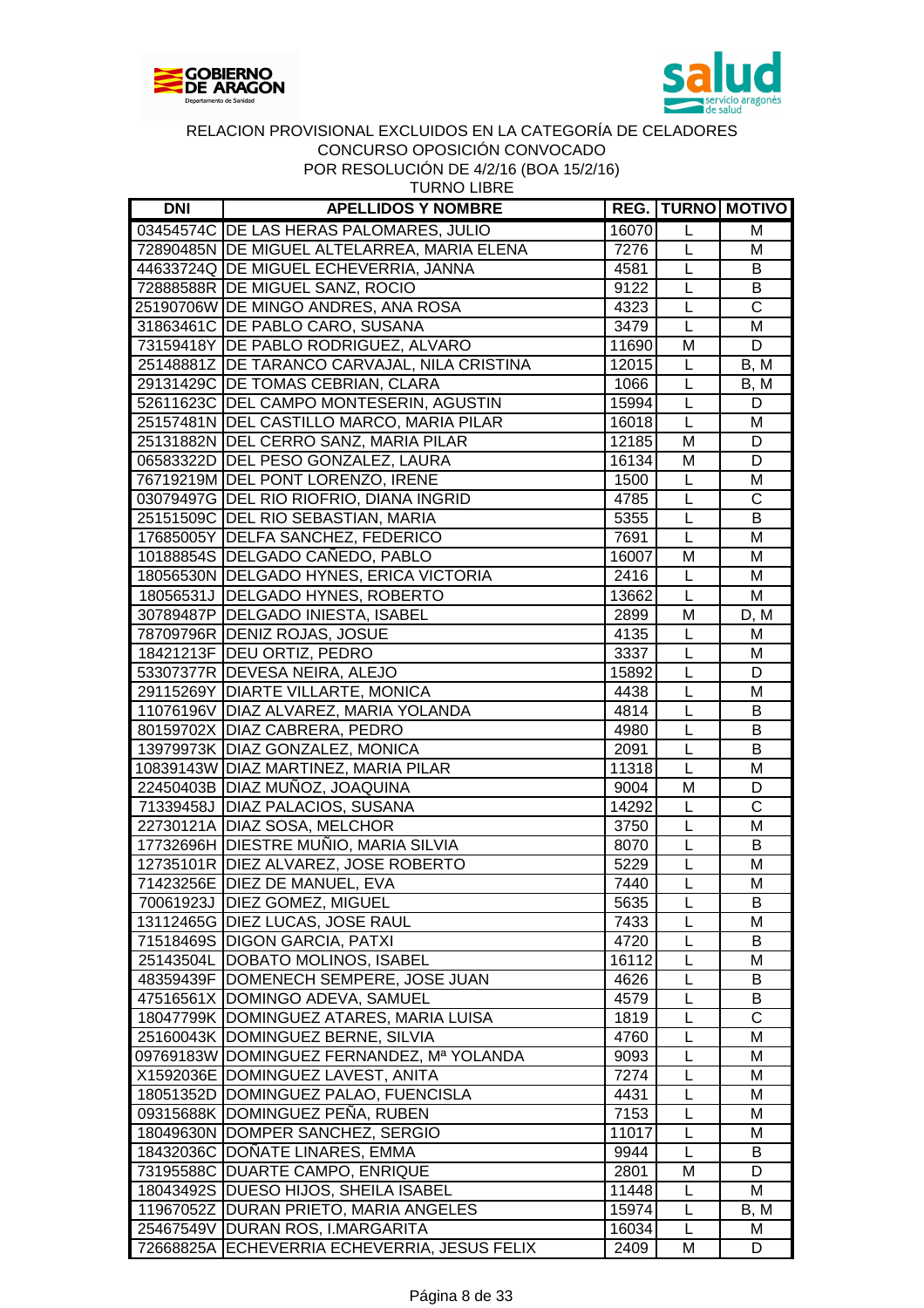



| <b>DNI</b> | <b>APELLIDOS Y NOMBRE</b>                   |       |                | <b>REG.   TURNO   MOTIVO  </b> |
|------------|---------------------------------------------|-------|----------------|--------------------------------|
|            | 25451784F ECHEVERRIA GUERRERO, ANA CRISTINA | 14359 | M              | D                              |
|            | 44642111P ECHEVERRIA MICHEL, MIGUEL         | 1569  | $\mathsf{L}$   | B                              |
|            | 73088679S EGEA BELENGUER, ROCIO             | 6593  | $\mathsf{L}$   | B                              |
|            | 17746000M EGEA BLANCO, MARIA PILAR          | 6556  | L              | B                              |
|            | 22988027X EGEA ROSIQUE, FULGENCIO           | 14367 | $\mathsf{L}$   | В                              |
|            | 07561293C EGUREN SERRANO, FRANCISCO JAVIE   | 7157  | M              | В                              |
|            | 18431050T ELENA ESCOLANO, ANA MARIA         | 1559  | L              | B                              |
|            | 30986293A ELIAS GOMEZ, ROCIO                | 6356  | M              | B, M                           |
|            | 16560398F ELIAS RAMIREZ, DANIEL             | 5972  | M              | D                              |
|            | 03124220S EMBID GARRIDO, RUBEN              | 9075  | $\mathsf{L}$   | B                              |
|            | 25466249M EMPERADOR ORTIZ, MARIA VICTORIA   | 2935  | $\mathsf{L}$   | B                              |
|            | 018038538 ENA ABIZANDA, SERGIO              | 7160  | L              | M                              |
|            | 26470526X ENDRINO PADILLA, JULIAN           | 16098 | M              | D                              |
|            | 18444428S ENGUITA FLOREZ, MªPILAR           | 12208 | L              | В                              |
|            | 52493997Q ENTENZA PORTELA, ANABEL           | 14288 | $\mathsf{L}$   | В                              |
|            | 25467965L ERDOCIAIN SOLANS, SAMUEL          | 4690  | $\mathsf{L}$   | B                              |
|            | 20214871X ESCAJEDO CUESTA, MARIA DE LA O    | 3702  | $\mathsf{L}$   | B                              |
|            | 25475884A ESCALADA SALAS, MONICA            | 643   | $\overline{L}$ | B                              |
|            | 18034983Q ESCALONA ALMUDEVAR, CARLOS JOSE   | 15963 | M              | M                              |
|            | 22698131Y ESCOBAR GOMEZ, MARIA ANGELES      | 3637  | $\mathsf{L}$   | M                              |
|            | 29127166N ESCORIHUELA GARCIA, Mª PILAR      | 7290  | $\mathsf L$    | B                              |
|            | 25452700A ESCRIBANO PUEYO, MARIA ESTER      | 488   | $\mathsf{L}$   | M                              |
|            | 75007195D ESCRIBANO VERA, MARIA ROSARIO     | 5228  | M              | D                              |
|            | 77131312F ESCRICHE CLEMENTE, JAVIER         | 11655 | M              | D                              |
|            | 30497648Q ESCUDERO FERNANDEZ, EUGENIO       | 11670 | $\mathsf{L}$   | B                              |
|            | 48539433A ESCUER CASANOVA, ALEJANDRO        | 1348  | $\mathsf{L}$   | $\overline{B}$                 |
|            | 25685323G ESPAÑA AMAYA, FCO JAVIER          | 12248 | L              | $\overline{B}$                 |
|            | 29112215B ESPEJO ARANDA, OFELIA             | 2551  | $\mathsf{L}$   | M                              |
|            | 18425786A ESPEJO GUERRERO, ANA ISABEL       | 310   | L              | M                              |
|            | 29098567W ESPINOSA COMIN, OSCAR             | 1774  | M              | D                              |
|            | 73066220G ESTAUN ALMARCEGUI, MONTSERRAT     | 2704  | L              | В                              |
|            | 25178292P ESTEBAN NAVARRO, CRISTINA         | 842   | $\mathsf{L}$   | B                              |
|            | 18438021W ESTEBAN SANZ, EVA                 | 1356  | $\mathsf L$    | M                              |
|            | 11720775K ESTEBAN TEMPRANO, ANGEL           | 6359  | $\mathsf{L}%$  | M                              |
|            | 27536845A EXPOSITO RODRIGUEZ, MARIA DEL MAR | 2870  | $\overline{L}$ | B                              |
|            | 29111506S EZQUERRA ARTERO, RAQUEL           | 2494  | L              | С                              |
|            | 73067167P EZQUERRA BEGUERIA, JULIO          | 3570  | M              | D                              |
|            | 29113431P EZQUERRA FANLO, ALEJANDRA         | 9088  | M              | D                              |
|            | 18010924S EZQUERRA MARCO, MARIA LOURDES     | 1969  | L              | B                              |
|            | 25437271F EZQUERRO VICALVARO, MARIA ANGELES | 7745  | L              | B                              |
|            | 20842854R FABRA MATA, ENRIQUE               | 7702  | $\mathsf{L}$   | B                              |
|            | 25189269Z FABRE MURILLO, MARIA ELENA        | 14344 | M              | D                              |
|            | 29027894P FALCO RIOS, VICENTE JAVIER        | 9399  | L              | В                              |
|            | 22639349N FANDOS CORTES, JOSE JACINTO       | 4679  | L              | B                              |
|            | 20048393Y FAYOS PALLARES, LAURA             | 1632  | L              | В                              |
|            | 73086730K   FELEZ, MANUEL                   | 868   | M              | D                              |
|            | 73091776F   FELEZ TOMEO, DANIEL             | 12250 | L              | Μ                              |
|            | 17866604C FELIPE BUISAN, Mª ANGELES         | 12193 | L              | B                              |
|            | 25449631Q FELIPE BUISAN, MARIA TERESA       | 12192 | L              | В                              |
|            | 47058092T FELIPE CANALES, RAQUEL            | 3438  | $\mathsf{L}$   | B                              |
|            | 21030127P   FERNANDES TABARES, VANESSA      | 9771  | L              | В                              |
|            | 71551983H   FERNANDEZ ALONSO, ARACELI       | 1400  | L              | B                              |
|            | 76733759D   FERNANDEZ ALVAREZ, DOLORES      | 14263 | M              | D                              |
|            | 34774063H   FERNANDEZ BENITEZ, MERCEDES     | 16054 | L              | B                              |
|            |                                             |       |                |                                |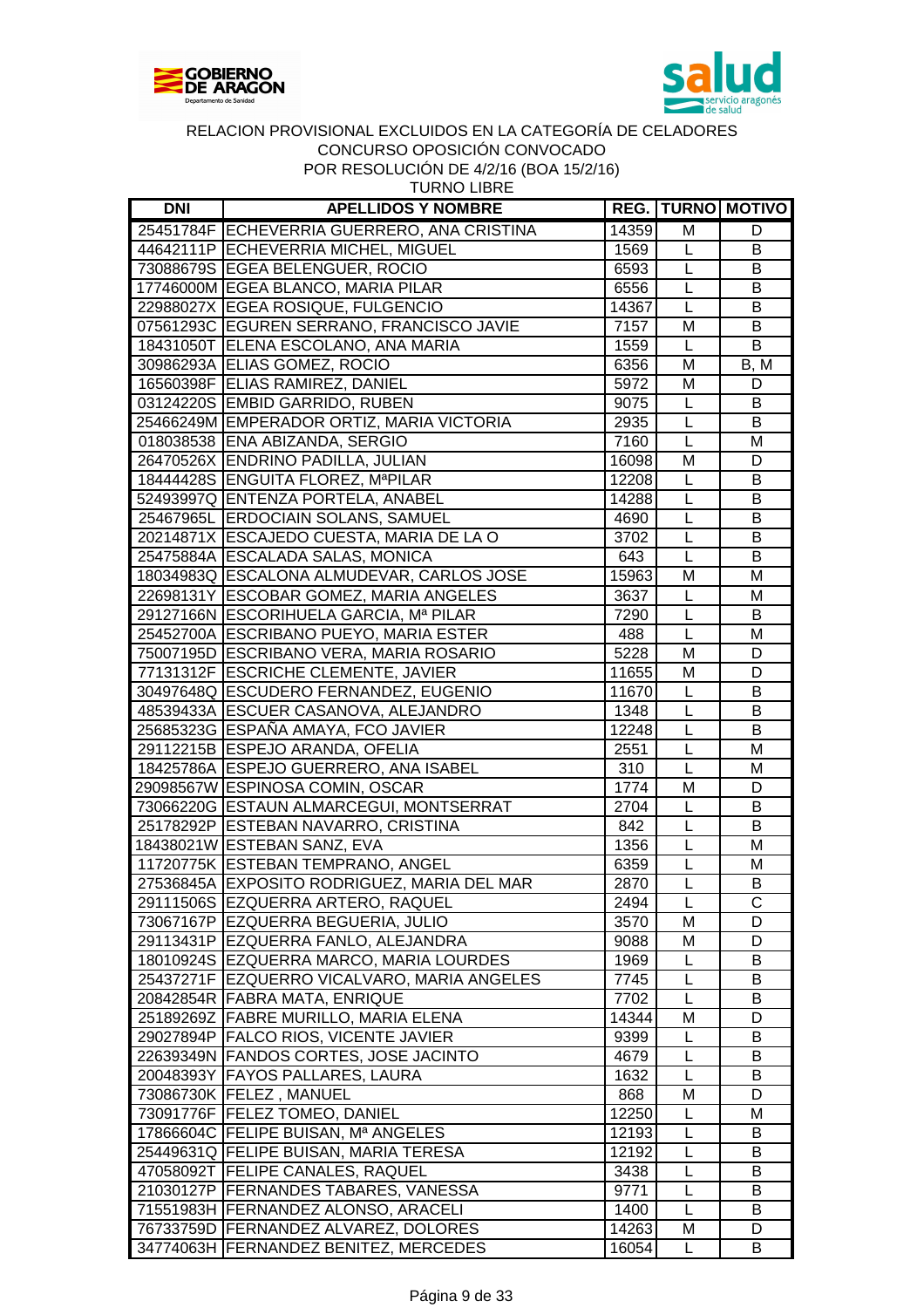



TURNO LIBRE

| <b>DNI</b> | <b>APELLIDOS Y NOMBRE</b>                                                      |              |                        | <b>REG. TURNO MOTIVO</b> |
|------------|--------------------------------------------------------------------------------|--------------|------------------------|--------------------------|
|            | 18036258A   FERNANDEZ CALAMARDO, MATIAS                                        | 15979        | M                      | D                        |
|            | 09065101L   FERNANDEZ CASTILLO, BORJA                                          | 3364         | L                      | M                        |
|            | 10194554B FERNANDEZ CIMAS, ANA MARIA                                           | 12255        | L                      | M                        |
|            | 71558538H FERNANDEZ COQUE, VIRGINIA                                            | 12210        | L                      | B                        |
|            | 44806777V   FERNANDEZ CUTRIN, JOSE MARIA                                       | 4894         | M                      | M                        |
|            | 72203435H FERNANDEZ ESPESO, JUNCAL                                             | 7204         | L                      | В                        |
|            | 72976591Y FERNANDEZ FERNANDEZ, MARTA                                           | 6871         | L                      | B                        |
|            | 76722619R FERNANDEZ FERNANDEZ, MONICA                                          | 7436         | M                      | D                        |
|            | 10055179Q FERNANDEZ FERNANDEZ, NELIDA                                          | 16136        | L                      | B                        |
|            | 32672882W FERNANDEZ FRAGA, FERNANDO                                            | 4714         | $\overline{L}$         | M                        |
|            | 71557729Z FERNANDEZ FUERTES, VICTOR                                            | 12205        | $\overline{L}$         | M                        |
|            | 44812698G FERNANDEZ GARABAL, DAVID                                             | 14444        | M                      | D, M                     |
|            | 51406312R FERNANDEZ GARCIA, MARCOS                                             | 806          | L                      | В                        |
|            | 33960751D   FERNANDEZ GIJON, MARIA YOLANDA                                     | 4344         | L                      | M                        |
|            | 33339477B   FERNANDEZ GOMEZ, EVA                                               | 6362         | $\overline{L}$         | B                        |
|            | 09788077J   FERNANDEZ GOMEZ, TEOFILO                                           | 16068        | L                      | M                        |
|            | 03903704Y FERNANDEZ GUTIERREZ, GUSTAVO                                         | 3644         | L                      | B                        |
|            | 71416062G FERNANDEZ GUZON, BEATRIZ                                             | 5636         | M                      | D, M                     |
|            | 53104027V   FERNANDEZ LOPEZ, JAVIER                                            | 12209        | L                      | M                        |
|            | 22646163H FERNANDEZ LOPEZ, JOSEFA                                              | 8636         | L                      | B                        |
|            | 05400518A   FERNANDEZ MARTINEZ, DAVID                                          | 16076        | L                      | B                        |
|            | 10188739S   FERNANDEZ MARTINEZ, JUAN JOSE                                      | 6575         | L                      | B                        |
|            | 73198971E FERNANDEZ MARZAL, RAQUEL                                             | 6345         | L                      | M                        |
|            | 22959125L FERNANDEZ MOLINA, JESUS                                              | 6673         | L                      | B                        |
|            | 48627573F FERNANDEZ MUÑOZ, MONICA                                              |              | L                      | B                        |
|            |                                                                                | 1495         | L                      | B                        |
|            | 71513136H FERNANDEZ NUÑEZ, MARIA DEL MAR                                       | 4716         | $\overline{L}$         | B                        |
|            | 33515092K FERNANDEZ PAJUELO, YOLANDA<br>53539527N FERNANDEZ RODRIGUEZ, IGNACIO | 3545<br>3404 | M                      | M                        |
|            | 10056738B FERNANDEZ RODRIGUEZ, SUSANA                                          |              | L                      | B                        |
|            |                                                                                | 11967        |                        |                          |
|            | 34031085D FERNANDEZ SANCHEZ, MARIA CARMEN                                      | 3641         | L<br>$\overline{L}$    | M<br>B                   |
|            | 18455105C FERNANDEZ TORRES, ADRIAN                                             | 2166<br>2207 |                        | $\overline{B}$           |
|            | 18455104L FERNANDEZ TORRES, VANESA                                             |              | L                      |                          |
|            | 78999575A FERNANDEZ ZORITA, SANDRA                                             | 14430        | L                      | M                        |
|            | 05677056N   FERNANDEZ-BALBUENA FERNANDEZ, SERGIO                               | 10663        | L<br>$\overline{\vee}$ | B                        |
|            | 25469756Q FERNANDO AZNAR, LARA                                                 | 1884         |                        | A, M, O                  |
|            | 29106408T FERNANDO ENTIO, MARIA ASUNCION                                       | 15954        | L                      | M                        |
|            | 73018538R FERRANDO LORENTE, ANGEL                                              | 11685        | L                      | В                        |
|            | 73199735G FERRER ARGILES, BEGOÑA                                               | 11656        | L                      | В                        |
|            | 29125728T FERRER FERNANDEZ, VANESA                                             | 1865         | M                      | D                        |
|            | 25142500G FERRER FERRER, MARIA IZASKUN                                         | 11997        | L                      | B                        |
|            | 73154800B FERRER OLIVER, CARMEN                                                | 11644        | L                      | В                        |
|            | 29088191E FERRER OSTALE, ANA ISABEL                                            | 8635         | L                      | В                        |
|            | 18429561Y FERRER PEREZ, ANA MARIA                                              | 3338         | L                      | M                        |
|            | 18049261B FERRER SANMARTIN, ANGEL                                              | 14324        | M                      | D                        |
|            | 17212648T FIBLA, MARIA JESUS                                                   | 4174         | L                      | M                        |
|            | 25208890Q FIBLA CEBRIAN, NEREA                                                 | 4051         | L                      | M                        |
|            | 71022176Q FIDALGO ZARZA, SALVADOR                                              | 6361         | M                      | D                        |
|            | 51982125D FLORES VAQUERIZO, NIEVES                                             | 5637         | L                      | B                        |
|            | 25198342W FLOX CARBALLO, ESTEFANIA                                             | 11337        | L                      | B                        |
|            | 03107554R FOGUE SOLANAS, JOSE JAVIER                                           | 5372         | M                      | D                        |
|            | 29111884W FORMIGOS BLANQUE, JOSE VICENTE                                       | 14184        | L                      | B                        |
|            | 32697605T FORMOSO SANCHEZ, LUCIA                                               | 11487        | L                      | м                        |
|            | 17438775Z FRAGUAS ROY, Mª PILAR                                                | 10756        | L                      | M                        |
|            | 25462698L FRANCO CALLEN, JUAN CARLOS                                           | 3808         | M                      | D                        |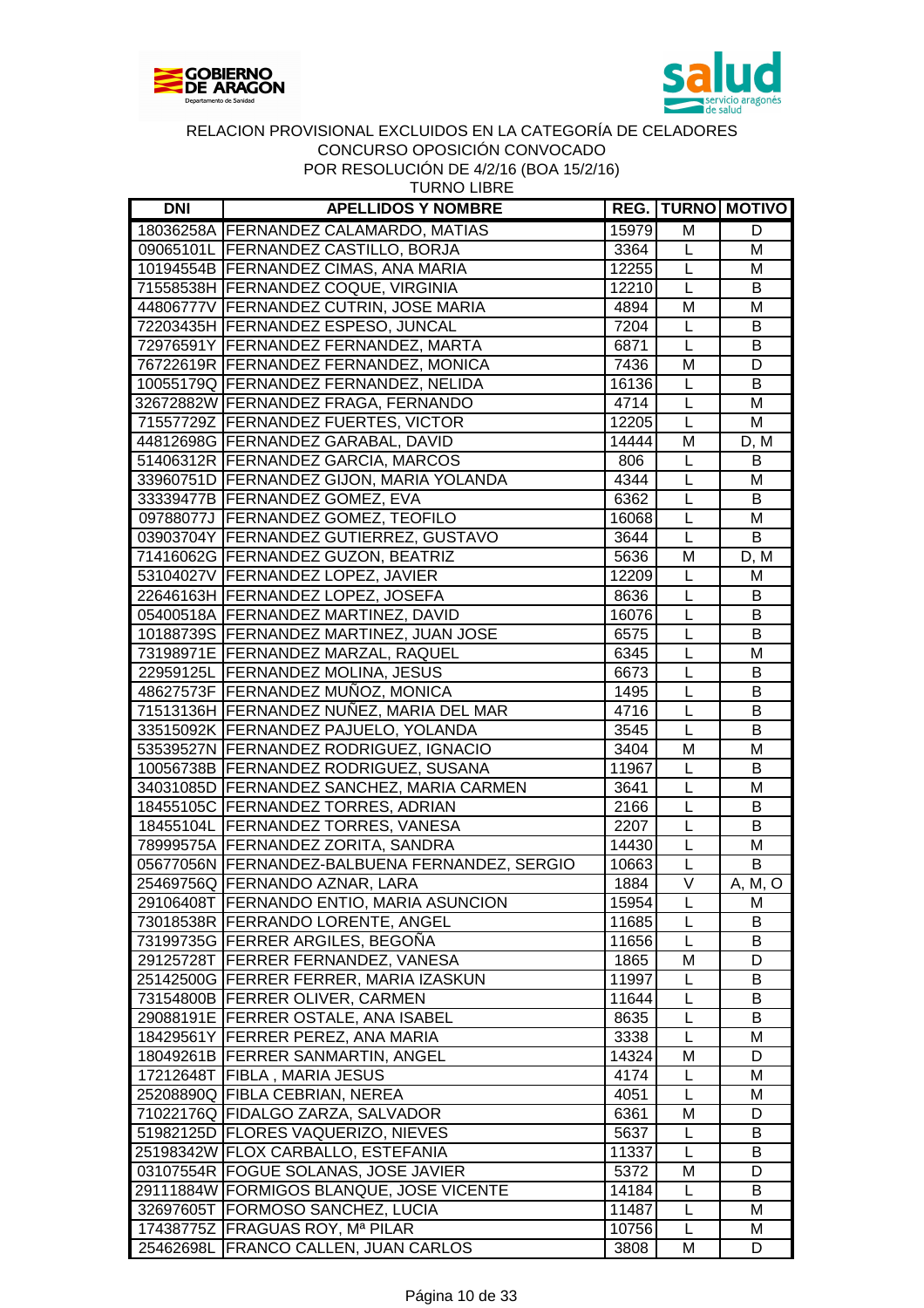



TURNO LIBRE

| <b>DNI</b> | <b>APELLIDOS Y NOMBRE</b>                 |       |                | <b>REG.   TURNO   MOTIVO  </b> |
|------------|-------------------------------------------|-------|----------------|--------------------------------|
|            | 25446014X FRANCO GOMBAU, MARIA DESEADA    | 5639  | L              | B                              |
|            | 18167216E FRANCO PALACIO, JOSE LUIS       | 14284 | L              | B                              |
|            | 12374449N FRANCO ZURIAGA, Ma-TRINIDAD     | 5376  | $\mathsf{L}$   | В                              |
|            | 04615467B FRESNADILLO BUSTOS, IRENE       | 4137  | L              | M                              |
|            | 72893875K FRIAS GONZALEZ, ROSA            | 4724  | L              | M                              |
|            | 13734746C FUENTECILLA MENENDEZ, M. PILAR  | 5326  | $\mathsf{L}$   | D                              |
|            | 13726901H FUENTECILLA RIVERO, EMILIO      | 6594  | $\mathsf{L}$   | B                              |
|            | 18438049F FUENTES GIL, MANUEL             | 2914  | M              | D                              |
|            | 74007032R FUENTES TORRES, PEDRO JOSE      | 16058 | $\mathsf L$    | B                              |
|            | 29124250V FUNES JIMENEZ, ELENA            | 7424  | L              | B                              |
|            | 17723458A FUSTERO DUARTE, PALMIRA         | 2128  | $\mathsf L$    | В                              |
|            | 48569090J GABALDON MARTINEZ, ADRIAN       | 4974  | L              | В                              |
|            | 48569091Z GABALDON MARTINEZ, JAVIER       | 4975  | $\mathsf{L}$   | В                              |
|            | 17745941S GALAN ARILLA, BEATRIZ           | 6049  | $\overline{L}$ | B                              |
|            | 03849256E GALAN ORGAZ, JULIA              | 1634  | $\mathsf{L}%$  | B                              |
|            | 06260879A GALAN RUIZ, ELIA BELEN          | 1545  | $\mathsf{L}$   | M                              |
|            | 31720108A GALINDO ANGEL, JUAN ANTONIO     | 4678  | $\mathsf L$    | M                              |
|            | 17442251V GALINDO GRIMA, SILVIA           | 61    | M              | B, M                           |
|            | 18055162R GALLAN ALONSO, ADRIAN           | 7167  | L              | M                              |
|            | 29113991Q GALLEGO CAMUÑAS, Mª PAZ         | 755   | L              | В                              |
|            | 27535043H GALLEGO CARRION, DIEGO          | 14333 | $\mathsf{L}$   | B                              |
|            |                                           | 1567  | M              |                                |
|            | 71157438S GALLEGO GARCIA, TAMARA          |       |                | D, M                           |
|            | 52519266P GALLEGO MORCILLO, MªROSARIO     | 8639  | $\mathsf{L}$   | B                              |
|            | 70065044Y GALLEGO RAMOS, FRANCISCO        | 2040  | $\overline{L}$ | B                              |
|            | 72982511S GALLEGO RODRIGUEZ, JORGE        | 9398  | $\overline{L}$ | B                              |
|            | 50760285K GALLINAL CRUZ, MARIBEL          | 15917 | M              | M                              |
|            | 71141592Q GALVAN BARBADO, SORAYA          | 4604  | $\mathsf{L}$   | M                              |
|            | 48376079H GANDIA MIÑARRO, MARI CARMEN     | 2839  | L              | B                              |
|            | 17446100W GARAY ORTIZ, ANA ISABEL         | 4555  | L              | M                              |
|            | 29103903W GARCES RODRIGO, JOSE LUIS       | 11687 | M              | D                              |
|            | 29127098J GARCIA AGREDA, JAVIER           | 7792  | L              | M                              |
|            | 29097545S GARCIA AGUIRRE, MIGUEL ANGEL    | 7283  | $\mathsf{L}$   | B                              |
|            | 29047145P GARCIA ALBERT, M. INMACULADA    | 15947 | $\mathsf{L}$   | B                              |
|            | 04602169F GARCIA ALCALDE, EDUARDO         | 7732  | L              | M                              |
|            | 25473434Z GARCIA AMO, ANA ESTHER          | 6558  | L              | B                              |
|            | 11908455K   GARCIA ARRESE, TERESA         | 3138  | L              | в                              |
|            | 23014178X GARCIA AZNAR, JAVIER            | 4876  | L              | B                              |
|            | 25171480G GARCIA BENEDI, VICTOR DIEGO     | 14364 | L              | M                              |
|            | 22979279W GARCIA BERLANGA, JUAN           | 2543  | L              | В                              |
|            | 71449274G GARCIA BLANCO, ALEJANDRO        | 5     | L              | B                              |
|            | 25194025D GARCIA CALVENTE, ANGEL GABRIEL  | 16132 | M              | D                              |
|            | 10078104X GARCIA CALVO, FAUSTINO          | 7734  | M              | D                              |
|            | 34997529Q GARCIA CARDERO, GERARDOSALVADOR | 7800  | L              | B                              |
|            | 17755259H GARCIA CEBRIAN, MARIA           | 7159  | L              | B                              |
|            | 30626815S GARCIA CID, ANTONIO             | 4636  | L              | М                              |
|            | 30967223T GARCIA CORDOBA, ALEJANDRO       | 3324  | L              | B                              |
|            | 71125452E GARCIA DE LA VIUDA, SERGIO      | 16131 | L              | B                              |
|            | 03436885H GARCIA DE PABLO, Mª EUGENIA     | 4728  | M              | D                              |
|            | 71437589A GARCIA DEL RIO, RICARDO         | 2083  | L              | В                              |
|            | 25137226C GARCIA DIEZ, ESMERALDA          | 4725  | L              | B                              |
|            | 52756699N GARCIA DOCON, MARIA ELENA       | 9363  | L              | В                              |
|            | 04563073B GARCIA DOMINGUEZ, CONSUELO      | 12049 | L              | B                              |
|            | 17439385A GARCIA ESCOLANO, SAGRARIO       | 870   | M              | M                              |
|            | 71656562Q GARCIA FERNANDEZ, BENIGNO       | 15596 | L              | В                              |
|            |                                           |       |                |                                |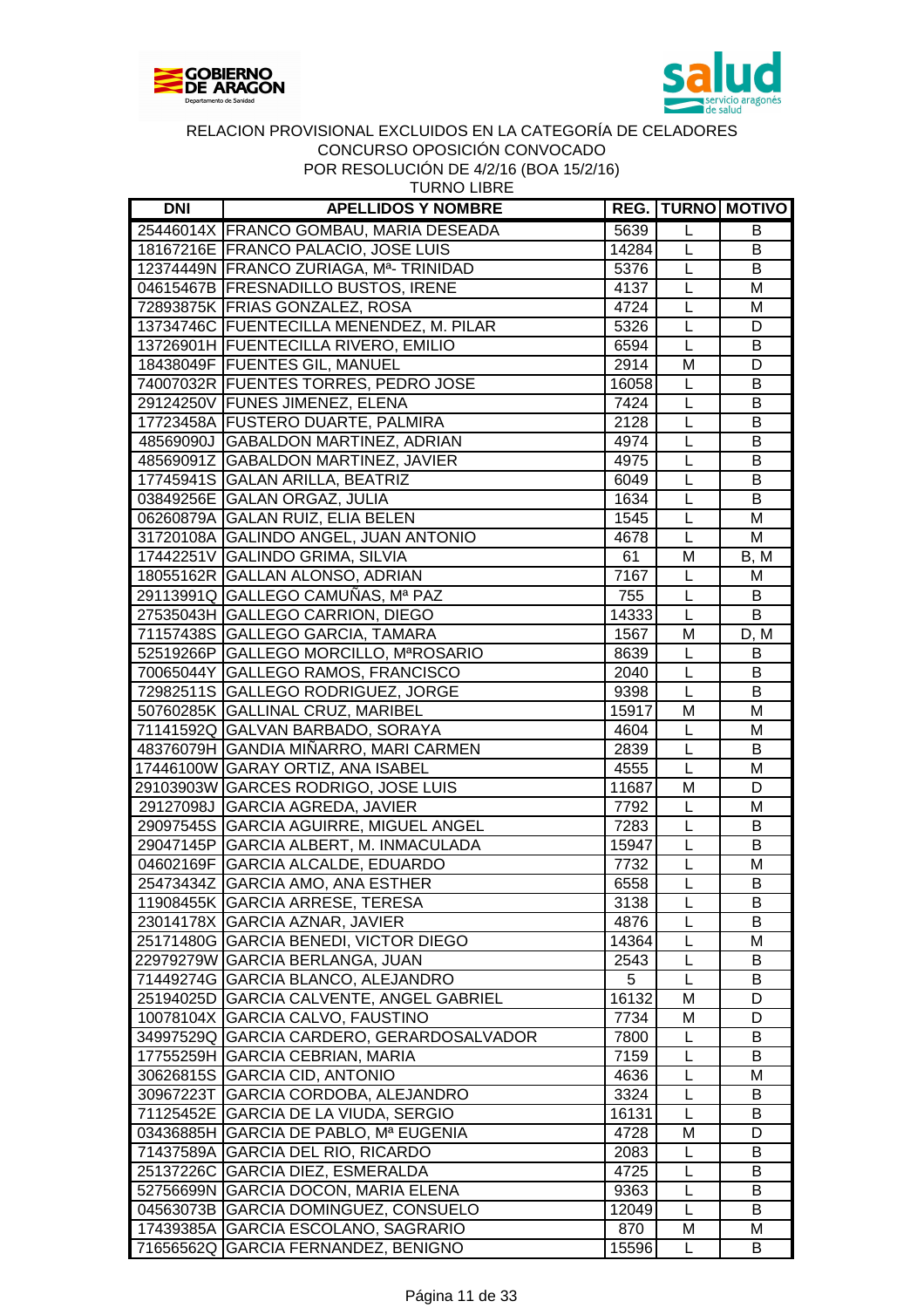



| <b>TURNO LIBRE</b> |
|--------------------|
|--------------------|

| <b>DNI</b> | <b>APELLIDOS Y NOMBRE</b>                      |       |                | <b>REG.   TURNO   MOTIVO</b> |
|------------|------------------------------------------------|-------|----------------|------------------------------|
|            | 37342378S GARCIA FERNANDEZ, CRISTIAN           | 2678  | L              | B                            |
|            | 09436382B GARCIA FERNANDEZ, MANUEL ANGEL       | 3084  | L              | B                            |
|            | 25199735S GARCIA FERRER, JAVIER                | 229   | M              | D                            |
|            | 48520232F GARCIA FLORES, JOSE ANTONIO          | 16215 | M              | D, M                         |
|            | 77215660Z GARCIA GABARRUS, ADRIAN              | 12189 | L              | B                            |
|            | 71128765T GARCIA GARCIA, ALBERTO               | 16218 | M              | D                            |
|            | 71645532A GARCIA GARCIA, DANIEL                | 15995 | M              | B                            |
|            | 71451729K GARCIA GARCIA, FELIPE                | 16008 | $\mathsf{L}$   | B                            |
|            | 70331873N GARCIA GARCIA, MARIA JOSEFA          | 11680 | $\mathsf L$    | B                            |
|            | 73014197F GARCIA GARRIDO, ALFONSO              | 7512  | L              | B                            |
|            | 17135136K GARCIA GIMENO, M <sup>a</sup> CARMEN | 14362 | $\mathsf{L}$   | M                            |
|            | 71771922P GARCIA GONZALEZ, CESAR               | 7803  | L              | В                            |
|            | 42844876Q GARCIA HERRERA, MARIA DEL MAR        | 1551  | L              | В                            |
|            | 73006233R GARCIA LAZARO, ADRIAN                | 10637 | M              | D                            |
|            | 71519569B GARCIA LOPEZ, DIEGO                  | 9441  | M              | B                            |
|            | 44391686F GARCIA MAESTRO, JUAN                 | 7802  | L              | B                            |
|            | 07872199N GARCIA MALMIERCA, MARIA AMPARO       | 14115 | M              | M                            |
|            | 71444826H GARCIA MARCOS, ALFONSO               | 7441  | L              | B                            |
|            |                                                |       | M              | D                            |
|            | 17451428V GARCIA MARTA, LAURA                  | 5642  |                |                              |
|            | 25428077J GARCIA MARTIN, MARIA DOLORES         | 4674  | L              | M                            |
|            | 74427056E GARCIA MARTINEZ, ANTONIA             | 3681  | M              | D, M                         |
|            | 48497872A GARCIA MARTINEZ, INMACULADA          | 7439  | M              | M                            |
|            | 34793265S GARCIA MARTINEZ, JUAN JOSE           | 2939  | M              | D                            |
|            | 72988093P GARCIA MELENDO, MARIA                | 6557  | M              | D                            |
|            | 30973179E GARCIA MOLINA, DANIEL JOSE           | 7284  | $\mathsf L$    | B                            |
|            | 31004233A GARCIA MOLINA, VICTOR DAVID          | 7285  | L              | B                            |
|            | 47053316P GARCIA MONTEAGUDO, JOSE JUAN         | 12202 | $\overline{L}$ | B                            |
|            | 71041597W GARCIA MOSTAZA, MIRIAM               | 16157 | L              | M                            |
|            | 17213582Z GARCIA NAVARRO, BASILISA             | 9446  | L              | В                            |
|            | 17735715R GARCIA NAVARRO, Mª MAR               | 5359  | L              | В                            |
|            | 27451005E GARCIA OLMOS, Mª ANGELES             | 6595  | $\overline{L}$ | B                            |
|            | 18014210N GARCIA OMELLA, MARIA LUISA           | 11660 | M              | D                            |
|            | 72988403L GARCIA PEREZ, CAROLINA               | 6596  | L              | B                            |
|            | 40315949P GARCIA PEREZ, DAVID                  | 16024 | L              | B                            |
|            | 13940415T GARCIA PEREZ, JOSE ANTONIO           | 14416 | L              | B                            |
|            | 52139797Q  GARCIA QUILES, NICOLAS              | 6354  | L              | В                            |
|            | 10073046N GARCIA RAMON, JOSE                   | 5230  | L              | B                            |
|            | 11076127V GARCIA RETAMERO, Mª ANTONIA          | 7795  | L              | Μ                            |
|            | 30451392J GARCIA RISQUEZ, JOSE                 | 7287  | M              | B, M                         |
|            | 71519014P GARCIA RODRIGUEZ, LAURA              | 4718  | L              | B                            |
|            | 71552411D GARCIA RODRIGUEZ, RAQUEL             | 3269  | L              | B                            |
|            | 16806611M GARCIA ROMERO, Mª BELEN              | 6597  | L              | В                            |
|            | 25154703V GARCIA RUBIO, INMACULADA             | 16    | L              | B                            |
|            | 48395803P GARCIA RUBIO, LAURA                  | 16025 | L              | B                            |
|            | 78744593E GARCIA SANCHEZ, JOSE JAVIER          | 12010 | L              | М                            |
|            | 71501664T GARCIA SANTOS, OLIVIA                | 11663 | L              | B                            |
|            | 53267926H GARCIA SERRANO, JUAN                 | 14286 | L              | B                            |
|            | 03448963K GARCIA SERRANO, MARIA PAZ            | 16069 | L              | M                            |
|            | 74627511D GARCIA URBANO, FRNCISCO              | 7154  | L              | B                            |
|            | 71342766D GARCIA VALDERRAMA, VANESA            | 4985  | L              | M                            |
|            | 25442515F GARCIA VAZQUEZ, PEDRO ANGEL          | 10884 | L              | B                            |
|            | 07024612K GARCIA VILLOSLADA, ROBERTO           | 2991  | M              | D                            |
|            | 17151072H GARCIA VIVES, MANUEL                 | 10781 | M              | D                            |
|            | 18453007S GARFELLA GALVE, IRENE                | 2417  | М              | M                            |
|            |                                                |       |                |                              |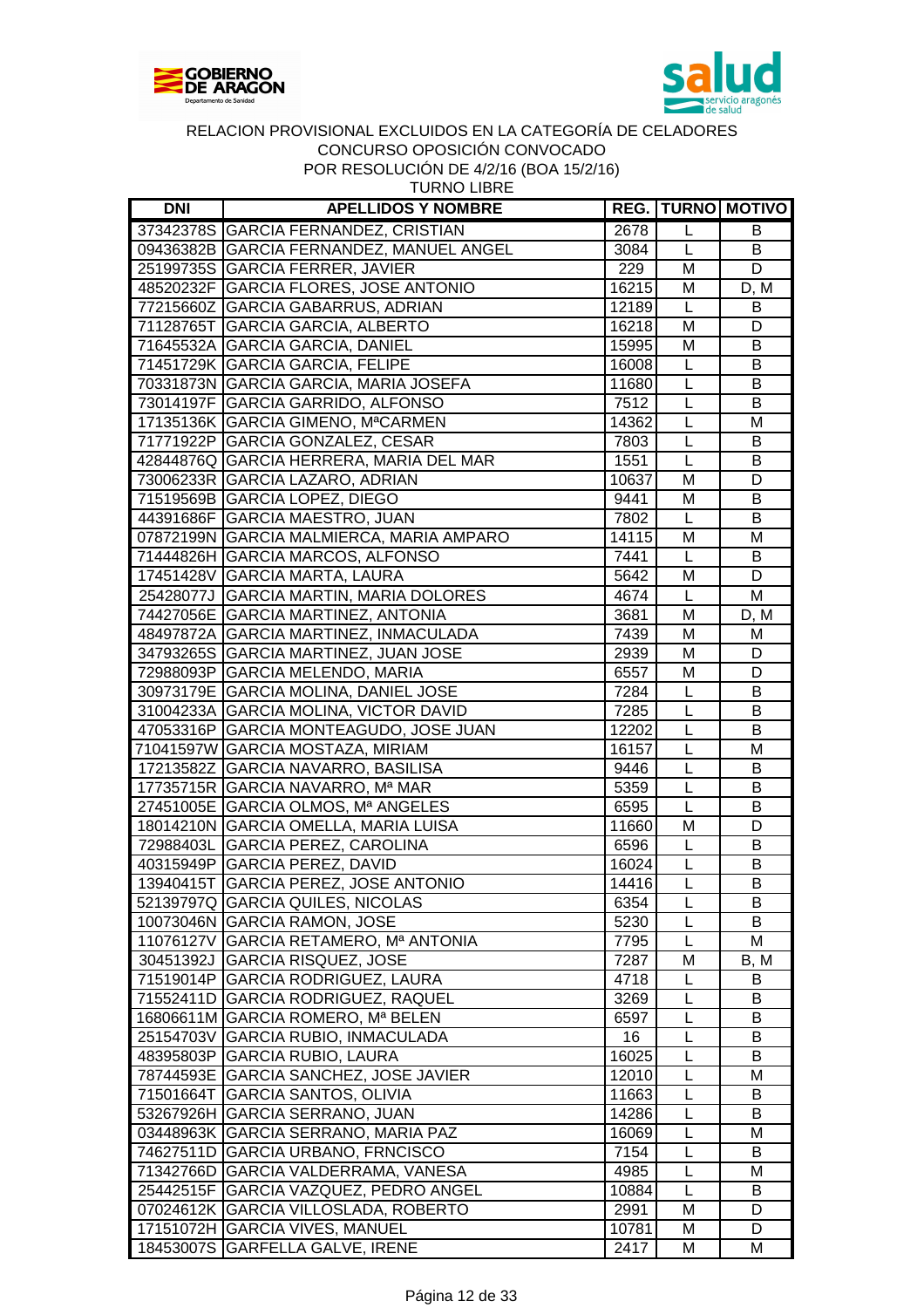



| <b>DNI</b> | <b>APELLIDOS Y NOMBRE</b>                    |       |   | <b>REG. TURNO MOTIVO</b> |
|------------|----------------------------------------------|-------|---|--------------------------|
|            | 18434225R GARGALLO CASTILLO, MARIA DEL CARME | 9939  | L | В                        |
|            | 25187674Y GARIBURO TORRALBA, MINERVA         | 1248  | M | D                        |
|            | 73016673E GARIN BELTRAN, ALEJANDRO           | 7455  | L | B, M                     |
|            | 71513068L GARNELO PACIOS, JENNIFER           | 4945  | L | B                        |
|            | 16808307E GARRIDO MONGE, Mª MERCEDES         | 4783  | M | D                        |
|            | 73005654C GARRO BURILLO, DANIEL              | 14346 | L | B                        |
|            | 77375983G GARZON PULIDO, ALEJANDRO           | 16059 | L | B                        |
|            | 17445955H GASCON MAYOR, SANDRA Ma            | 16056 | L | M                        |
|            | 04586257B GASCON SERRANO, CARMEN             | 6598  | L | M                        |
|            | 17724282E GASPAR ANDREU, JUAN CARLOS         | 15989 | L | B                        |
|            | 24332608B GASSO MOTA, ANA MARIA              | 1821  | L | M                        |
|            | 72990369F GAY GASANZ, RUBEN                  | 4177  | M | D                        |
|            | 17868424T GAZOL AZARA, CONSUELO              | 6350  | L | B                        |
|            | 10062732W GAZTELUMENDI ARIAS, NATIVIDAD      | 7694  | L | M                        |
|            | 29089512D GAZULLA JULIAN, MARIA PILAR        | 12054 | M | D                        |
|            | 06202263Z GERMES BLASCO, MARIA JESUS         | 1711  | M | M                        |
|            | 09769845C GETINO FERNANDEZ, JOSE MARIA       | 6290  | L | D                        |
|            | 09777299E GETINO SANTOS, M CARMEN            | 16063 | L | M                        |
|            | 06971145Y GIBELLO ROSADO, AGUSTIN            | 14270 | L | B                        |
|            | 25198922F GIL AYLON, CRISTINA PILAR          | 8462  | L | $\overline{\text{c}}$    |
|            | 73256981A GIL BENAGES, NURIA                 | 7746  | L | D                        |
|            | 17444522B GIL LAZARO, JOSE                   | 5296  | L | M                        |
|            | 29128889X GIL SANJOAQUIN, MARTA PILAR        | 12244 | L | M                        |
|            | 71345842A GIL TORRECILLA, ADRIANO            | 8679  | L | B                        |
|            | 03446138W GILARRANZ GONZALEZ, GLORIA         | 4726  | L | M                        |
|            | 25144933E GIMENEZ ANDRES, Mª PILAR           | 9899  | M | D                        |
|            | 18426992J GIMENEZ CASTELLO, MARIA JESUS      | 642   | L | B                        |
|            | 29089316C GIMENEZ QUERO, FERNANDO            | 12252 | M | D                        |
|            | 72964725P GIMENO GIMENO, JESUS PABLO         | 15998 | M | D                        |
|            | 73400892A GIMENO JARREGA, ELENA              | 2962  | L | B                        |
|            | 33473812A GIMENO MUÑOZ, FERNANDO             | 2329  | L | M                        |
|            | 18992232M GIMENO PEREZ, MARIA JOSE           | 16002 | L | B                        |
|            | 73077999F GINES BLASCO, ALICIA               | 12006 | L | B                        |
|            | 73077524S GINES GINES, JULIO ANDRES          | 14439 | M | D                        |
|            | 72992343A GODOY TORRAS, CINTIA               | 9118  | L | B                        |
|            | 30680182E GOIKOETXEA MALAXTETXEBARRIA, IGOR  | 1631  | L | B                        |
|            | 10906560Y GOILON TARRINO, HECTOR             | 8728  | L | B                        |
|            | 44819334Q GOLAN LENCE, NURIA MARIA           | 1966  | L | B                        |
|            | 73084608S GOMES DOS REIS, ISABEL             | 16031 | L | A                        |
|            | 12419577Z GOMEZ ARIAS, JAIME                 | 6291  | L | B                        |
|            | 72975935V GOMEZ AZNAR, RAQUEL                | 3339  | L | B                        |
|            | 79312769Y GOMEZ CANEDO, MONTSERRAT           | 2925  | L | B                        |
|            | 35013451E GOMEZ DILOY, JOSE                  | 886   | L | м                        |
|            | 38113755H GOMEZ GARCIA, ALFONSO JOSE         | 3701  | L | B                        |
|            | 47090766Z GOMEZ GARCIA, IVAN                 | 3690  | L | B                        |
|            | 08833159D GOMEZ GARCIA, Mª DEL ROSARIO       | 4576  | L | B, M                     |
|            | 72488353N GOMEZ IZAGUIRRE, JURDANA           | 3077  | L | B                        |
|            | 72875234X GOMEZ LAFUENTE, SANTAS             | 5353  | L | M                        |
|            | 13171230G GOMEZ LLARENA, MARTA               | 12201 | L | M                        |
|            | 47080434D GOMEZ LOPEZ, JAVIER                | 11699 | L | B                        |
|            | 24396067J GOMEZ MOLLA, ANA CONSUELO          | 8672  | L | M                        |
|            | 052807655 GOMEZ MONREAL, MªDOLORES           | 6599  | L | B                        |
|            | 18013141R GOMEZ MORCATE, PRESENTACION        | 7648  | L | M                        |

72982386M GOMEZ OSES, MARIA VANESA 16125 M D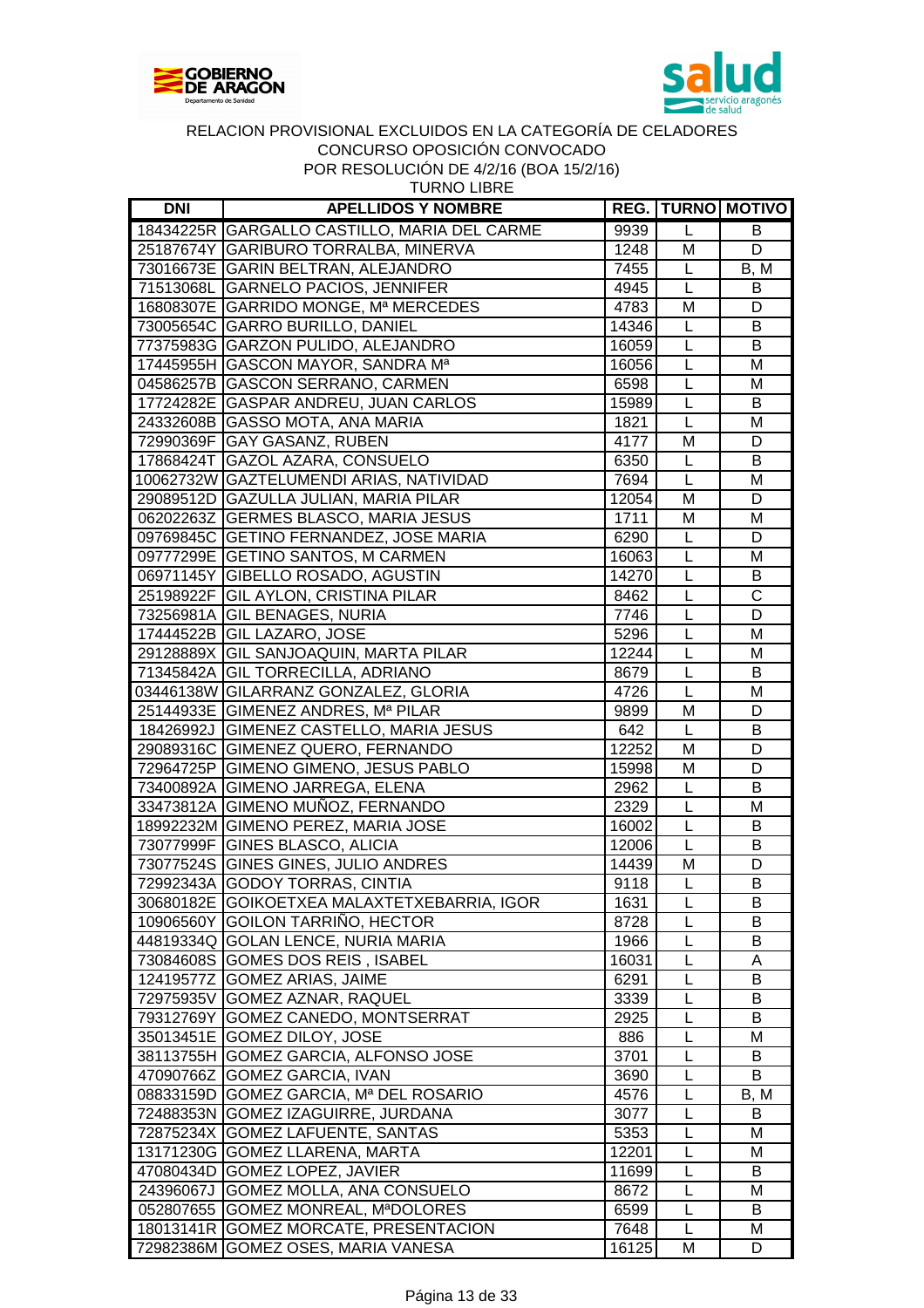



| <b>DNI</b> | <b>APELLIDOS Y NOMBRE</b>                      |       |                | <b>REG.   TURNO   MOTIVO</b> |
|------------|------------------------------------------------|-------|----------------|------------------------------|
|            | 44080750P GOMEZ PORTELA, MANUEL                | 15959 | M              | D                            |
|            | 71130727F GOMEZ RODRIGUEZ, SARA                | 6292  | L              | M                            |
|            | 18426362G GOMEZ RUBIO, CARMEN                  | 6022  | L              | M                            |
|            | 32803196K GOMEZ SANCHEZ, JUAAN JOSE            | 16005 | L              | D                            |
|            | 18051725Z GOMEZ SANCHEZ, MARIA TERESA          | 2018  | L              | В                            |
|            | 17439527F GOMEZ SIERRA, ROSA                   | 640   | M              | D                            |
|            | 77584416B GONZALEZ AVILA, LYDIA                | 5982  | L              | M                            |
|            | 16806186V GONZALEZ AYLLON, FELICIDAD           | 6023  | M              | D                            |
|            | 10071393S GONZALEZ BASANTE, PEDRO PABLO        | 14264 | M              | D, M                         |
|            | 73084466B GONZALEZ BIELSA, ENRIQUE             | 14331 | M              | D                            |
|            | 09753252X GONZALEZ CAMINO, JUAN JOSE           | 9094  | L              | M                            |
|            | 48391269M GONZALEZ CANO, MARIA FUENSANTA       | 6660  | L              | M                            |
|            | 10073678T GONZALEZ DEL VALLE, BALBINO          | 4901  | L              | M                            |
|            | 33943079R GONZALEZ FERNANDEZ, ANTONIA          | 987   | L              | B                            |
|            | 09793261E GONZALEZ FERNANDEZ, ESTRELLA         | 16159 | L              | A, B                         |
|            | 11068717J GONZALEZ GONZALEZ, ROSA MARIA        | 16142 | L              | B                            |
|            | 10897150A GONZALEZ GONZALEZ, NATALIA           | 14415 | L              | B                            |
|            | 54048587J GONZALEZ GONZALEZ, SULBEY            | 14257 | L              | M                            |
|            | 44090582L GONZALEZ IGLESIAS, VICTOR            | 4677  | L              | B                            |
|            | 16020192W GONZALEZ JIMENEZ, JULIA MARIA        | 7437  | $\overline{L}$ | B                            |
|            | 73130395D GONZALEZ LOPEZ, PABLO                | 12190 | L              | M                            |
|            | 25427079G GONZALEZ LUJAN, MARIA CARMEN         | 16074 | M              | B                            |
|            | 73428890X GONZALEZ MARCHENA, MARIA             | 14438 | L              | В                            |
|            | 13298817X GONZALEZ MARIN, ELISA ISABEL         | 7446  | $\overline{L}$ | B                            |
|            |                                                |       |                |                              |
|            | 17764583G GONZALEZ MATEOS, MARIO               | 2398  | M              | D                            |
|            | 04224171Z GONZALEZ ORIHUELA, LAURA             | 14177 | L              | B                            |
|            | 25149497D GONZALEZ ROMAN, MARIA ROSA           | 8755  | $\overline{L}$ | M                            |
|            | 11851293Z GONZALEZ ROSA, CARLA                 | 2556  | L              | M                            |
|            | 28975865M GONZALEZ RUANO, RAUL                 | 7164  | L              | M                            |
|            | 70248822Z GONZALEZ SANZ, MARTA                 | 3075  | L              | B, M                         |
|            | 34800356E GONZALEZ SERNA, JOSEFA               | 3782  | M              | D                            |
|            | 53547497R GONZALEZ SUAREZ, IYANA               | 11652 | L              | B                            |
|            | 073018476 GONZALVO DE LA FUENTE, MARIO JORGE   | 6562  | L              | B                            |
|            | 29097037J GONZALVO GRAÑENA, CHORCHE ANDRES     | 6563  | L              | B                            |
|            | 16278045W GORDEJUELA SAN VICENTE, Mª DEL MAR   | 14296 | $\overline{L}$ | B                            |
|            | 19998641A GRACIA ALCALDE, Mª DOLORES           | 2943  | L              | B                            |
|            | 77216050J GRACIA GIMENO, SHEILA                | 16141 | L              | B                            |
|            | 29109800B GRACIA GRACIA, PURIFICACION          | 9125  | L              | M                            |
|            | 25183466F GRACIA IZQUIERDO, PILAR              | 11692 | L              | M                            |
|            | 25161170K GRACIA MARCUELLO, Mª PILAR           | 7500  | M              | D                            |
|            | 17701036M GRACIA MARTINEZ, MARIA LOURDES       | 11678 | L              | D                            |
|            | 29116897R GRAN SERON, SANTIAGO                 | 12188 | M              | D                            |
|            | 44874043P GRANCHA MARTINEZ, MIGUEL             | 3611  | L              | В                            |
|            | 71889013Y GRANULLAQUE DIAZ, CHARO              | 7461  | М              | D                            |
|            | 29122818B GREGORIO VERA, DANIEL                | 6355  | L              | M                            |
|            | 18028223H GUEROLA MUR, MARTIN JOSE             | 6564  | L              | M                            |
|            | 73206035W GUERRERO MONTES, ELENA               | 7469  | L              | M                            |
|            | 17717267E GUERRERO PERRUCA, Mª AGUSTINA        | 15    | L              | B                            |
|            | 73242795P GUILLEMES CARABALLO, MARIA DEL CARME | 1269  | L              | M                            |
|            | 16618095C GUILLEN DE LA IGLESIA, ALBERTO       | 3706  | L              | B                            |
|            | 18452678P GUILLEN FERNANDEZ, NAHIR             | 8641  | L              | В                            |
|            | 73514106B GUILLEN LARREA, CARLOS ALBERTO       | 14185 | L              | B                            |
|            | 11945605A GUILLEN OTERINO, JUAN LUIS           | 4001  | L              | м                            |
|            | 07550084N GUIRAO NAVALON, ANTONIO JULIO        | 7460  | L              | м                            |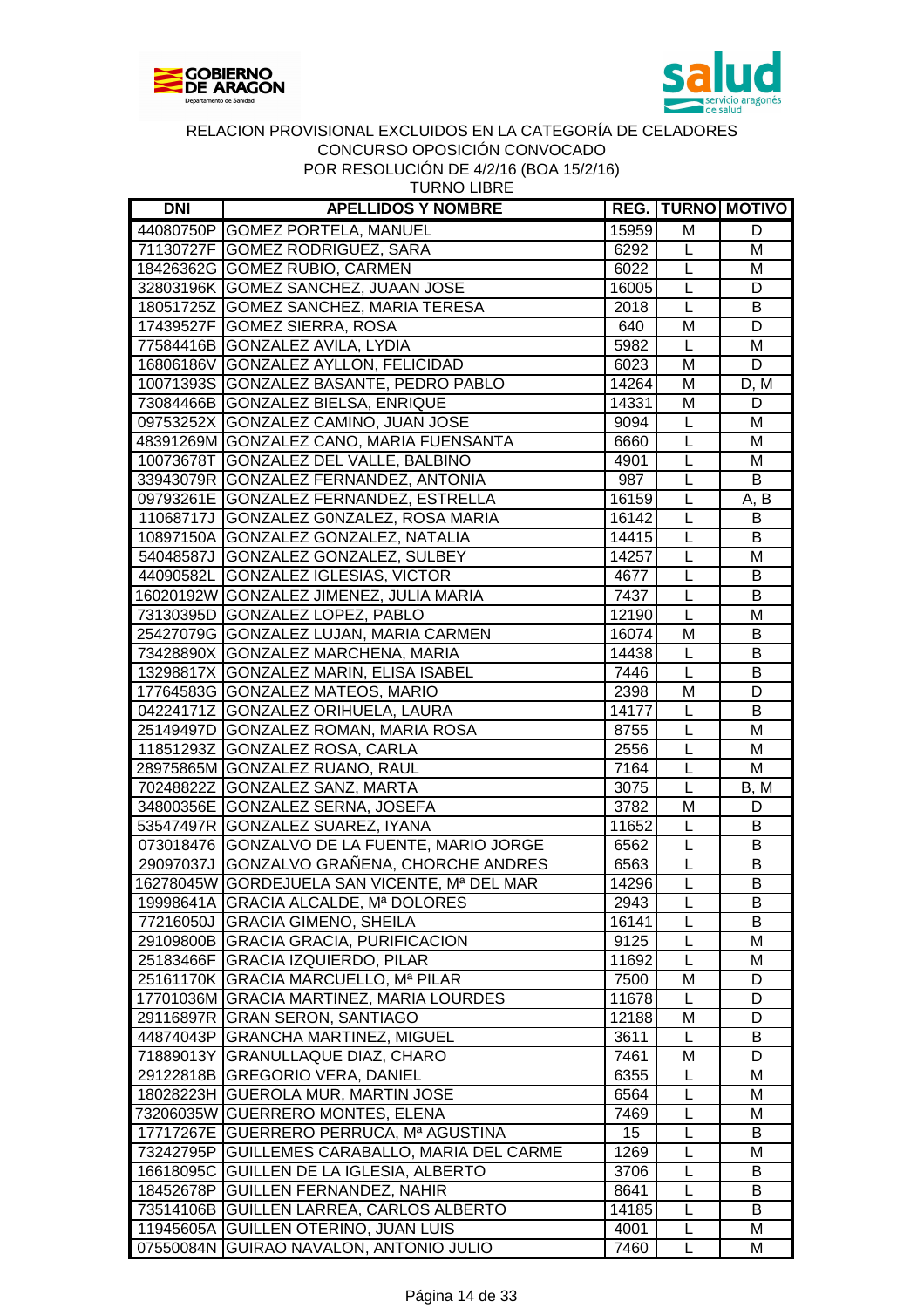



| <b>DNI</b> | <b>APELLIDOS Y NOMBRE</b>                   |       |                | <b>REG.   TURNO   MOTIVO  </b> |
|------------|---------------------------------------------|-------|----------------|--------------------------------|
|            | 34037229N GUTIERREZ COELLO, MIGUEL          | 3640  | L              | M                              |
|            | 11973685T GUTIERREZ DE LA VEGA, RUBEN       | 6664  | L              | M                              |
|            | 29120303A GUTIERREZ JAURRIETA, LAURA        | 6351  | $\overline{L}$ | B                              |
|            | 06565296S GUTIERREZ LASTRAS, ROSA MARIA     | 5329  | $\overline{L}$ | M                              |
|            | 71936010Z HEDROSA ANDRES, DANIEL            | 14180 | L              | M                              |
|            | 48495241V HELLIN NAVARRO, DAVID             | 2901  | L              | B                              |
|            | 71422957E HERAS GARCIA, MONICA              | 4746  | $\overline{L}$ | $\overline{B}$                 |
|            | 25437938F HERAS MEDINA, ANGELES M           | 14334 | L              | $\overline{B}$ , M             |
|            | 12382175X HERMIDA PEREZ, ALEJANDRO          | 12246 | L              | B, M                           |
|            | 17723568K HERNANDEZ ALCALDE, ANGEL PABLO    | 9867  | M              | D                              |
|            | 70982177Z HERNANDEZ ALEJANDRO, ALEXANDRA    | 8691  | L              | B                              |
|            | 72890826P HERNANDEZ BARRANCO, HECTOR        | 14168 | M              | D                              |
|            | 05649663N HERNANDEZ BENITEZ, Mª JOSE        | 16206 | L              | B                              |
|            | 25199154D HERNANDEZ FADANELLI, ANGEL        | 16146 | L              | А                              |
|            | 50450458G HERNANDEZ FIGUEIRA, JOSE MANUEL   | 14417 | L              | B                              |
|            | 17219092G HERNANDEZ GARCIA, PILAR           | 14363 | L              | M                              |
|            | 25135061V HERNANDEZ HERNANDEZ, ISABEL CLARA | 7443  | $\overline{L}$ | M                              |
|            | 11728511Y HERNANDEZ HERRERO, JOSE DALMACIO  | 570   | L              | B                              |
|            | 70895477R HERNANDEZ MARTIN, Mª JOSE         | 9805  | $\overline{L}$ | M                              |
|            | 34819906E HERNANDEZ MORALES, ANGELA MARIA   | 2937  | L              | B                              |
|            | 16806723W HERNANDEZ OMEÑACA, MARIA MILAGROS | 5231  | L              | B                              |
|            | 29131744J HERNANDEZ PEGUERO, OSCAR          | 16170 | L              | B                              |
|            | 48488154Z HERNANDEZ SACRISTAN, OLGA         | 4675  | $\overline{L}$ | B                              |
|            | 17447890K HERNANDEZ TORREMOCHA, MARIA JOSE  | 16042 | $\overline{L}$ | B                              |
|            | 22958112H HERNANDEZ ZAMORA, JUAN            | 14343 | M              | D                              |
|            | 17152898G HERNANDO ZULAICA, MARIA VICTORIA  | 12177 | M              | D                              |
|            | 73256393J HERRERO LAHOZ, MARIA LOURDES      | 5352  | L              | B                              |
|            | 52212419G HERRERO MARTINEZ, MARTA           | 5232  | L              | $\overline{B}$                 |
|            | 76923676S HERRERO PALAGUERRI, MARIA         | 7449  | M              | D                              |
|            | 76923677Q HERRERO PALAGUERRI, SONIA         | 7448  | L              | M                              |
|            | 73080429E HERRERO RIOJA, CESAR              | 1517  | M              | D                              |
|            | 71646758X HERRERO RODRIGUEZ, PABLO          | 7701  | L              | B                              |
|            | 18438676J HERRERO VILLALBA, ANA MARIA       | 5233  | L              | B                              |
|            | 09808959B HONRADO ALVAREZ, ANA REYES        | 7703  | L              | B                              |
|            | 25193118E HORMIGO GUERRERO, VICTORIA E.     | 4698  | $\overline{L}$ | B                              |
|            | 04615104Q HUELAMO LOPEZ, ALVARO             | 16174 | L              | B                              |
|            | 17743604- HUERTO ROYOC, RAUL JORGE          | 12044 | M              | Μ                              |
|            | 29124604A HUESO GARCIA, RAUL                | 10940 | M              | M                              |
|            | 72053731K HUMARA CELADA, SOLEDAD            | 7418  | L              | M                              |
|            | 25428764X IBAÑEZ ALGAS, JOSE LUIS           | 4701  | L              | M                              |
|            | 72976343B IBANEZ CHOW, JORGE                | 14372 | L              | M                              |
|            | 85086496C IBANEZ FERNADEZ, AMERICA          | 4575  | L              | В                              |
|            | 05147033R IBAÑEZ GARCIA, MARIA JOSEFA       | 6024  | M              | B, D                           |
| 73016139   | <b>IBAÑEZ MARCOS, VICTOR</b>                | 14337 | M              | D                              |
|            | 73584974Q IBAÑEZ MESEGUER, MARIA            | 1881  | L              | B                              |
|            | 45667866D IBAÑEZ VICENTE, JOAQUIN           | 16183 | L              | M                              |
|            | 34810830P   IBERNON DURAN, FCO. JAVIER      | 11968 | M              | D                              |
|            | 19011404H IGIAL MAÑES, CESAR                | 16117 | L              | B                              |
|            | 34985253E IGLESIAS ANIES, CARLOS            | 5234  | L              | M                              |
|            | 18455555X IGUAL JULIAN, LOURDES             | 14441 | L              | В                              |
|            | 18450572H IGUAL JULIAN, SANDRA              | 12045 | L              | B                              |
|            | 10895975R INFIESTA MEGIDO, CRISTINA         | 14414 | L              | B                              |
|            | 25432450Q INSA SERRANO, MARIA CARMEN        | 3863  | L              | M                              |
| 17144275Y  | IRIGOYEN ACIN, Mº ENGRACIA                  | 7743  | L              | C                              |
|            |                                             |       |                |                                |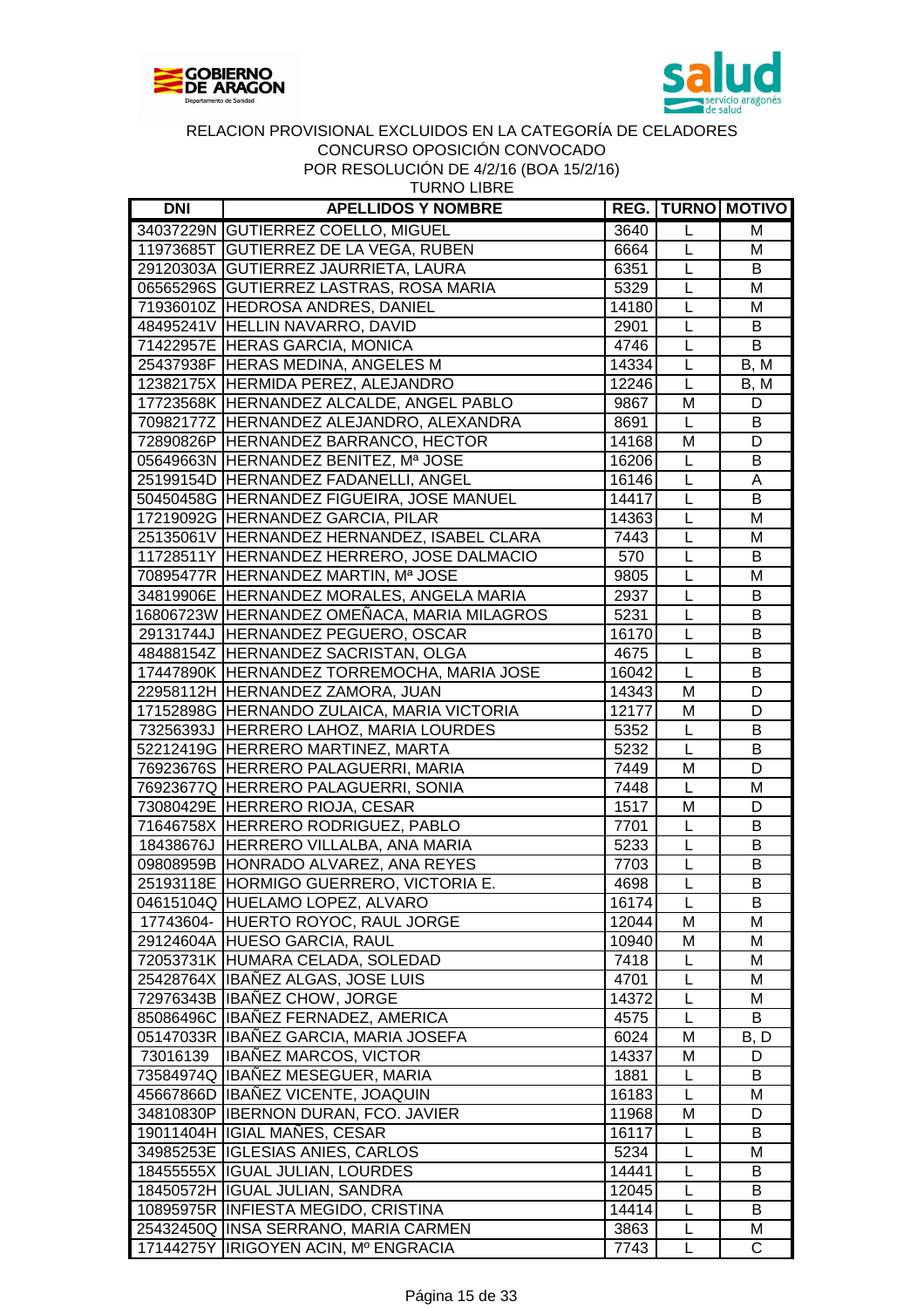



|  |  |  |  |  | <b>TURNO LIBRE</b> |  |
|--|--|--|--|--|--------------------|--|
|  |  |  |  |  |                    |  |
|  |  |  |  |  |                    |  |

| DNI | <b>APELLIDOS Y NOMBRE</b>                  |       |                | <b>REG.   TURNO   MOTIVO  </b> |
|-----|--------------------------------------------|-------|----------------|--------------------------------|
|     | 18434368Y IRITIA FERNANDEZ, VIRGINIA       | 15589 | L              | B                              |
|     | 03089562H ISIDRO GARCIA, MARIA FRANCISCA   | 10790 | L              | B                              |
|     | 17705004H ITURBIDE GOMEZ, MARIA LUISA      | 11348 | L              | B                              |
|     | 44800937L IZQUIERDO CASTILLA, FERNANDO     | 11649 | L              | B                              |
|     | 45912691E IZQUIERDO GARCIA, NAYARA         | 11648 | L              | B                              |
|     | 25144533J IZQUIERDO PINILLA, IGNACIO       | 980   | L              | M                              |
|     | 17208395W IZUEL PEREZ, MARIA ANGELES       | 15966 | L              | В                              |
|     | 17722937B JARABA AINSA, ESTER              | 7464  | L              | M                              |
|     | 72886247Y JIMENEZ BENEDIT, DIANA           | 7683  | L              | M                              |
|     | 71039324Y JIMENEZ BERMUDEZ, ELISABET       | 8725  | L              | B                              |
|     | 18196134Y JIMENEZ ELORZ, MARIA BEGOÑA      | 14262 | L              | M                              |
|     | 05930494J JIMENEZ JIMENEZ, LORENZO JAVIER  | 7428  | L              | B                              |
|     | 05196415W JIMENEZ LUJAN, ANTONIO           | 7687  | L              | M                              |
|     | 25193866B JIMENEZ MARTINEZ, ALBERTO        | 14369 | L              | В                              |
|     | 04218260Z JIMENEZ PULIDO, VIRGINIA         | 11667 | L              | В                              |
|     | 47070113S JIMENEZ SANCHEZ, ANTONIO         | 7736  | L              | В                              |
|     | 71420776A JIMENEZ SANDOVAL, MAGDALENA      | 6293  | $\overline{L}$ | B                              |
|     | 29099045C JIMENEZ VILLALBA, JOSE ENRIQUE   | 1089  | V              | $\circ$                        |
|     | 03115758V JODRA PLAZA, MARIA DEL PILAR     | 5008  | $\mathsf L$    | B                              |
|     | 33294054J JORGE DIAZ, ROSARIO              | 1967  | M              | D, L                           |
|     | 17455559P JUBERIAS MILLAN, BEATRIZ         | 2860  | L              | M                              |
|     | 07006643S JJULIAN MARTIN, MIGUEL ANGEL     | 9124  | L              | B                              |
|     | 18441290M JULVE ALEGRE, NIEVES             | 12046 | L              | В                              |
|     | 29124240F JULVEZ BARRANCO, RUBEN           | 14244 | L              | В                              |
|     | 52629664Y JURADO SAGUES, OSCAR             |       | L              | B                              |
|     |                                            | 14350 | L              | B                              |
|     | 73260485B JJUSTE CASTEL, JORGE             | 14435 | $\overline{L}$ |                                |
|     | 05656195N JUSTICIA LOPEZ, MARIA ANGELES    | 9099  |                | M                              |
|     | 45420956G KROLL MARTINEZ, JORGE            | 4551  | $\overline{L}$ | B                              |
|     | 25462268A LABORDA PEREZ, JORGE             | 6025  | $\overline{L}$ | B                              |
|     | 25465326W LACARTA GUERRERO, ANGELES        | 12176 | M              | D                              |
|     | 25463571H LACRUZ MARCEN, SILVIA            | 6026  | L              | M                              |
|     | 18448140R LACRUZ MOZAS, DIEGO              | 9865  | M              | D                              |
|     | 029119431 LACUEVA SEBASTIAN, OLGA          | 12257 | M              | D                              |
|     | 72984651Q LAFUENTE GONZALEZ, SANDRA        | 16060 | $\mathsf{L}$   | $\overline{A}$                 |
|     | 73105354S LAFUENTE PEREZ, VIRGINIA         | 1608  | M              | D, M                           |
|     | 09790353N LAGARTOS GARCIA, MARIA PAZ       | 6294  | $\mathsf{L}$   | M                              |
|     | 18429003T   LAHOZ LAPUENTE, MARIA VICTORIA | 12048 | L              | B                              |
|     | 73258716J  LAHOZ LEAL, MARIA PILAR         | 16061 | M              | D                              |
|     | 14595089W LAJUSTICIA GALLASTEGUI, ENRIQUE  | 11996 | L              | В                              |
|     | 03867241K LALANDA BAJO, CARLOS ALBERTO     | 5235  | M              | D                              |
|     | 018062214 LAMPEREZ ABAD, FRANCISCO JAVIE   | 16044 | L              | A                              |
|     | 18032830W LANAO BONET, LORETO              | 7791  | M              | M                              |
|     | 73199714Y LANAU CASTAN, JUAN MANUEL        | 14440 | M              | D                              |
|     | 25439432Y LANDA MARCEN, FRANCISCO JAVIE    | 12043 | L              | В                              |
|     | 17438619L LANGA SANCHEZ, ANA MARIA         | 2545  | M              | D                              |
|     | 73194878T LANSAQUE CAMPO, MARTA            | 3151  | M              | М                              |
|     | 29127638R LARA GALA, AZUCENA               | 514   | L              | м                              |
|     | 18054815E LARDIES JUAN, SUSANA             | 1898  | L              | м                              |
|     | 73156053E LARROSA ZAPORTA, LOURDES         | 12175 | L              | B                              |
|     | 73088166P   LASHERAS VILLELLAS, LAURA      | 12251 | M              | D                              |
|     | 18024336H LASIERRA SANROMAN, MARIO         | 7501  | M              | D                              |
|     | 29124390L LASOBRAS DIAZ, JOSE LUIS         | 16104 | M              | M                              |
|     | 72103310N LASTRA CAGIGAS, SANTIAGO         | 8723  | М              | M                              |
|     | 25136000J LATAPIA VILLARTE, MªCARMEN       | 11675 | L              | B                              |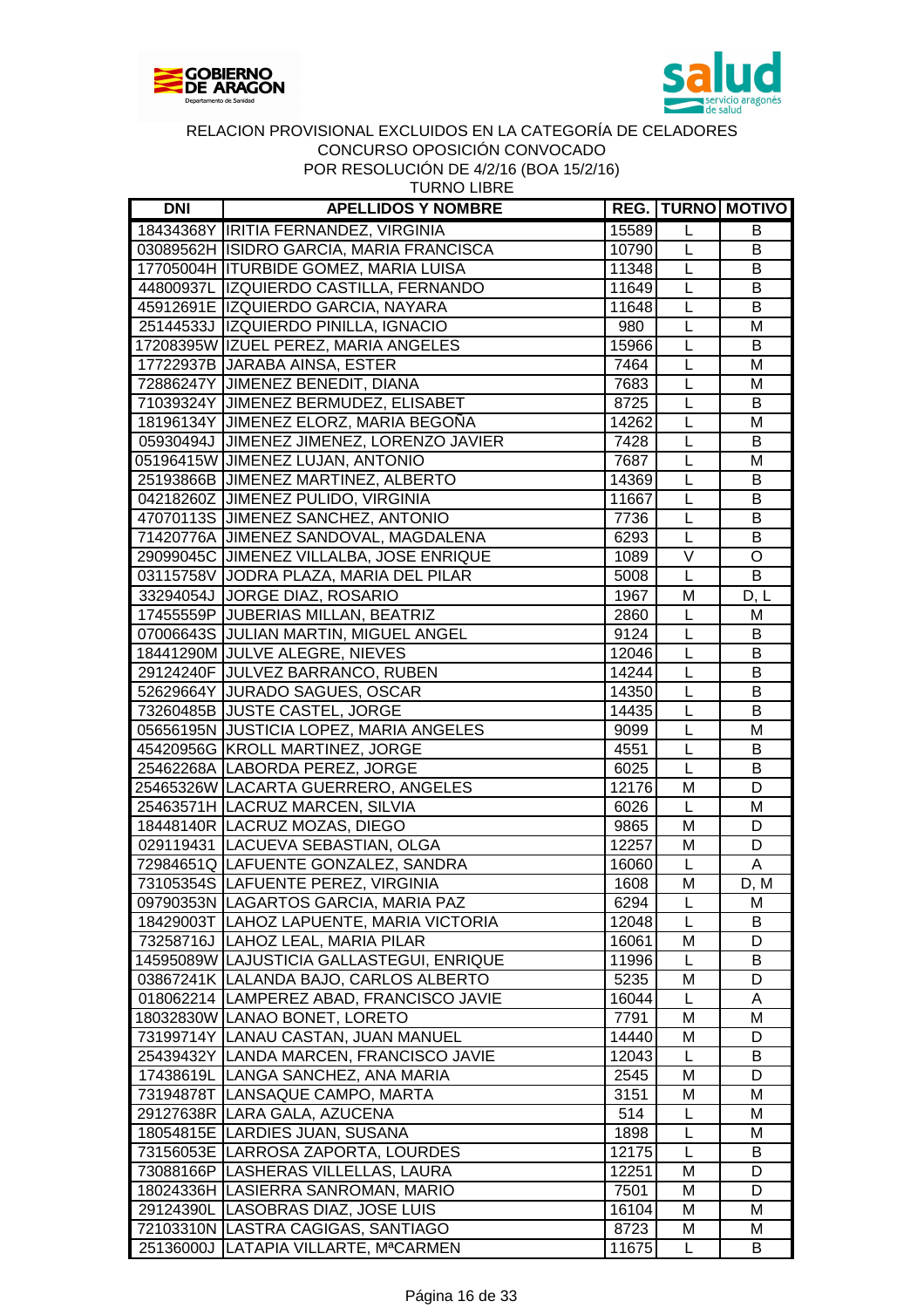



| <b>DNI</b> | <b>APELLIDOS Y NOMBRE</b>                  |       |                   | <b>REG.   TURNO   MOTIVO  </b> |
|------------|--------------------------------------------|-------|-------------------|--------------------------------|
|            | 17718883M LATORRE CALVO, MIGUEL            | 14371 | M                 | D                              |
|            | 16809435T LATORRE MORENO, MARIA SOLEDAD    | 8670  | L                 | B                              |
|            | 00808244F LAURA SANDOVAL, MONICA           | 6295  | L                 | B                              |
|            | 73154962N LAUSIN GARCIA, EVA MARIA         | 140   | M                 | D                              |
|            | 46864363T LAVIN FERNANDEZ, RUBEN           | 10664 | L                 | В                              |
|            | 17702694P LAZARO CALVO, MARIA JOSE         | 2706  | L                 | В                              |
|            | 16544364G LAZARO GONZALEZ, Mª CRUZ         | 12238 | M                 | D                              |
|            | 73016736Q LEAL LABARTA, DAVID              | 2167  | L                 | B                              |
|            | 29134037Y LEDESMA GONZALO, BELEN           | 12198 | L                 | B                              |
|            | 44393291W LEGIDO BASANTA, DAVID            | 14172 | M                 | M                              |
|            | 18439325H LEGUA GARAY, ANA ISABEL          | 62    | M                 | M                              |
|            | 76924099R  LENCINA BERNAL, CARLOS DAVID    | 2824  | L                 | B                              |
|            | 73199257D LEO RIERA, JUAN MARIA            | 16079 | M                 | D                              |
|            | 44382579P LEON CASAS, MARIA AURORA         | 6296  | L                 | B                              |
|            | 09060311J LEON DOMINGUEZ, RUT              | 16212 | $\overline{\vee}$ | M, O                           |
|            | 75791320H LEON GALAN, RAUL                 | 14260 | M                 | B, M                           |
|            | 18096337Y LEON PISFIL, CRISTINA KATHIU     | 3036  | M                 | M                              |
|            | X6615547B LEON RIVERO, ADIANEZ ROSARIO     | 11684 | L                 | M                              |
|            | 17743775B LERIN AGUILAR, BARBARA           | 8690  | L                 | M                              |
|            | 13979230Z LIAÑO SAN MIGUEL, ALBERTO        | 15958 | L                 | В                              |
|            | 33419145F LIBERAL AMADO, JOSE LUIS         | 6297  | L                 | B                              |
|            | 25435305L LIBERIO ROMO, MARIA LUISA        | 4396  | L                 | M                              |
|            | 73067836X LISO CHOLIZ, CARMEN              | 1476  | M                 | M                              |
|            | 72964224J LLERA MARCO, Mª PILAR            | 14370 | L                 | B                              |
|            | 29003745D LLOR MARTINEZ, ASUNCION          | 7319  | M                 | M                              |
|            | 48379541F LLORENS CANTO, MARIA ISABEL      | 9393  | L                 | B                              |
|            | 71656034V LLORENTE GUTIERREZ, MARIA        | 12247 | L                 | $\overline{B}$                 |
|            | 20033765Y LLORET FREIRE, ATOR JAVIER       | 7431  | L                 | M                              |
|            | 73446934E LOAIZA RINCON, MARIA ALEJANDRA   | 11694 | L                 | В                              |
|            | 71548293P LOBATO VEGA, ESTRELLA            | 6670  | L                 | В                              |
|            | 79326542W LOBELOS, JORGE                   | 14259 | M                 | D                              |
|            | 25186853J LOBERA TRASOBARES, CRISTINA      | 16075 | L                 | B                              |
|            | 09762007W LOBO DE DIOS, MARIA ELENA        | 8676  | L                 | M                              |
|            | 25134653T LOMBA BURRIEL, ESPERANZA         | 11689 | M                 | D                              |
|            | 71516397J LOPES BOLLO, YESSICA             | 4339  | $\overline{L}$    | $\overline{\text{c}}$          |
|            | 17726683P LOPEZ ALBA, OLGA                 | 1114  | L                 | B                              |
|            | 08780093G LOPEZ ALBARRAN, ANGELA           | 16129 | M                 | D, M                           |
|            | 11418253H LOPEZ ALVAREZ, Mª ELVA           | 16077 | L                 | С                              |
|            | 09254646K LOPEZ ARROYO, MªMONTSERRAT       | 9102  | L                 | B                              |
|            | 18020456W LOPEZ BRUNA, RAFAEL              | 12005 | M                 | D                              |
|            | 18171501Y LOPEZ BUN, MARIA CARMEN          | 2980  | L                 | B                              |
|            | 71512002B LOPEZ CALVO, DAVID               | 12242 | L                 | В                              |
|            | 44924249M LOPEZ CAMARAN, MARIA GRACIELA    | 16133 | L                 | B                              |
|            | 25142263C LOPEZ CASTRO, ANA MARIA          | 7468  | L                 | B                              |
|            | 76919214S LOPEZ CORONA, VIRGINIA           | 9467  | L                 | B                              |
|            | 18455410A LOPEZ DE ARMENTIA LLANOS, ANDREA | 639   | L                 | M                              |
|            | 48427173Y LOPEZ ESPIN, ANA BELEN           | 2676  | L                 | B                              |
|            | 25482867V LOPEZ FERNANDEZ, IGNACIO         | 4697  | L                 | B                              |
|            | 53534132E LOPEZ FERNANDEZ, LADISLAO        | 16015 | L                 | A, M                           |
|            | 04216347X LOPEZ FERNANDEZ, LAURA           | 3792  | L                 | B                              |
|            | 53149854M LOPEZ GONZALEZ, CESAR            | 16062 | M                 | D                              |
|            | 15961900S LOPEZ ILLARRAMENDI, MARIA JESUS  | 7470  | L                 | B                              |
|            | 76618822A LOPEZ LOPEZ, Mª DEL CARMEN       | 14164 | M                 | D                              |
|            | 05157126C LOPEZ MARTINEZ, MARIA DOLORES    | 12240 | M                 | D                              |
|            |                                            |       |                   |                                |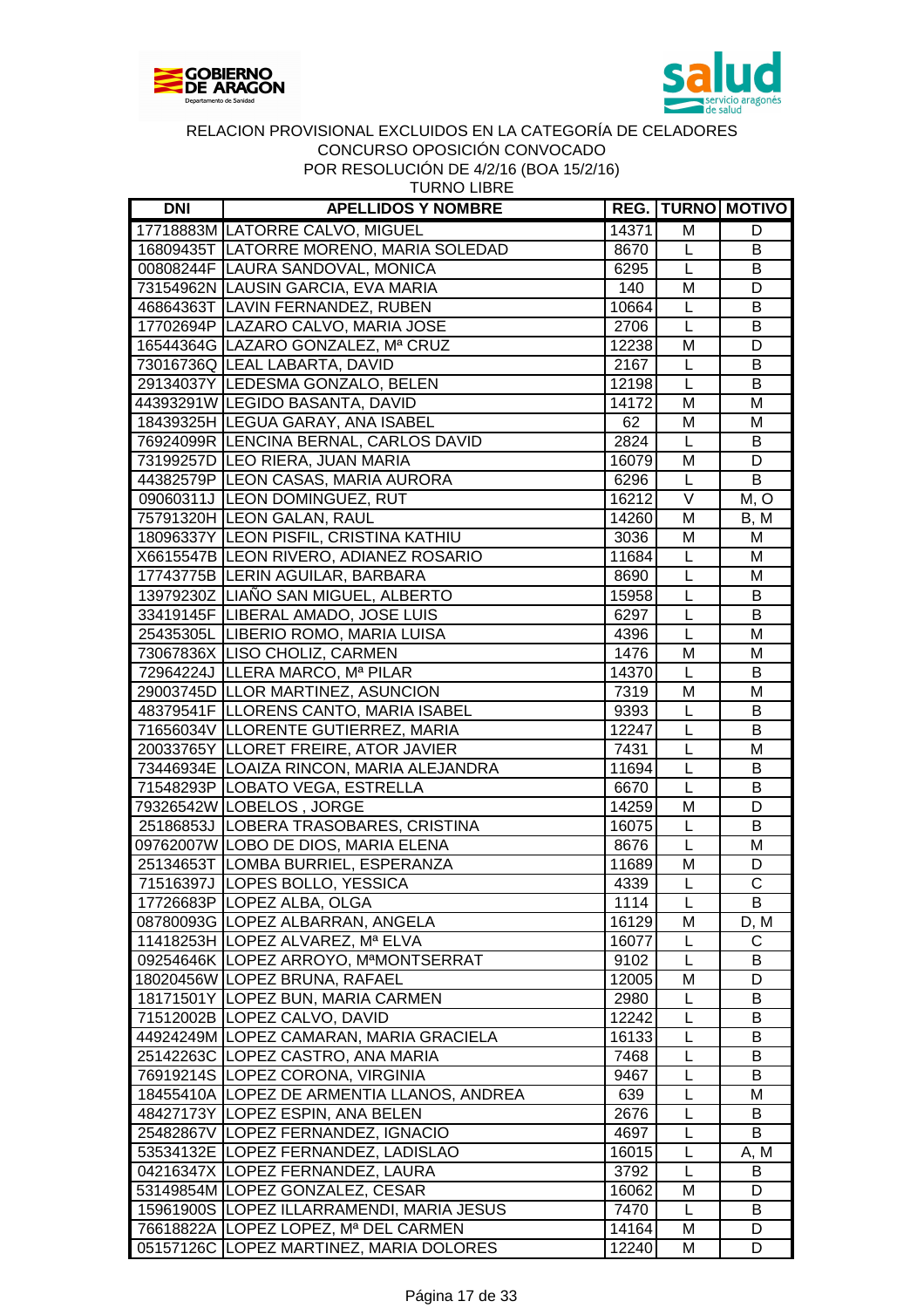



TURNO LIBRE

| <b>DNI</b>       | <b>APELLIDOS Y NOMBRE</b>                    |       |                | <b>REG. TURNO MOTIVO</b> |
|------------------|----------------------------------------------|-------|----------------|--------------------------|
|                  | 04587019Z LOPEZ MARTINEZ, MARIA INMACULAD    | 6298  | M              | м                        |
|                  | 32709614A LOPEZ MARTINEZ, SILVIA             | 5643  | L              | M                        |
|                  | 25191158V LOPEZ MAYO, SARA                   | 8299  | M              | D                        |
|                  | 44275242N LOPEZ MORENO, INMACULADA           | 16167 | L              | B                        |
|                  | 50080503G LOPEZ MORENO, INMACULADA           | 6027  | L              | B                        |
|                  | 76443574S LOPEZ PAEZ, RAFAEL                 | 16026 | L              | A, B                     |
|                  | 17194610V LOPEZ PARDOS, DOROTEA PILAR        | 5709  | L              | B                        |
|                  | 25139603M LOPEZ PINILLA, RAFAEL-CRUZ         | 16181 | L              | B                        |
|                  | 17712009P LOPEZ PIÑERO, MARIA JESUS          | 11050 | $\overline{L}$ | M                        |
|                  | 73439443Y LOPEZ PRIETO, JOSE ANTONIO         | 15962 | M              | B                        |
|                  | 17155540R LOPEZ RABADA, MARIA TERESA         | 10886 | L              | B                        |
|                  | 11785319G LOPEZ RODRIGUEZ, ANTONIO           | 15946 | M              | M                        |
|                  | 03848113Y LOPEZ RODRIGUEZ, CARLOS            | 6663  | L              | B                        |
|                  | 06234909T LOPEZ SANCHEZ DE LA SERRAN, MANUEL | 7429  | M              | B, D                     |
|                  | 03849243D LOPEZ SANCHEZ, FRANCISCO           | 14348 | L              | B                        |
|                  | 22933206K LOPEZ SORIA, PILAR                 | 16162 | L              | Α                        |
|                  | 33341594N LOPEZ TABOADA, SECUNDINO           | 14247 | L              | B                        |
|                  | 32776705A LOPEZ VILARIÑO, BEGOÑA             | 14246 | L              | M                        |
|                  | 05663965P LORA LORO, MONTSERRAT              | 16049 | L              | B                        |
|                  | 34831664G LORCA JIMENEZ, ANGEL               | 3682  | L              | B                        |
|                  | 17155020X LORENTE GALVEZ, MARIA JOSE         | 11686 | L              | B                        |
|                  | 25440576T LORENTE MORENO, RAMON              | 6560  | L              | B                        |
|                  | 29135576G LORENTE PORTERO, JESSICA           | 16121 | L              | M                        |
|                  | 16299518Q LOSA LAS HERAS, ENEKO              | 16138 | M              | B                        |
|                  | 33344715M LOSADA ALVAREZ, SONIA              | 6363  | L              | B                        |
|                  | 25467388V LOSILLA MARTINEZ, SAGRARIO         | 11572 | $\overline{L}$ | $\overline{B}$           |
|                  | 72995545P LOSTAO CHUECA, VERONICA            | 10630 | L              | M                        |
|                  | 25159668Z LOSTAO LACASA, CARMEN              | 14266 | L              | M                        |
|                  | 25475546X LOZANO HERNANDO, CARLOS            | 6465  | M              | D                        |
|                  | 25680294N LOZANO JURADO, ISABEL MARIA        | 9095  | L              | M                        |
|                  | 44384405V LOZANO LOZANO, JUANA MARIA         | 11672 | L              | $\overline{\text{C}}$    |
|                  | 73196446G LOZANO MESTRE, LAURA               | 3008  | M              | $\overline{D}$           |
|                  | 17450247D LOZANO MONTERDE, ANA ISABEL        | 16139 | L              | M                        |
|                  | 30635914Y LOZANO RUBIO, MARIA LUZ            | 1497  | L              | B                        |
|                  | 50323615Y LOZANO SEVILLA, JAVIER             | 4926  | M              | B                        |
|                  | 18437387N LOZANO SORIANO, DAVID              | 72    | Μ              | D                        |
|                  | 77837420S LUCAS LOPEZ, EZEQUIEL              | 16001 | L              | B                        |
|                  | 25458333R LUCEA PINA, YOLANDA                | 7582  | L              | B                        |
|                  | 44481804B LUIS GONZALEZ, MARIA JOSE          | 8682  | L              | B                        |
|                  | 25456064D LUNA VALIENTE, PATRICIA            | 9445  | L              | В                        |
|                  | 15454700B LUQUE BENITEZ, ANA                 | 7427  | L              | M                        |
|                  | 25482542Z LUZON LIARTE, RAUL                 | 4175  | L              | м                        |
|                  | 44266071H MADRID ARROYO, FRANCISCA           | 16173 | L              | D                        |
|                  | 23037651T MADRID MENDOZA, Mª ISABEL          | 16035 | L              | B                        |
|                  | 74344229H MADRID PANALES, JOSE               | 11679 | M              | D                        |
|                  | 09795319X   MADRID TRAPOTE, OSCAR            | 5325  | L              | M                        |
|                  | 12729386N MADRIGAL GARCIA, JOSE ROBERTO      |       | L              | M                        |
|                  |                                              | 12203 |                |                          |
|                  | 80158284H MADUENO FERNANDEZ, JOSE ANTONIO    | 14265 | M              | M                        |
|                  | 73085945H MAGALLON CRESPO, NURIA             | 16140 | L              | B                        |
|                  | 71433655W MAILLO IGLESIAS, MARTA             | 8675  | M              | D                        |
|                  | 29130096K MAINAR ISLA, AUGUSTO               | 6346  | L              | B                        |
|                  | 72893980B MAJAN CARAZO, BEATRIZ              | 16066 | L              | В                        |
|                  | 72889190M MAJAN CARAZO, OSCAR                | 16067 | L              | B                        |
| <b>NIE: X149</b> | MALDONADO ELIZALDE, ROSA MARIA               | 16120 | L              | A, B                     |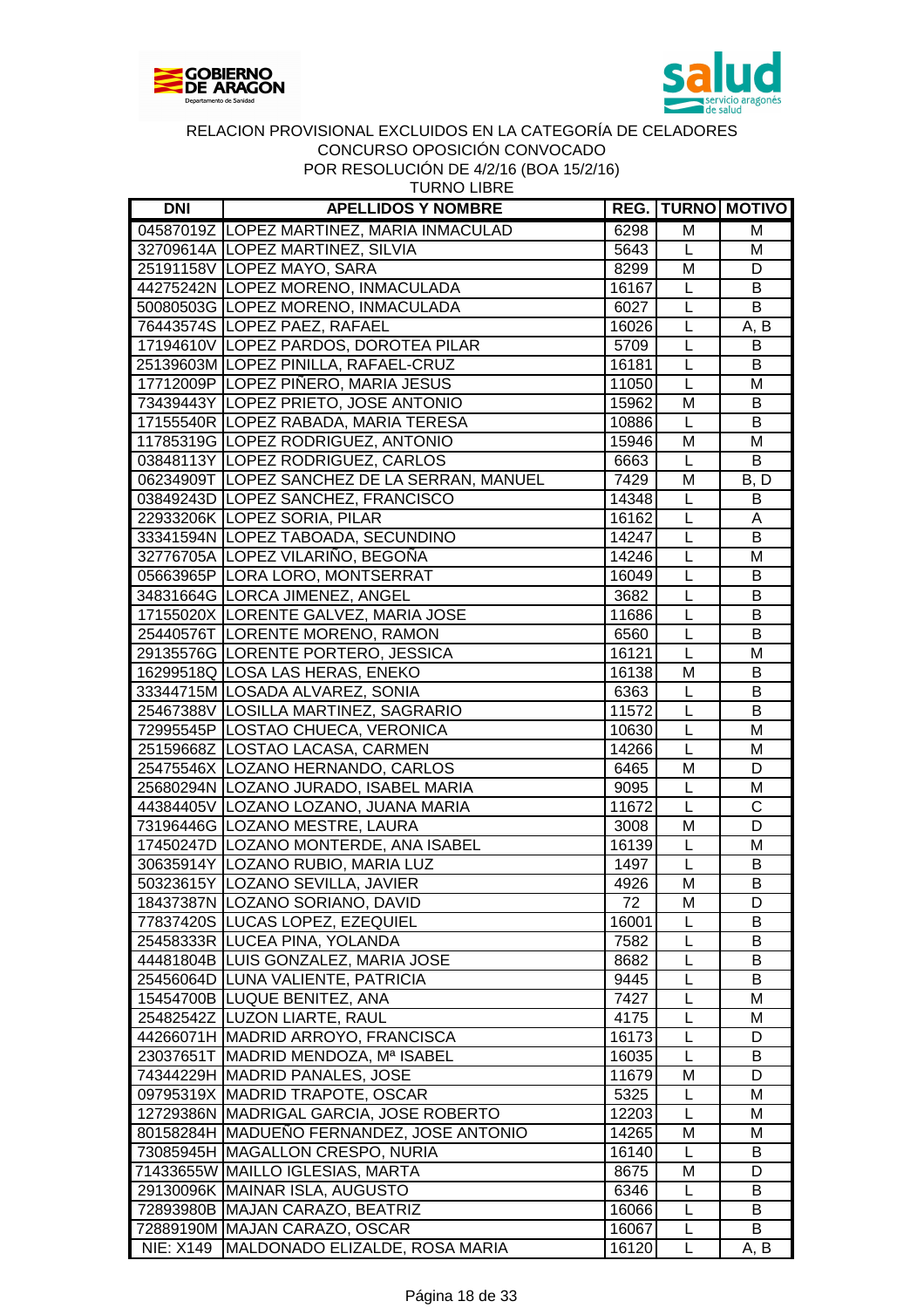



| <b>DNI</b> | <b>APELLIDOS Y NOMBRE</b>                       |       |                | <b>REG. TURNO MOTIVO</b> |
|------------|-------------------------------------------------|-------|----------------|--------------------------|
|            | 18436924D MALLEN SORRIBAS, JAVIER               | 16029 | L              | B                        |
|            | 17712828E MALO LAFUENTE, ROSARIO                | 1111  | $\mathsf L$    | M                        |
|            | 18063169G MANCILLA MONTES, MARIA ISABEL         | 5644  | L              | M                        |
|            | 07013746B MANGAS RODRIGUEZ, MARIMAR             | 16165 | L              | B                        |
|            | 25476050P MANSILLA VAZQUEZ, SERGIO              | 11640 | M              | D                        |
|            | 23243473H MANZANARES GARCIA, JOSEFA             | 2592  | L              | B                        |
|            | 73004498Z MANZANO ALONSO, MARTA                 | 12199 | L              | В                        |
|            | 17762199N MARCO AGON, YANILA                    | 8694  | M              | M                        |
|            | 17757512V MARCO GOMEZ, GUILLERMO                | 16202 | $\mathsf{L}$   | M, O                     |
|            | 43741476F MARDARAS PACHECO, IZASKUM             | 6908  | M              | M                        |
|            | 25436853A MARIN CASCAN, ANA ISABEL              | 14186 | M              | D                        |
|            | 17716101Y MARIN VELILLA, MARIA BELEN            | 15977 | M              | D                        |
|            | 46906084E MARIÑAS MONTESINOS, JOSE              | 16115 | L              | B                        |
|            | 25180290M MARQUINA MORENO, ENRIQUE              | 3431  | M              | D                        |
|            | 34071825Q MARTIJA SEVILLA, JESUS MARIO          | 7155  | M              | B, D                     |
|            | 52384205A MARTIN - BURO MAÑAS, DIEGO JESUS      | 12195 | M              | D                        |
|            | 17758640H MARTIN BUESA, VICTOR                  | 9087  | $\mathsf{L}$   | B                        |
|            | 45683932K MARTIN CASADO, Mª ASUNCION            | 15986 | M              | D                        |
|            | 25188074S MARTIN DE MIGUEL, ADRIAN              | 16023 | M              | B, D                     |
|            | 18441778X MARTIN DOLZ, TOMAS JAVIER             | 15996 | $\mathsf L$    | B                        |
|            | 09787699A MARTIN DONCEL, CARLOS                 | 7798  | M              | B                        |
|            | 18446978N MARTIN ELENA, NORA                    | 7451  | M              | D                        |
|            | 08828477L MARTIN FRAGOSO, YOLANDA               | 16010 | L              | В                        |
|            | 09760490A MARTIN FUENTE, JAIME                  | 4817  | L              | M                        |
|            | 09274077V MARTIN GALINDO, MªJOSEFA              | 14322 | M              | M                        |
|            | 51452432Y MARTIN PEREZ, LAURA                   | 922   | L              | B                        |
|            | 05886685L MARTIN SANCHEZ, RAFAEL                | 7277  | $\overline{L}$ | $\overline{B}$           |
|            | 05666943L MARTIN SANCHEZ, RAUL                  | 6574  | M              | D, M                     |
|            | 70257397X MARTIN SEGURA, MARIO                  | 16220 | M              | M                        |
|            | 29099970W MARTIN TAJADA, CRISTINA               | 7682  | L              | M                        |
|            | 13764824Z MARTINEZ ABASCAL, JOSE ANTONIO        | 4743  | L              | M                        |
|            | 29123145Q MARTINEZ ALEGRE, LAURA                | 16027 | L              | A                        |
|            | 09756643C MARTINEZ ALONSO, MERCEDES             | 11966 | L              | B                        |
|            | 09430435K MARTINEZ ALVAREZ, LIDIA ISABEL        | 14250 | L              | M                        |
|            | 13752974D MARTINEZ BELTRAN, SANTIAGO            | 2647  | L              | B                        |
|            | 25435960F MARTINEZ BENEDI, JOSE MIGUEL          | 9900  | М              | D                        |
|            | 73567481A MARTINEZ CARRILLO, MARIA TRINIDAD     | 2066  | L              | M                        |
|            | 04558901W MARTINEZ CHUECO, MARIA PAZ            | 14252 | М              | D                        |
|            | 20815564N MARTINEZ CRESPO, ESTHER PURIFICA      | 4900  | L              | м                        |
|            | 44769911C MARTINEZ CRUZ, GERMAN                 | 7278  | M              | м                        |
|            | 71020818S MARTINEZ DA SILVA, ANTONIO            | 4683  | L              | B                        |
|            | 72886972   MARTINEZ DE FRANCISCO, Mª MONTSERRAT | 9391  | L              | B                        |
|            | 16811515X MARTINEZ GARCES, ALVARO               | 7170  | L              | M                        |
|            | 04608533T MARTINEZ GARCIA, SILVIO               | 3381  | L              | В                        |
|            | 22942727C MARTINEZ GARRE, ARTEMIO               | 14287 | L              | м                        |
|            | 06264818D MARTINEZ GASCON, MARIA ISABEL         | 4892  | M              | м                        |
|            | 52761452G MARTINEZ GOMEZ, AMALIA                | 14340 | L              | M                        |
|            | 72022806P   MARTINEZ GONZALEZ, Mª. GUADALUPE    | 3923  | L              | В                        |
|            | 16249960T MARTINEZ HERAS, Mª TRINIDAD           | 1178  | L              | M                        |
|            | 73257573C MARTINEZ JERONIMO, Mª TERESA          | 7289  | L              | B                        |
|            | 17450232V MARTINEZ LABORDA, BERTA ARANZAZU      | 14282 | L              | B                        |
|            | 17217338K MARTINEZ LAGUIA, BEGOÑA               | 2208  | L              | B                        |
|            | 18029850N MARTINEZ LANUZA, GUILLERMO A.         | 16043 | M              | D                        |

17202715A MARTINEZ LOPEZ, JESUS 1025 | L M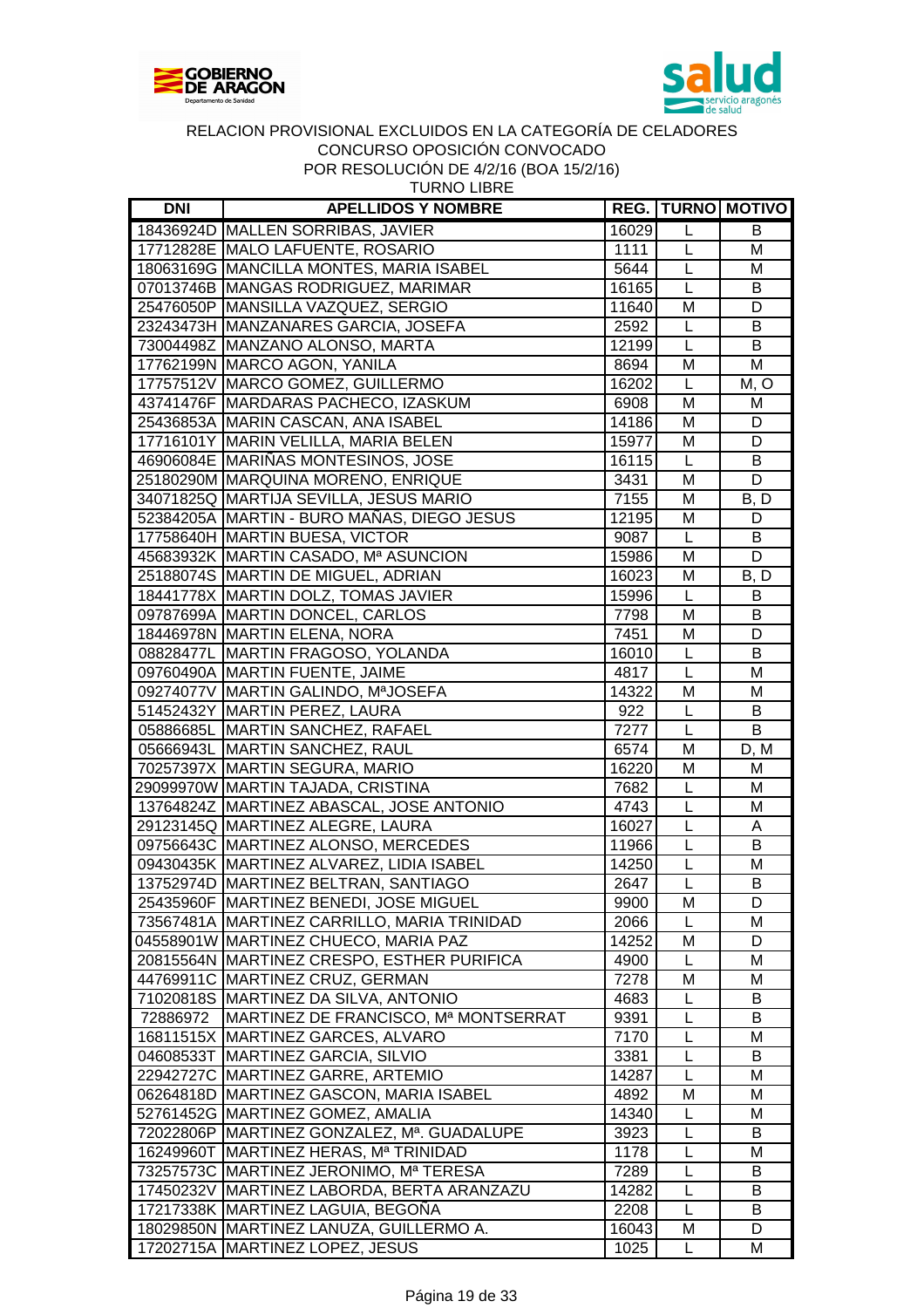



| <b>TURNO LIBRE</b> |
|--------------------|
|--------------------|

| <b>DNI</b> | <b>APELLIDOS Y NOMBRE</b>                                                     |              |                         | <b>REG. TURNO MOTIVO</b> |
|------------|-------------------------------------------------------------------------------|--------------|-------------------------|--------------------------|
|            | 24391609V MARTINEZ LOPEZ, JUAN JOSE                                           | 4877         | L                       | B                        |
|            | 52800995X MARTINEZ MANZANO, AMPARO                                            | 16040        | L                       | В                        |
|            | 018450202 MARTINEZ MARTINEZ, SANDRA                                           | 12004        | L                       | M                        |
|            | 72982202M MARTINEZ MUÑOZ, NEREA                                               | 3009         | L                       | B                        |
|            | 50041052K MARTINEZ PEREZ, GONZALO                                             | 4577         | L                       | M                        |
|            | 18418105G MARTINEZ PEREZ, JESUS                                               | 11995        | M                       | D                        |
|            | 76416511T MARTINEZ PLACER, MARIA VANESA                                       | 14258        | L                       | M                        |
|            | 11942160P MARTINEZ ROALES, MARIA JESUS                                        | 16178        | $\overline{L}$          | B                        |
|            | 29131861S MARTINEZ ROYO, Mª JOSE                                              | 869          | M                       | D                        |
|            | 23059482G MARTINEZ RUIZ, JOSE LUIS                                            | 16084        | L                       | B                        |
|            | 29028460E MARTINEZ SALVA, ANTONIA MARIA                                       | 1625         | L                       | B                        |
|            | 08953769F MARTINEZ SANCHEZ, MARIA TRESA                                       | 1619         | L                       | M                        |
|            | 32810157J MARTINEZ SANCHEZ, NATALIA                                           | 6299         | M                       | D                        |
|            | 52811286C MARTINEZ SANCHEZ, SAGRARIO                                          | 3541         | L                       | B                        |
|            | 33538738T MARTINEZ TORO, CARLOS                                               | 6358         | L                       | $\overline{B}$           |
|            | 10201099R MARTINEZ TURIEL, SUSANA                                             | 6576         | L                       | B                        |
|            | 26458762E MARTOS REYES, MARIA ANTTONIA                                        | 1915         | M                       | D                        |
|            | 25169353Q MARZO DOMINGUEZ, DANIEL                                             | 16019        | L                       | B                        |
|            | 17701973T MASCARAQUE AGUADO, PALOMA                                           | 9392         | L                       | M                        |
|            | 29046603H MASCAREÑA PRIETO, SANDRA                                            | 4875         | L                       | B                        |
|            | 25146107T MATEO PALACIOS, EDUARDO                                             | 2189         | L                       | M                        |
|            | 51298765W MATOS PEGUERO, VICTOR WANER                                         | 6667         | L                       | M                        |
|            | 06567938N MAYORGA MALVAREZ, IRENE                                             | 7696         | $\overline{L}$          | M                        |
|            | 76821591G MEDELA FERREIRO, MARIA CARMEN                                       | 7286         | $\overline{L}$          | M                        |
|            | 30986580Z MEDINA LEIVA, JUANA M                                               | 11457        | $\overline{L}$          | B                        |
|            | 21478506W MEDINA MEDINA, ISABEL                                               | 14289        | $\overline{L}$          | $\overline{B}$           |
|            | 72907409P MEDINA ZAMBRANO, ROSA JACQUELINE                                    | 11066        | $\overline{\mathsf{L}}$ | M                        |
|            | 43055187S MEGIAS ABASCAL, IÑAQUI                                              | 1660         | $\overline{\mathsf{L}}$ | B                        |
|            | 26305979M MELE BIACHO, AMADA                                                  | 16103        | M                       | D                        |
|            | 25139818J MELGUIZO DIONIS, MARIA                                              | 7165         | $\overline{L}$          | M                        |
|            | 25154205W MELO BURGOS, FRANCISCO JAVIE                                        | 16209        | $\overline{\vee}$       | M, O                     |
|            | 07540335S MEMBRILLA SANCHEZ, MARIA DOLORES                                    | 3437         | $\overline{L}$          | B                        |
|            | 44186245W MENAYO LARENA, CARMEN                                               | 15964        | M                       | D                        |
|            | 26224063S MENCHON GARCIA, ANA                                                 | 7172         | M                       | M                        |
|            | 53044222N MENCIA VIZOSO, MARIA LUISA                                          | 4819         | L                       | B                        |
|            |                                                                               | 3672         |                         |                          |
|            | 71655457S  MENDEZ FERNANDEZ, ALEJANDRO<br>10878988B MENENDEZ BEN, SONIA MARIA |              | L<br>L                  | в                        |
|            | 71641515B MENENDEZ VALDES, ANA                                                | 1639<br>6300 | L                       | M<br>В                   |
|            | 10058625N MERAYO AMIGO, GLORIA                                                | 5236         | M                       | В                        |
|            | 26759359D MEROÑO MARTINEZ, JORGE MANUEL                                       |              | L                       | В                        |
|            | 24393328B MESTRE PEREZ, VICTOR                                                | 16037        | L                       | B                        |
|            | 25178653R MEZQUITA RAFAEL, MARIA DE LORETO                                    | 16111        | L                       | B                        |
|            |                                                                               | 7168         |                         |                          |
|            | 71129190B MIGLIACCIO GOMEZ, ESTEFANIA                                         | 12253        | L                       | C                        |
|            | 18430924N MIGUEL ELENA, RAQUEL                                                | 9943         | L                       | B                        |
|            | 07840866M MIGUEL GARCIA, TERESA BEGOÑA                                        | 8686         | м                       | M                        |
|            | 25457376X MIGUEL SANZ, JOSE LUIS                                              | 3861         |                         | B                        |
|            | 53162417X MIGUEZ CARRIL, Mª VANESSA                                           | 14412        | L                       | B, M                     |
|            | 17728633A MILIA SAMPER, MARIA ANGELES                                         | 12207        | L                       | M                        |
|            | 25142730G MILLAN ALAMAN, BELEN                                                | 15859        | L                       | м                        |
|            | 74732349J   MILLAN FAJARDO, MANUEL                                            | 2971         | L                       | M                        |
|            | 29094845Y MILLAN NAVARRO, MERCEDES                                            | 15952        | M                       | D                        |
|            | 25204344R MILLAN TURON, ARTURO                                                | 1785         | L                       | M                        |
|            | 25204346A MILLAN TURON, CARLOTA                                               | 1786         | L                       | M                        |
|            | 46875592M MILLAS RUIZ, CONSTANTINO                                            | 4349         | M                       | D                        |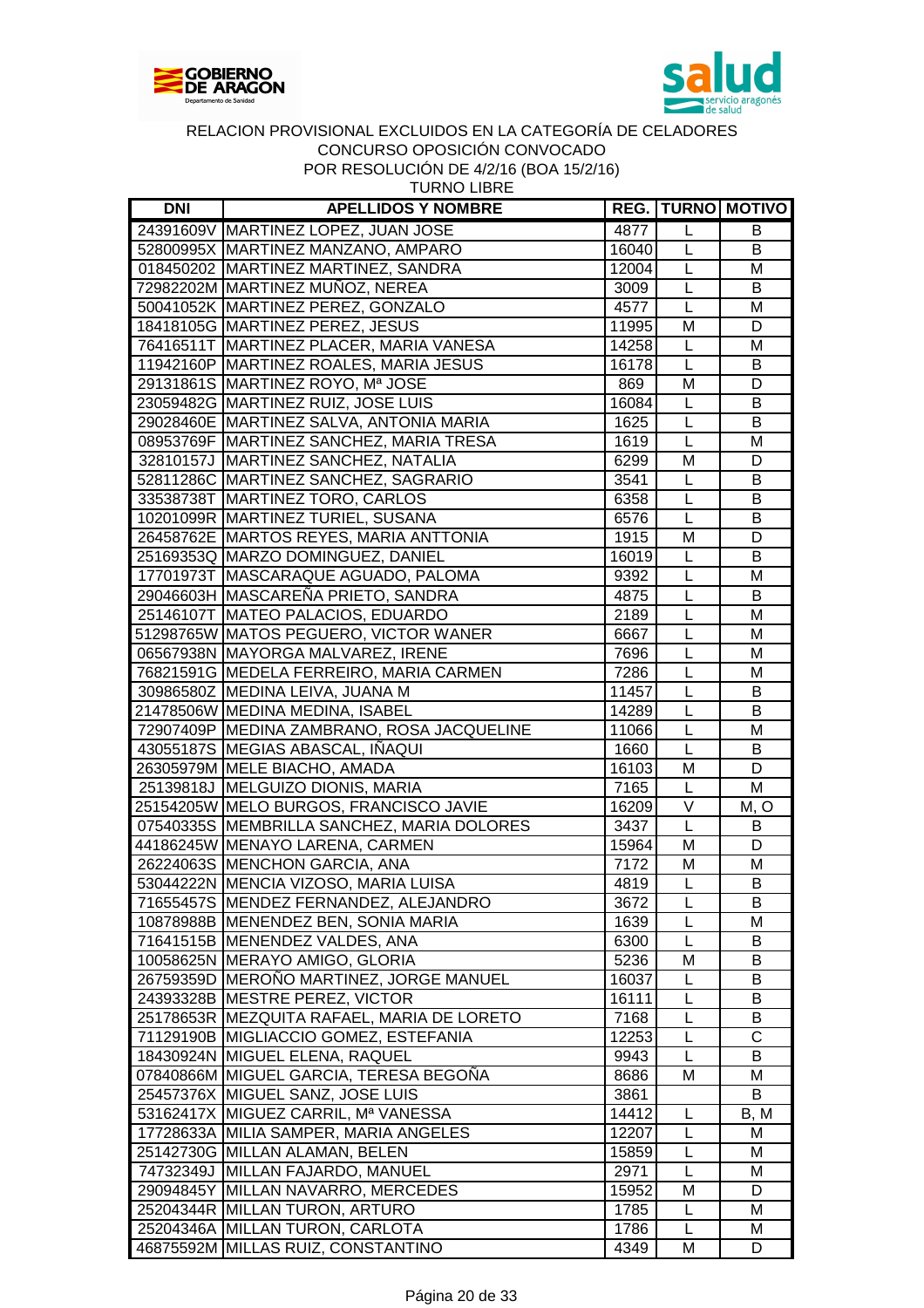



TURNO LIBRE

| <b>DNI</b> | <b>APELLIDOS Y NOMBRE</b>                     |       |                                  | <b>REG.   TURNO   MOTIVO</b> |
|------------|-----------------------------------------------|-------|----------------------------------|------------------------------|
|            | 72979988E MINGUEZ HERRERA, ALMA CARMEN        | 3076  | L                                | B                            |
|            | 73399933X MINGUEZ PUERTA, EVA                 | 10662 | L                                | B                            |
|            | 09293328V MINGUEZ SUAREZ, SUSANA ISABEL       | 8772  | M                                | D                            |
|            | 25452532L MIR FERNANDEZ, GONZALO              | 16210 | V                                | M, O                         |
|            | 25452530V MIR FERNANDEZ, MARIA CRISTINA       | 16211 | V                                | M, O                         |
|            | 22981110Q MIRALLES FERNANDEZ, Mª LUISA        | 2574  | $\mathsf L$                      | B                            |
|            | 16562913S MIRANDA MINGUEZ, MARIA DEL MAR      | 8726  | L                                | B                            |
|            | 03480904S MOLINA DALIRE, WENDEL               | 5293  | $\mathsf L$                      | M                            |
|            | 80137415X MOLINA MELENDEZ, ANTONIO            | 16168 | L                                | B                            |
|            | 76920511R MOLINA SALANOVA, PABLO              | 44    | $\mathsf{L}$                     | B                            |
|            | 017445738 MOLINERO POLA, INES                 | 545   | $\overline{\vee}$                | M, O                         |
|            | 17758377P MONAJ BRUNED, SANDRA                | 1873  | M                                | M                            |
|            | 29058658K MONDEJAR MARTINEZ, JOSE ANTONIO     | 11676 | M                                | D                            |
|            | 73075934N MONEO MARTINEZ, Mª MERCEDES         | 6301  | L                                | M                            |
|            | 46220100J MONFORTE ROYO, LUISA                | 4780  | $\mathsf{L}%$                    | M                            |
|            | 25462021D MONGE REMON, JESUS                  | 5237  | L                                | B                            |
|            | 53176675P MONROY MIGUEZ, VICTORIO JOSE        | 16164 | L                                | B                            |
|            | 48722555E MONTANARO HERRERA, VERONICA         | 16171 | L                                | M                            |
|            | 25466140B MONTAÑESL LOZANO, PATRICIA          | 5626  | M                                | D                            |
|            | 17726269P MONTEAGUDO IBAÑEZ, MARIO            | 1225  | L                                | В                            |
|            | 44863545K MONTERO RODRIGUEZ, MANUEL VICENTE   | 5238  | L                                | M                            |
|            | 18066189B MONTES GUACANEME, CRISNA YOJANNA    | 9960  | L                                | M                            |
|            | 73765083N MONTES ZAHONERO, RAQUEL             | 10712 | L                                | B                            |
|            | 18418899Q MONTOLIO TENA, JOSEFA               | 9955  | L                                | B                            |
|            |                                               |       | L                                | M                            |
|            | 77217395R MONTORI RUBIO, RAUL                 | 3360  | $\overline{L}$                   |                              |
|            | 22587237H MONZO GIMENO, ROSA TERESA           | 14293 |                                  | M                            |
|            | 72995680M MOÑU SORIA, VICTOR                  | 14189 | M                                | D                            |
|            | 25480329D MORA CASASNOVAS, LUCIA              | 7686  | L                                | B                            |
|            | 23240438L MORALES HEREDIA, ANA                | 2590  | L                                | B                            |
|            | 04153335H MORALES MARTIN, OBDULIA             | 7163  | $\overline{L}$<br>$\overline{L}$ | B                            |
|            | 04153523E MORALES MARTIN, PORFIRIA            | 7162  |                                  | $\overline{B}$               |
|            | 45944920M MORALES RODRIGUEZ, RAFAEL           | 7692  | M                                | D, M                         |
|            | 72969973N MORALES TELLA, GUILLERMO            | 540   | M                                | D                            |
|            | 45844847M MORALES VILLAESCUSA, JOSE CARLOS    | 2837  | L                                | B                            |
|            | 22119581K MORALES VILLAESCUSA, MARIA CONSUELO | 2838  | L                                | B                            |
|            | 09783769Y MORAN GARCIA, JOSE LUIS             | 7685  | M                                | м                            |
|            | 10081922X MORAN VIDAL, MARIA CELIA            | 16137 | L                                | М                            |
|            | 17746704L MORATA GIL, Mª LOURDES              | 14276 | M                                | D                            |
|            | 71946408Q MORATE TORRES, GUILLERMO ALEJA      | 5421  | L                                | M                            |
|            | 17447337C MORENO ABIAN, SUSANA                | 2688  | L                                | M                            |
|            | 75759374L MORENO CID, ALONSO                  | 16046 | M                                | D                            |
|            | 22992191B MORENO FUENTES, ANDRES              | 4628  | L                                | D                            |
|            | 09388686V MORENO GARCIA, JOSE ANGEL           | 8687  | L                                | B                            |
| 17712020L  | <b>MORENO GARCIA, MARIANO PEDRO</b>           | 4248  | M                                | D                            |
|            | 70350600V   MORENO MARTIN, RAUL               | 12197 | M                                | D                            |
|            | 12322412R MORENO MEDINA, JOSE ANTONIO         | 14406 | L                                | B                            |
|            | 18424126E MORENO NARRO, FRANCISCO MANUE       | 12011 | M                                | D                            |
|            | 15435701X MORENO RODRIGUEZ, ANTONIO JESUS     | 3648  | L                                | В                            |
|            | 03463846T MORENO SANJUAN, ANGEL HUGO          | 3979  | M                                | D                            |
|            | 53540360V MORENO SANZ, ANA                    | 16107 | M                                | M                            |
|            | 03856418P   MORENO TEJEO, MARIA ANGELES       | 1635  | L                                | B                            |
|            | 47681174N MORLANS FARRE, MANUEL               | 5645  | M                                | B, D                         |
|            | 70244784R MORO SANZ, MIGUEL ANGEL             | 7797  | L.                               | B                            |
|            | 76971560J MOROS LAMUELA, ANTONIO              | 14361 | M                                | D                            |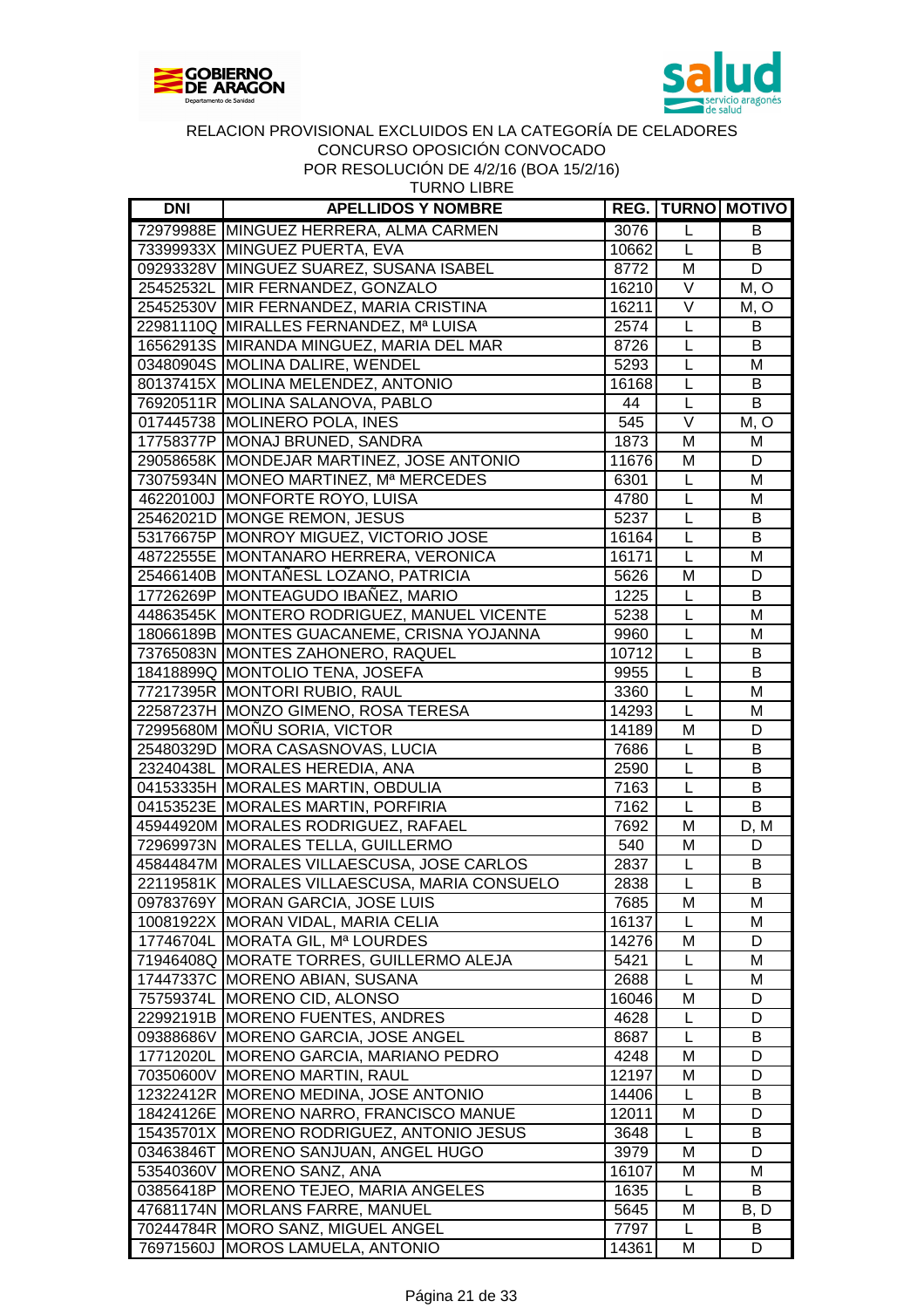



| <b>TURNO LIBRE</b> |
|--------------------|
|--------------------|

| DNI | <b>APELLIDOS Y NOMBRE</b>                 |                |                | <b>REG.   TURNO   MOTIVO</b> |
|-----|-------------------------------------------|----------------|----------------|------------------------------|
|     | 17711556S MOROS RODRIGO, MARIA ANGELES    | 15970          | L              | M                            |
|     | 25470075J MORTE RUIZ, ALEXANDRA           | 16172          | L              | A                            |
|     | 32629727H MOSCOSO LOPEZ, ANTONIO          | 6302           | M              | M                            |
|     | 23245826W MOTOS LOPEZ, LUIS MIGUEL        | 3398           | M              | B                            |
|     | 29103739E MOYA GIL, MARIA TERESA          | 12014          | L              | B                            |
|     | 73757713W MOYA MARTINEZ, MªLUISA          | 1574           | L              | M                            |
|     | 28940476J MOYANO MARTIN, ERNESTO ANTONIO  | 94             | M              | M                            |
|     | 15982629K MUJIKA EIZMENDI, ANDONE         | 3079           | L              | B                            |
|     | 25150517V MUNIENTE BUISAN, LUIS ALBERTO   | 11420          | L              | M                            |
|     | 16084890R MUÑIZ VIÑA, MAITE               | 6028           | L              | B                            |
|     | 73004613Z MUÑIZ-ALIQUE GOMEZ, JORGE       | 1228           | L              | M                            |
|     | 52961613L MUÑOZ BOAVENT, ROSA MARIA       | 14110          | M              | D                            |
|     | 13937010E MUÑOZ CRESPO, M.LAURA           | 11703          | L              | B                            |
|     | 29108057Q MUÑOZ GONZALEZ, ANA MARIA       | 15999          | M              | B, D                         |
|     | 18427422Y MUÑOZ LAZARO, M. ANGELES        | 16072          | L              | В                            |
|     | 18447176A MUÑOZ MESADO, ELISA             | 2158           | L              | B                            |
|     | 17724221F MUÑOZ PEREZ, ANA MARIA          | 3769           | L              | M                            |
|     | 17756134L MUÑOZ PEREZ, SERGIO             | 10758          | L              | B                            |
|     | 25482629D MUÑOZ RODRIGO, MARTA            | 5018           | L              | M                            |
|     | 25132693H MUÑOZ RUBIO, JOAQUINA           | 15463          | L              | B                            |
|     | 51906088X MUNOZ SAN FRUTOS, MARIA YOLANDA | 3367           | L              | M                            |
|     | 73197488B MUR BUIL, LORENZO               | 16102          | L              | B                            |
|     | 25452975W MURCIA LOPEZ, M CRISTINA        | 9752           | L              | M                            |
|     | 10189533G MURES PALACIO, JUAN MANUEL      | 16088          | M              | M                            |
|     | 73088256Y MURILLO PIRACES, MARINA         | 15980          | M              | D                            |
|     | 73084014L MURO CHUECA, JESUS              | 12003          | M              | D                            |
|     | 17205058T MURO DUBON, FCO. GENARO         | 9091           | M              | D                            |
|     | 26493088D MUSTIELES MOLINA, JUAN DAVID    | 14253          | $\overline{L}$ | B                            |
|     | 18031112D NADAL SUS, JUAN CARLOS          | 14126          | M              | D                            |
|     | 45800217H NADAL TELLO, JOSE               | 1880           | L              | B                            |
|     | 71117994Q NALDA MARTIN, ASER              | 11662          | L              | B                            |
|     | X5097703Y NANIA SOSA, SALVADOR            | 5239           |                |                              |
|     |                                           |                | L<br>L         | M                            |
|     | 44427948K NARANJO ALCALA, MONTSERRAT      | 14407          | M              | M<br>M                       |
|     | 73190487W NARVAEZ SOLANO, MARIA GLORIA    | 11698<br>14429 | M              | D                            |
|     | 12406174C NAVA GONZALEZ, REBECA           | 1319           | $\overline{M}$ | $\overline{D}$               |
|     | 18422696H NAVARRETE MARTIN, FRANCISCA     |                |                |                              |
|     | 73584508X   NAVARRO ALFONSO, JOSE         | 2151           | М              | D                            |
|     | 18413407K NAVARRO CASTELLO, JUAN CARLOS   | 16099          |                | B                            |
|     | 17744649B NAVARRO GARCIA, BEGONA          | 14273          | M              | D                            |
|     | 76973233F NAVARRO GARCIA, LUIS            | 11402          | L              | Μ                            |
|     | 19832450X NAVARRO HERNANDEZ, LEONOR       | 3805           | M              | B, M                         |
|     | 17858941Q NAVARRO MARIN, EVA              | 9090           | L              | В                            |
|     | 25139822V NAVARRO NUVIALA, JOSE RAMON     | 7138           | L              | С                            |
|     | 73256195E NAVARRO PEREZ, TERESA           | 3886           | L              | B                            |
|     | 11384198A NAVARRO PEVIDA, JULIO JOSE      | 1970           | L              | M                            |
|     | 21678102G NAVARRO SELLES, RAUL            | 3204           | L              | м                            |
|     | 09346220D NAVARRO TEJEDOR, ROSA MARIA     | 5240           | L              | м                            |
|     | 29104547W NAYA SUELVES, CARLOS            | 4616           | L              | M                            |
|     | 44817721J NEGREIRA MONTAÑA, JUAN          | 4925           | L              | B                            |
|     | 33329749N NEIRA MINGUEZ, MARIA LUISA      | 14445          | L              | M                            |
|     | 73197312L NERIN GARCIA, MYRIAM            | 821            | L              | F                            |
|     | 36075638T NICOLAS BAHAMONDE, M. PAZ       | 6303           | М              | D                            |
|     | 22935475J NICOLAS EGEA, Mª ISABEL         | 2575           | L              | B                            |
|     | 10797689V  NICOLAS VILLA, MARIA DEL SAGRA | 14431          | L              | M                            |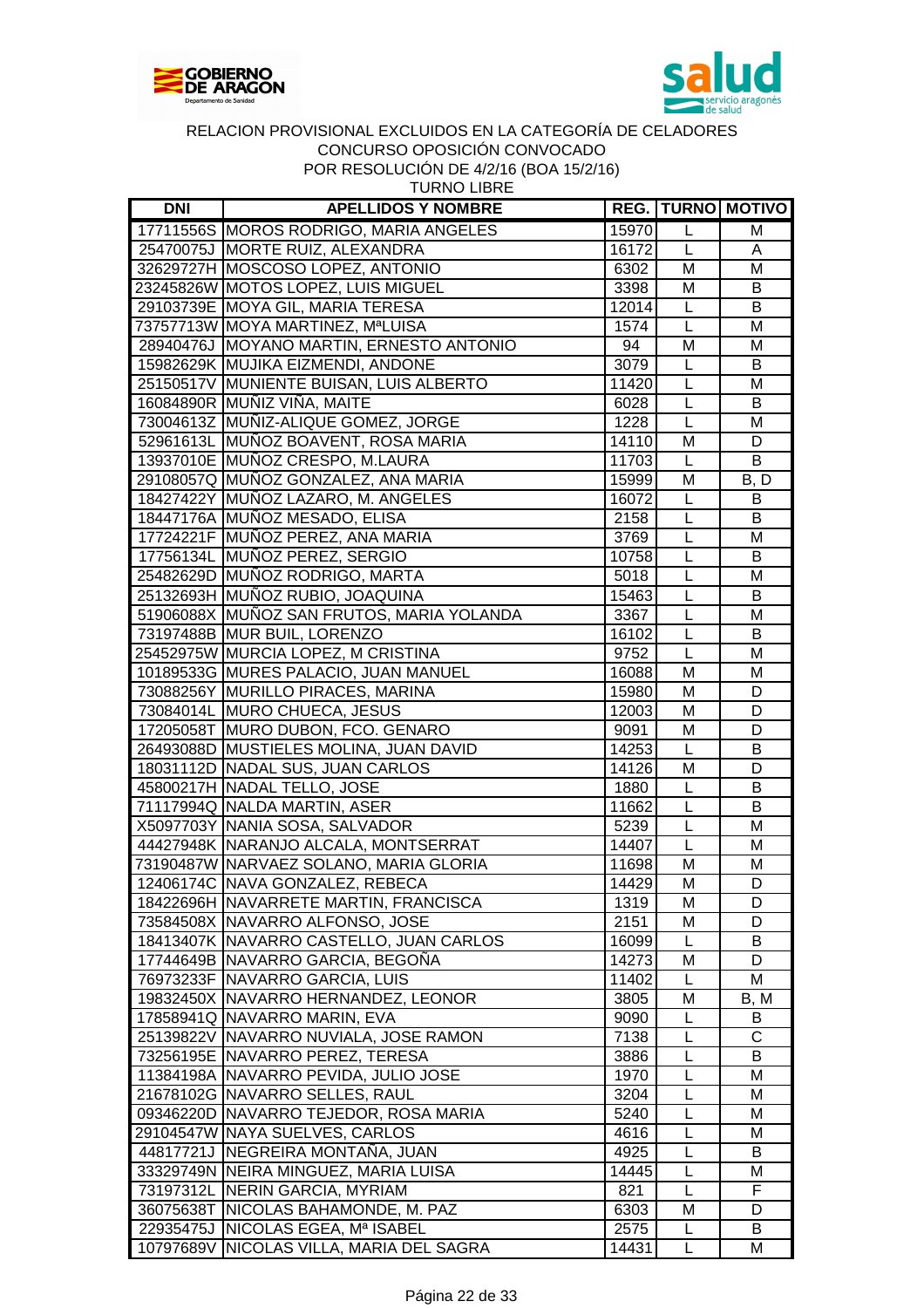



| <b>DNI</b> | <b>APELLIDOS Y NOMBRE</b>                  |       |                         | <b>REG. TURNO MOTIVO</b> |
|------------|--------------------------------------------|-------|-------------------------|--------------------------|
|            | 12773210E NIETO FERNANDEZ, SILVIA          | 6360  | L                       | B                        |
|            | 20208984B NIETO GARCIA, CARLOS ALBERTO     | 12180 | L                       | B                        |
|            | 08889368Y NIETO LEPE, VIRGINIA             | 163   | $\overline{L}$          | M                        |
|            | 70738453K NIETO RODRIGUEZ, TOMAS           | 6668  | L                       | B, M                     |
|            | 71480111K NISTAL SANCHEZ, SUSANA           | 16114 | L                       | B                        |
|            | 25206879Y NIVELA ANTEQUERA, ALEJANDRO      | 4306  | L                       | B                        |
|            | 29108243H NOGUERAS SOLANILLA, JAVIER       | 14352 | M                       | D                        |
|            | 25470621F NOGUERO MASCARAY, IVAN           | 1232  | L                       | B                        |
|            | 18009302A NOGUERO RICOL, ROSA              | 11284 | L                       | $\overline{B}$           |
|            | 18064039T NOGUES CIPRES, SARA              | 8086  | L                       | M                        |
|            | 70065323D NOGUES MORENO, JOAN              | 3544  | L                       | B                        |
|            | 70065324X NOGUES MORENO, JORGE             | 2573  | L                       | B                        |
|            | 09432097G NORIEGA DIAZ, GUADALUPE          | 14249 | L                       | B                        |
|            | 18039493H NOVELLA VIÑAS, SUSANA            | 2616  | L                       | M                        |
|            | 10056968B NUÑEZ FRANCO, MARIA ISABEL       | 12186 | L                       | M                        |
|            | 71517255C NUÑEZ GUERRERO, DAVID            | 4899  | M                       | M                        |
|            | 18434436M NUÑEZ ORTUÑO, AURORA             | 12196 | L                       | B                        |
|            | 071154823 NUÑEZ ROZAS, GABRIELA            | 16177 | M                       | M                        |
|            | 25181903P NUÑEZ SANCHEZ, YOLANDA           | 11688 | L                       | M                        |
|            | 47729590J NUÑEZ SANCLEMENTE, JORDI         | 16003 | M                       | B                        |
|            | 03141998Z OCHOA MENENDEZ, JUAN JOSE        | 3548  | L                       | B                        |
|            |                                            |       |                         |                          |
|            | 29100405T OCHOA VELA, MARTA                | 15949 | M<br>L                  | D<br>B                   |
|            | 72675022J OLAVERRIA ZAZO, MIGUEL           | 362   |                         |                          |
|            | 29062166X OLIVA CONESA, JOSE JUAN          | 7801  | L                       | B                        |
|            | 48748705K OLIVA MARTINEZ, CLARA            | 4516  | L                       | M                        |
|            | 48665500F OLIVA MARTINEZ, DAVID            | 4515  | L                       | M                        |
|            | 48748704C OLIVA MARTINEZ, JAVIER           | 4514  | L                       | M                        |
|            | 51921424M OLIVA OLMOS, JUAN FRANCISCO      | 4976  | L                       | B                        |
|            | 73000847C OLIVER ALEGRE, BORJA             | 14347 | M                       | B, D                     |
|            | 48596818A OLMOS MARTINEZ, PABLO            | 6029  | L                       | M                        |
|            | 48676973A OLMOS MARTINEZ, VICENTE          | 6030  | L                       | M                        |
|            | 72879463- OMEÑACA CACHO, JUAN ANGEL        | 15955 | M                       | A, B                     |
|            | Y1027715C OPREA, ONITA                     | 971   | L                       | B                        |
|            | 15410946A ORDOÑEZ CARMONA, JESUS           | 8681  | L                       | B, M                     |
|            | 18200166J ORMAECHEA CASADO, TERSA ARANZAZU | 7202  | $\overline{\mathsf{L}}$ | B                        |
|            | 17853130R ORRIOS BUENO, JOSE MIGUEL        | 1077  | L                       | Μ                        |
|            | 23017398X ORTA MARTINEZ, JOSE ANTONIO      | 3139  | L                       | В                        |
|            | 50872275R ORTEGA LOPEZ-TERRADAS, RAUL      | 16048 | L                       | B                        |
|            | 25427922L ORTEGA SANTOS, JOAQUIN           | 14342 | L                       | B                        |
|            | 25437994V ORTIGA LATORRE, MARIA PILAR      | 5241  | L                       | B                        |
|            | 18435902E ORTIZ ESTEBAN, YOLANDA           | 5242  | L                       | B                        |
|            | 12777727P ORTIZ FERNANDEZ, JORGE           | 2977  | L                       | M                        |
|            | 72066371B ORTIZ MANTECA, NOELIA            | 3441  | M                       | M                        |
|            | 13980208A ORTIZ SIGLER, ABELARDO           | 11671 | L                       | Μ                        |
|            | 46906993B OSINDE VAZQUEZ, MONICA           | 1621  | L                       | M                        |
|            | 18049702S OTAL GALLINAT, DAVID             | 14188 | L                       | M                        |
|            | 30241391W OTERO MARTIN, ROSA BEATRIZ       | 16092 | L                       | B                        |
|            | 73204539R OTO CONDON, NOEMI                | 3118  | L                       | M                        |
|            | Y1092627A   PACHECO BERRIO, EDITH SABINA   | 7280  | L                       | M                        |
|            | 17746211D PADILLA BARON, SILVIA            | 3582  | L                       | B                        |
|            | 27438738Z   PAGAN GARCIA, ESTER GERTRUDIS  | 16144 | M                       | M                        |
|            | 34835352N   PAGEO HERNANDEZ, LIDIA         | 1571  | L                       | м                        |
|            | 76569935Z   PAJON PULIDO, MARIA ROSA       | 7324  | L                       | B                        |
| 17440269J  | <b>PALACIOS MIGUEL, MARIA CARMEN</b>       | 654   | L                       | M                        |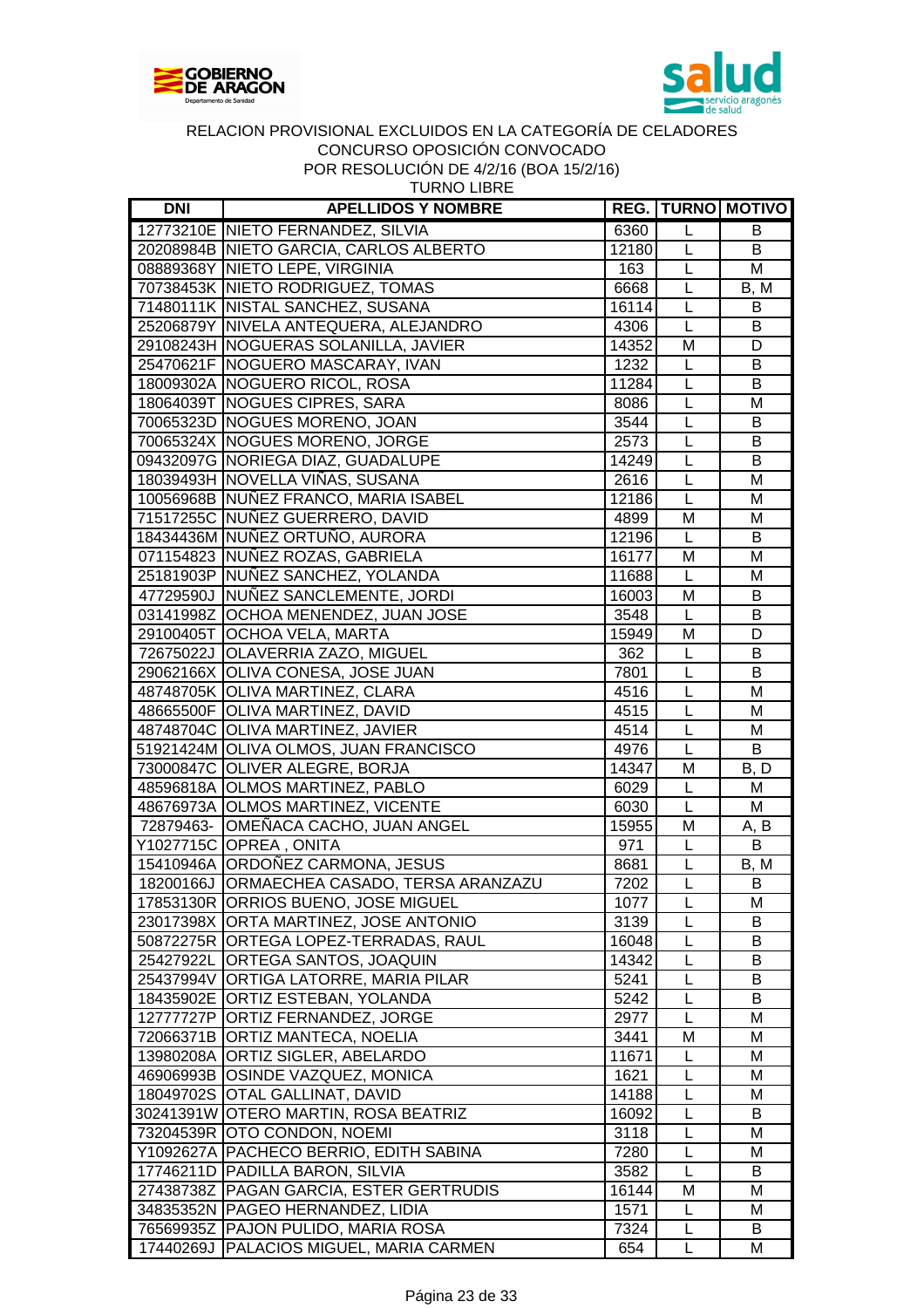



| URNO LIBRE |  |
|------------|--|
|------------|--|

| <b>DNI</b> | <b>APELLIDOS Y NOMBRE</b>                   |       |                | <b>REG.   TURNO   MOTIVO</b>   |
|------------|---------------------------------------------|-------|----------------|--------------------------------|
|            | 05686191Q PALIANES RIVAS, JOSE MANUEL       | 1465  | L              | B                              |
|            | 05686212Z PALIANES RIVAS, MIGUEL ANGEL      | 1464  | L              | B                              |
|            | 73068315Y   PALLARES JIMENEZ, MIGUEL ANGEL  | 6031  | M              | D                              |
|            | 72997691S PALOMAR SANZ, ALICIA              | 7158  | L              | B, M                           |
|            | 09282752K   PALOMO DE LA FUENTE, AMPARO     | 10585 | $\mathsf{L}$   | B                              |
|            | 07949703Y PANIAGUA HERNANDEZ, Mª CONCEPCION | 6032  | M              | M                              |
|            | 09765542V PANIAGUA HERREROS, ALFONSO RAMIRO | 6304  | $\mathsf{L}$   | B                              |
|            | 09320961G PANIAGUA QUIÑONES, MARIA ISABEL   | 15960 | $\overline{L}$ | A, B                           |
|            | 34791329B PANTOJA PRAVIA, NURIA             | 16158 | M              | A, D                           |
|            | 17766748F PARADA RAMOS, ANA CARMEN          | 7697  | M              | М                              |
|            | 36169771V PARAMA PAZ, ALEJANDRO             | 8693  | M              | <b>B</b> , <b>D</b> , <b>M</b> |
|            | 18167152G   PARDO COBOS, ANGEL LUIS         | 95    | M              | M                              |
|            | 47094083L PARDO GARCIA, MIGUEL ANGEL        | 4977  | $\mathsf{L}$   | B                              |
|            | 18460520F PARDOS PERIBAÑEZ, RAQUEL          | 2145  | $\mathsf{L}%$  | B                              |
|            | 09786688G PAREDES MEDINA, SANTIAGO          | 9100  | L              | B                              |
|            | 06237564X PARRA LIZANO, ANA MARIA           | 2582  | $\mathsf{L}$   | B                              |
|            | 18060629V PARRAS DONAIRE, JOSE ABEL         | 10668 | L              | B                              |
|            | 73078999H   PASCUAL ANADON, ASUNCION        | 9468  | $\mathsf{L}$   | B                              |
|            | 73260184D   PASCUAL RUBIRA, VALERIO         | 5243  | L              | B                              |
|            | 19095862C PASCUAL ZAPATER, FRANCISCA        | 10636 | M              | M                              |
|            | 18433066S   PASTOR ARRUFAT, JOSE MANUEL     | 10660 | L              | B                              |
|            | 09782556N PASTOR CARRO, Mª DEL CARMEN       | 7688  | $\mathsf{L}%$  | B                              |
|            | 23066438Z PASTOR COLLANTES, ANGELA ESTHER   | 2667  | $\overline{L}$ | B                              |
|            | 48549373F PASTOR FRANCO, MARIA              | 10667 | M              | D                              |
|            | 72983394R PASTOR RAMOS, SONIA               | 2138  | $\mathsf{L}$   | B                              |
|            | 07088584P   PATERNINA CASTELRUIZ, MAGDALENA | 5070  | $\overline{L}$ | M                              |
|            | 73019512D PAULARENA CARBALLO, CARLOS        | 7698  | M              | D                              |
|            | 22995859E PAVES FERRANDO, ANTONIO           | 14365 | M              | B, M                           |
|            | 71014813J PEDRERO YEGUAS, BENITO            | 584   | M              | D                              |
|            | 18168213F PEDROCCHI BETRAN, ALCESTE         | 11696 | L              | B                              |
|            | 21670534A PEIDRO VAELLO, RUTH               | 6033  | $\mathsf{L}$   | B                              |
|            | 09752620E PELAEZ GARCIA, MARIA TERESA       | 11651 | L              | $\overline{\mathsf{B}}$        |
|            | 31852577S   PELAYO DELGADO, JOSE ANTONIO    | 8678  | $\mathsf{L}$   | B                              |
|            | 17707659M PELLEJERO ALCALDE, MARIA ISABEL   | 8727  | L              | M                              |
|            | 73091838T PELLICER PONZ, CARLOS             | 10661 | M              | D                              |
|            | 25143817X   PEMAN MELERO, LUIS MIGUEL       | 16128 | L              | в                              |
|            | 72975842Q PENA, SUSANA                      | 6347  | L              | B                              |
|            | 44484342L PENEDO IGLESIAS, OLGA             | 3268  | L              | L, M                           |
|            | 30212803A PEÑA REDONDO, ISMAEL              | 15965 | M              | B, D                           |
|            | 22476986Y PENALVER VICENTE, CONSOLACION     | 2865  | $\mathsf{L}$   | м                              |
|            | 25459723B   PER HERNANDEZ, MARIA VICTORIA   | 1892  | M              | D                              |
|            | 15252594Y PERAL PORRUA, JUAN CARLOS         | 16078 | M              | D                              |
|            | 25458471R PERDICES CUESTA, CARLOS JAVIER    | 11336 | L              | B                              |
|            | 20073053X PERDIGONES BUSTILLOS, JONATHAN    | 3642  | L              | B                              |
|            | 35306688D PEREIRA ACUÑA, CARLOS             | 2653  | L              | M                              |
|            | 73003771T PEREIRA DURAN, ALEJANDRO          | 7467  | M              | D                              |
|            | 13761552P   PEREIRA FERNANADEZ, Mª MERCEDES | 14269 | L              | В                              |
|            | 10838789Q PEREIRAS GARCIA, SUSANA           | 1638  | L              | В                              |
|            | 30650003L   PEREZ CASTRO, AMAYA             | 14255 | L              | B                              |
|            | 09299596Y   PEREZ CONCELLON, CARLOS ALBERTO | 14351 | L              | Μ                              |
|            | 18028191D PEREZ DE LA CRUZ, JAVIER FRANCISC | 12052 | L              | B                              |
|            | 71523146T   PEREZ DIAZ, LAURA               | 16105 | L              | B                              |
|            | 044866708 PEREZ DIEZ, SILVIA                | 5271  | L              | B                              |
|            | 71470528Y   PEREZ FERNANDEZ, LUCIA          | 16113 | $\mathsf{L}$   | B                              |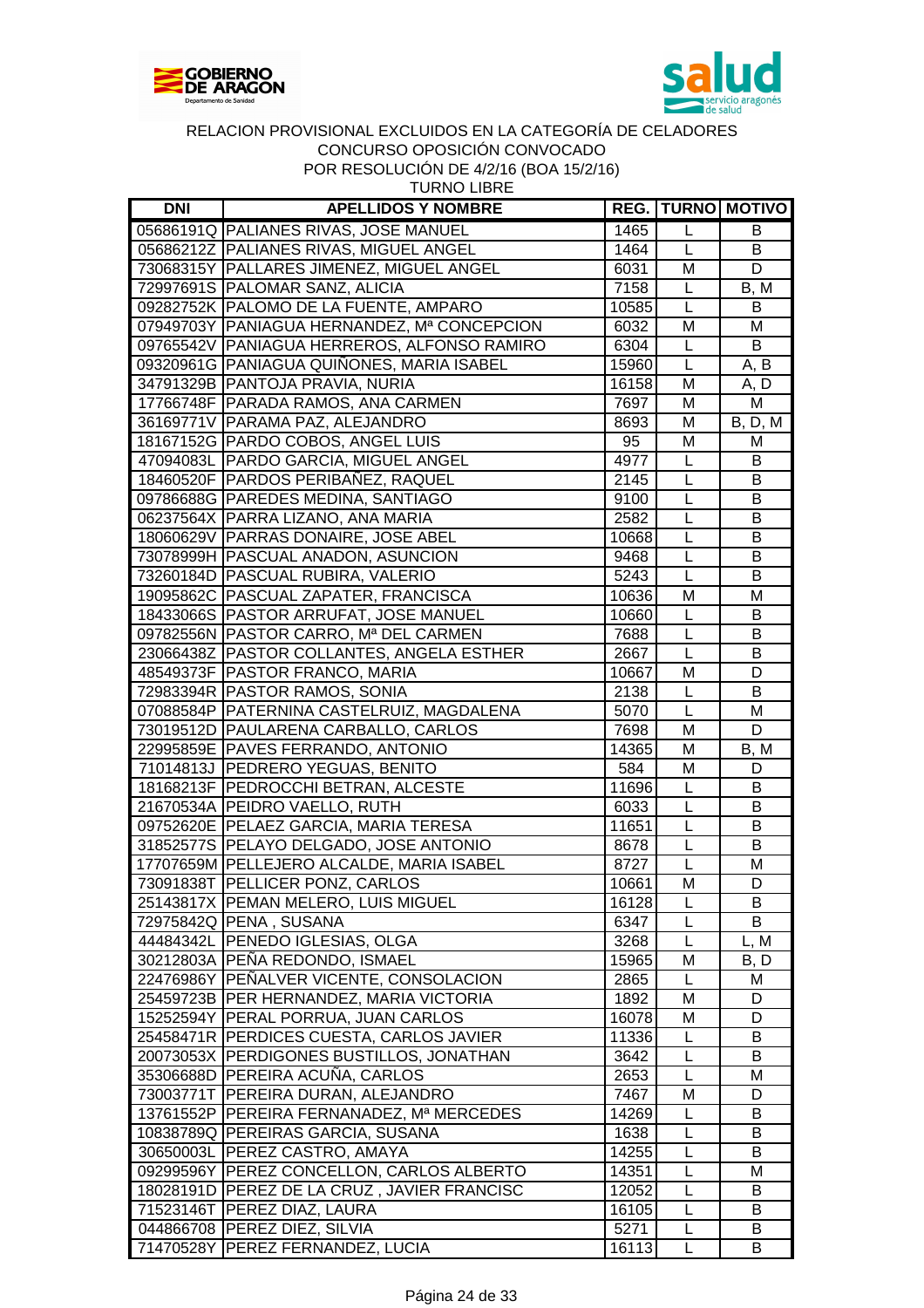



| 2001011 DL 7/2/10 100 |  |
|-----------------------|--|
| <b>TURNO LIBRE</b>    |  |

| <b>DNI</b> | <b>APELLIDOS Y NOMBRE</b>                |               |                              | <b>REG. TURNO MOTIVO</b> |
|------------|------------------------------------------|---------------|------------------------------|--------------------------|
|            | 18431356F PEREZ FORTEA, FERNANDO JESUS   | 12009         | M                            | D                        |
|            | 16523748L PEREZ GARCIA, MARIA ESTHER     | 14268         | L                            | В                        |
|            | 22126992A PEREZ GRAN, JOAQUI             | 2748          | L                            | B                        |
|            | 32824159P PEREZ HOLGADO, ANA ISABEL      | 6357          | L                            | M                        |
|            | 17722127Y PEREZ MARTINEZ, PURIFICACION   | 4898          | $\mathsf{L}$                 | M                        |
|            | 22967319W PEREZ NIETO, ALICIA            | 2577          | $\mathsf{L}$                 | B                        |
|            | 74228906V PEREZ REDONDO, DAVID           | 4715          | $\mathsf L$                  | B                        |
|            | 80098414V PEREZ RODRIGUEZ, CELIA         | 16091         | L                            | B                        |
|            | 34996002F PEREZ RUA, JOSE MANUEL         | 3532          | $\mathsf{L}$                 | B                        |
|            | 17723729K   PEREZ SANCHO, MARIA JOSE     | 4560          | $\mathsf{L}$                 | M                        |
|            | 17452924H PEREZ SEVILLA, Fª. IRENE       | 1258          | M                            | D                        |
|            | 10194625J   PEREZ SILVAN, MANUEL         | 5272          | $\mathsf{L}$                 | B                        |
|            | 50210826D PEREZ TEIJIDO, JORGE           | 3742          | M                            | D                        |
|            | 21692191V   PEREZ TUR, MIGUEL            | 14432         | $\mathsf{L}$                 | B                        |
|            | 32692351J   PEREZ VAZQUEZ, ARANZAZU      | 7421          | $\mathsf{L}$                 | B                        |
|            | 18021867X   PEREZ VICENTE, M INMACULADA  | 5297          | L                            | M                        |
|            | 32057616D PEREZ VIDAL, MAXIMO            | 16083         | $\mathsf{L}$                 | B                        |
|            | 22979403B PEREZ ZAPATA, ANA Ma           | 16045         | L                            | M                        |
|            | 29100746L PERICH SANCHO, ANGEL SALVADOR  | 5294          | L                            | B                        |
|            | 29178068S PERIS CONEJERO, FCO DAVID      | 7434          | $\mathsf{L}$                 | M                        |
|            | 71032516Y PERNIA DIEGO, SAMUEL           | 6034          | $\mathsf{L}$                 | M                        |
|            | 70732989P PERONA CRESPO, ANA             | 16089         | $\overline{L}$               | M                        |
|            | 32760217Y PESTAÑA FREIRE, BLAS FRANCISCO | 8685          | M                            |                          |
|            | 18045509P PEYRET BALDELLOU, CRISTINA     | 569           | M                            | D, M<br>D                |
|            | Y1230612B PIETROFORTE, FRANCESCO         |               | $\mathsf{L}$                 |                          |
|            | 17736848F PINA BARANDA, RAMON            | 4046<br>16203 | M                            | В<br>D                   |
|            | 25472649B PINA MARTINEZ, ALEJANDRA       | 7459          | L                            | M                        |
|            | 27484007L PINA MATEOS, ASCENSION         | 2677          | $\overline{L}$               | B                        |
|            | 73087764C PINA TIRADO, RAQUEL            | 14405         | M                            | D                        |
|            | 47396140V PINEDA GONZALEZ, JORGE         | 12245         | L                            | B                        |
|            | 78737185C PIÑEIRO RODRIGUEZ, SERGIO      | 5646          |                              | $\overline{B}$           |
|            | 18040419R   PISA TRAMULLA, RUBEN         | 3341          | $\mathsf{L}$<br>$\mathsf{L}$ | B                        |
|            | 05702941E   PIZARRO MARTIN, MIGUEL ANGEL | 2986          | M                            | M                        |
|            |                                          |               |                              |                          |
|            | 38140119R   PLANAS ARANDA, MARIA JOSE    | 16186         | L                            | B                        |
|            | 25433970H PLANAS LASIERRA, CARLOS        | 5331          | L                            | D                        |
|            | 52384757A   PLATA MANZANARES, JESUS      | 6035          | M                            | B, D                     |
|            | 18438044W POLO FUERTES, AMOR JAVIER      | 3249          | $\mathsf{L}$                 | M                        |
|            | 52813692B POLO GARCIA, MARIA DOLORES     | 3449          | L                            | B, C                     |
|            | 25445964Y   POLO LAZARO, ANA ISABEL      | 14285         | L                            | B                        |
|            | 71503076D PONCELAS DIAZ, MIGUEL ANGEL    | 12243         | L                            | B                        |
|            | 20432871Q PONS RUBIO, NOELIA             | 11673         | L                            | м                        |
|            | 73189949Q PONSA BURRO, MARIA CARMEN      | 1468          | L                            | B                        |
|            | 72126004M PORRAS DALAMA, FERNANDO        | 2631          | L                            | B                        |
|            | 10073407M POTES VALCARCE, MARIA LUISA    | 12241         | L                            | B                        |
|            | 30514064X POZO GARCIA, GREGORIA          | 9894          | M                            | D                        |
|            | 10080874C PRADA ALVAREZ, LUIS            | 7320          | L                            | M                        |
|            | 18048457N   PRADEL BARLUENGA, PILAR      | 1921          | L                            | B                        |
|            | 25161506N PRADES AGUSTIN, EVA            | 7452          | L                            | B                        |
|            | 50678387A   PRADILLO COLMENAR, CONSUELO  | 3399          | L                            | Μ                        |
|            | 29099657B   PRADOS PALACIOS, FRANCISCO   | 9089          | L                            | B                        |
|            | 74236981L PREGO MIGUEZ, JON              | 3130          | L                            | B                        |
|            | 18458284W PRIETO AGUSTI, SANDRA          | 15981         | L                            | M                        |
|            | 44783472B PRIETO GONZALEZ, FRANCISCO     | 3458          | L                            | M                        |
|            | 76413149L PRIMOY PICO, XOANA             | 16175         | L                            | В                        |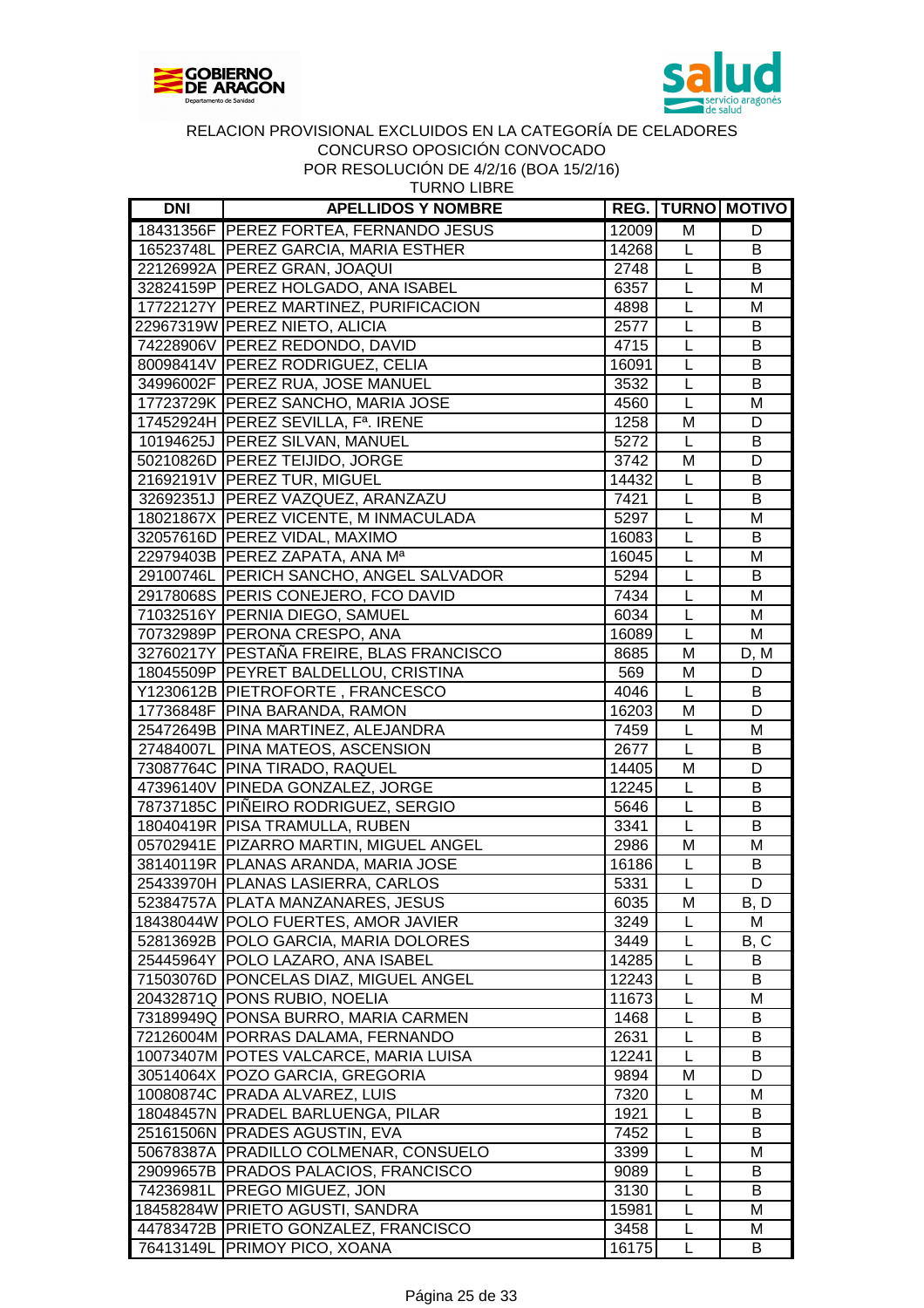



|            | I ON INLOULDUIUN DE 4/2/10 (DUA 19/2/10)<br><b>TURNO LIBRE</b> |       |                         |                          |
|------------|----------------------------------------------------------------|-------|-------------------------|--------------------------|
| <b>DNI</b> | <b>APELLIDOS Y NOMBRE</b>                                      |       |                         | <b>REG. TURNO MOTIVO</b> |
|            | 31592543L PRUAÑO ANGEL, MIGUEL                                 | 9123  | M                       | B, D                     |
|            | 39847929S PUERTOLAS ARRUGA, LUIS                               | 1996  | M                       | D                        |
|            | 18014173K PUEYO CALVO, CONSTANTINO                             | 2419  | M                       | D                        |
|            | 18012120S PUEYO CORVINOS, SOLEDAD                              | 15585 | L                       | B                        |
|            | 18028524C PUEYO PARDO, SARA                                    | 11654 | M                       | D                        |
|            | 39470336J PUIG ROMERO, RICARD                                  | 14375 | M                       | D                        |
|            | 70815692A PULIDO GONZALEZ, GUILLERMO JOSE                      | 6106  | L                       | M                        |
|            | 18032336Z QUEROL GARCIA, CARMEN                                | 12187 | $\overline{L}$          | B                        |
|            | 73016472M QUESADA CHUECA, ANTILIA                              | 4255  | M                       | D, M                     |
|            | 09430136K QUINTANA MARTINEZ, ITZIAR                            | 6568  | L                       | B                        |
|            | 47047440C QUINTANILLA GARCIA, FELIPE                           | 15956 | L                       | В                        |
|            | 22587992Z QUINTANILLA NAVARRO, FAUSTO MANUEL                   | 3807  | $\overline{L}$          | $\overline{B}$           |
|            | 03854136A RAFAEL DE LA CRUZ GARCIA, NURIA                      | 14409 | $\mathsf{L}$            | B                        |
|            | 18460833K RAMIREZ MALDONADO, CRISTINA                          | 11122 | M                       | D                        |
|            | 47072833K RAMIREZ PONS, DAVID                                  | 12239 | L                       | M                        |
|            | 06228411B RAMIREZ TALAVERA, JOSE ISIDRO                        | 1654  | M                       | M                        |
|            | 06240925J RAMIRO GUERRERO, ANTONIA                             | 9188  | L                       | M                        |
|            | 07012874J RAMIRO MARTIN, ADORACION                             | 6036  | L                       | B                        |
|            | 29130139H RAMO LOPEZ, VANESA                                   | 7166  | L                       | M                        |
|            | 53236939N RAMON BLASCO, DAVID                                  | 16014 | L                       | M                        |
|            | 53507950Z RAMOS BARRERA, ANGELICA                              | 1914  | L                       | B                        |
|            | 07988025X RAMOS DELGADO, SILVIA                                | 5273  | L                       | M                        |
|            | 30450747N RAMOS GALISTEO, MANUEL                               | 15961 | $\overline{\mathsf{L}}$ | B                        |
|            | 04198946C RAMOS LOPEZ, JUAN LUIS                               | 3049  | M                       | D                        |
|            | 07869454G RAMOS MARTIN, Mª INMACULADAS                         | 15975 | L                       | M                        |
|            | 35059742Z RAMOS PERALEDA, JESUS VICENTE                        | 4617  | L                       | M                        |
|            | 17770319J RAMOS VILLANUEVA, MARTA                              | 2468  | L                       | В                        |
|            | 71144199R RAMOS ZARZUELO, ESTEFANIA                            | 11669 | L                       | M                        |
|            | 73203200L REAL RUIZ, LORENA                                    | 9710  | L                       | B                        |
|            | 29127114Y RECIO CAPACES, GUILLERMO                             | 5647  | L                       | $\overline{B}$           |
|            | 09790337L RECIO DIEZ, MARGARITASUSANA                          | 5274  | L                       | M                        |
|            | 17750347M REDONDO ROYO, REBECA                                 | 12249 | M                       | D                        |
|            | 34638300R REGO PERNAS, TERESA                                  | 4584  | L                       | $\overline{B}$           |
|            | 11430078K REIG RUIZ, MARIA ISABEL                              | 2683  |                         | M                        |
|            | 77853176Q REINA MARTINEZ, MIGUEL                               | 3540  | L                       | С                        |
|            | 16530960D REINARES MARIN, AMPARO                               | 3046  | M                       | Μ                        |
|            | 29133666A REMON CORRALES, ALBERTO                              | 12053 | L                       | M                        |
|            | 17738281Z RENANCIO MARQUEZ, SOFIA                              | 14368 | L                       | M                        |
|            | 76971799E REQUENA ALASTUEY, CRISTIAN                           | 4325  | L                       | C                        |
|            | 72978757X REQUENA ALASTUEY, DAVID                              | 1912  | L                       | C                        |
|            | 76975333V REQUENA ALASTUEY, FCO JESUS                          | 4324  | L                       | C                        |
|            | 035474554 REY IGLESIAS, MARIA ELSA                             | 4815  | L                       | В                        |
|            | 13911926P REY REY, BEGOÑA                                      | 1570  | L                       | M                        |
|            | 76934414N REY SEIJO, SILVIA                                    | 15897 | M                       | D                        |
|            | 17771958L REYES BARRIO, MANUEL                                 | 11659 | M                       | D                        |
|            | 52247254V REYES JURADO, JOSE MANUEL                            | 6037  | L                       | В                        |
|            | 17720467W RIALS ORDORICA, MANUEL                               | 14360 | L                       | M                        |
|            | 17760254E RICO LAIN, DIEGO                                     | 14357 | L                       | M                        |
|            | 72970899H RICON ESTARREADO, JUAN LUIS                          | 5648  | L                       | B                        |
|            | 09422506G RIEGO CASADO, ROBERTO                                | 16148 | L                       | M                        |
|            | 71875404J RIESGO BOIX, ANA BELEN                               | 1618  | L                       | В                        |
|            |                                                                |       |                         |                          |

32825717W RILO FERNANDEZ, FRANCISCOJAVIER 6570 L M 17865752L RINCON LOPEZ, ANA ISABEL 11645 L B 11948777R RIOS FERNANDEZ, ANA BELEN 8673 L M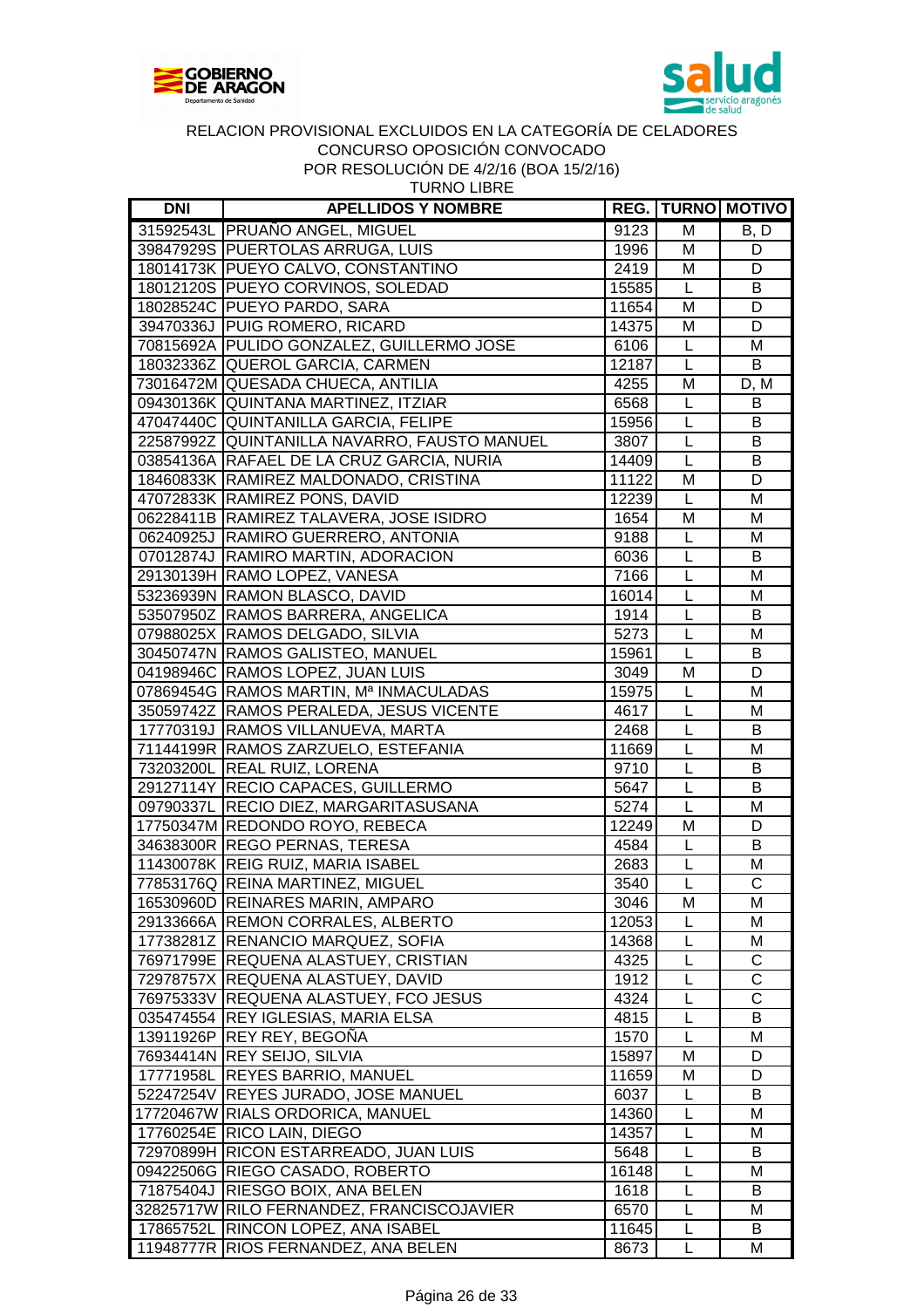



| <b>TURNO LIBRE</b> |
|--------------------|
|--------------------|

| <b>DNI</b> | <b>APELLIDOS Y NOMBRE</b>                     |       |                     | <b>REG.   TURNO   MOTIVO  </b> |
|------------|-----------------------------------------------|-------|---------------------|--------------------------------|
|            | 05619509B RIOS HERRERA, MARCELA               | 6305  | L                   | B                              |
|            | 006250125 RIVAS ALVAREZ, SONIA                | 1543  | L                   | M                              |
|            | 71189543N RIVERO MARTIN, AIDA ANGELA          | 16208 | $\vee$              | M, O                           |
|            | 45565635J RIVES HURTADO, ESTEBAN              | 16169 | L                   | B                              |
|            | 70978832G ROBLES CALVO, NATALIA               | 1722  | L                   | M                              |
|            | 72983608P ROCA SANZ, MIRIAM                   | 9396  | M                   | D                              |
|            | 22468201F ROCA TORNEL, MARIA DOLORES          | 16143 | L                   | В                              |
|            | 25177833D ROCAMORA LOPEZ, MARIA ADELA         | 10755 | L                   | В                              |
|            | 18161839G RODRIGALVAREZ ZOCO, ANTONIO JOSE    | 7744  | M                   | D                              |
|            | 72886566A RODRIGO PASCUAL, MARIA ANGELES      | 14330 | L                   | B                              |
|            | 78916701K RODRIGO SANCHEZ, MARTIN             | 2833  | L                   | B                              |
|            | 11894722L RODRIGUEZ ALISTE, MANUELA           | 16207 | L                   | B, M                           |
|            | 26229234B RODRIGUEZ ALMAZANC, EVA MARIA       | 16160 | M                   | D, M                           |
|            | 32708875T RODRIGUEZ ARES, DIANDRA             | 4607  | L                   | M                              |
|            | 10064076N RODRIGUEZ BAELO, MANUELA            | 12181 | L                   | В                              |
|            | 17727416M RODRIGUEZ BERNARDO, ANA MARIA       | 3716  | M                   | D                              |
|            | 23009931H RODRIGUEZ BETANZOS, JOSE MIGUEL     | 6581  | L                   | B                              |
|            | 70828420N RODRIGUEZ BLANCO, SARA              | 14291 | $\mathsf L$         | M                              |
|            | 028969801 RODRIGUEZ CURIEL, JUAN              | 7633  | L                   | B                              |
|            | 35296125A RODRIGUEZ DAPENA, MARGARITA         | 14114 | M                   | M                              |
|            | 48330426C RODRIGUEZ GARCIA, ANTONIO MANUEL    | 7735  | M                   | M                              |
|            | 52412160J RODRIGUEZ GONZALEZ, ANA             | 2581  |                     | B                              |
|            | 77509424E RODRIGUEZ HERNANDEZ, MARAVILLAS     | 16126 | L                   |                                |
|            |                                               |       | L                   | В                              |
|            | 52813277X RODRIGUEZ HERNANDEZ, MARIA JOSE     | 16116 | L                   | B                              |
|            | 17154803T RODRIGUEZ LAIN, FERNANDO            | 7279  | L<br>$\mathsf{L}$   | M                              |
|            | 08822514J RODRIGUEZ LARA, JULIA               | 16090 |                     | B                              |
|            | 50430680Y RODRIGUEZ LARGO, MARIA JOSEFA       | 4060  | M<br>$\overline{L}$ | L, M                           |
|            | 12216517K RODRIGUEZ MALLOL, Mª PILAR          | 6572  |                     | B                              |
|            | 06580716W RODRIGUEZ MARTIN, LUIS OSCAR        | 16006 | M                   | D                              |
|            | 38144239G RODRIGUEZ MARTINEZ, JUAN            | 3831  | L                   | B                              |
|            | 48401499T RODRIGUEZ MENCHON, JOSE             | 16152 | L                   | A                              |
|            | 32621783D RODRIGUEZ MORADO, MARIA BEGOÑA VI   | 7700  | M                   | D                              |
|            | 72177536V RODRIGUEZ OCEJA, EDGAR              | 6306  | L                   | M                              |
|            | 12396866G RODRIGUEZ ORDAX, MARIA ISABEL       | 6307  | L                   | M                              |
|            | 32681983H RODRIGUEZ PARRILLA, MARIA MARGARITA | 7275  | L                   | M                              |
|            | 07561428V RODRIGUEZ PEREZ, CARLOS             | 12194 | $\overline{L}$      | $\overline{B}$                 |
|            | 29065900H RODRIGUEZ PUCHE, Mª ANGELES         | 6559  | L                   | B                              |
|            | 09729854A RODRIGUEZ ROBLES, ARSENIO           | 14271 | L                   | D                              |
|            | 47694408K RODRIGUEZ RODRIGUEZ, ELENA          | 4888  | L                   | M                              |
|            | 07101170N RODRIGUEZ SIERRA, MONTSERRAT        | 6665  | L                   | Μ                              |
|            | 13784229F RODRIGUEZ SOMAZA, JOSE MIGUEL       | 6308  | L                   | M                              |
|            | 71418280Z RODRIGUEZ SUAREZ, MARIA CRISTINA    | 7435  | M                   | D                              |
|            | 76809862M RODRIGUEZ VILARIÑO, MILAGROS        | 1924  | L                   | B                              |
|            | 47607529J ROJAS NUÑEZ, ALBERTO                | 5649  | L                   | В                              |
|            | 45109997M ROLDAN DE HOYOS, DAVID              | 15950 | M                   | D                              |
|            | 71636725M ROLDAN FERNANDEZ, IVAN              | 3375  | L                   | B                              |
|            | 05152008P ROLDAN PASTOR, MARI CARMEN          | 3439  | M                   | D                              |
|            | 17861537J ROMAN CAMPOR, ESTHER                | 2353  | M                   | D                              |
|            | 28944779S ROMERA FRIAS, NOE                   | 16000 | L                   | B                              |
|            | 35314554D ROMERO CAMPOS, MARIA JOSE           | 4673  | L                   | B                              |
|            | 18448104B ROMERO LAFUENTE, NOELIA             | 11277 | L                   | M                              |
|            | 25136555Q ROMERO MILLA, JUANA                 | 15983 | M                   | D                              |
|            | 43198681N ROMERO SERRA, ESTHER                | 1664  | L                   | B                              |
|            | 43187391A ROMERO SERRA, LORENZO               | 1666  | L                   | В                              |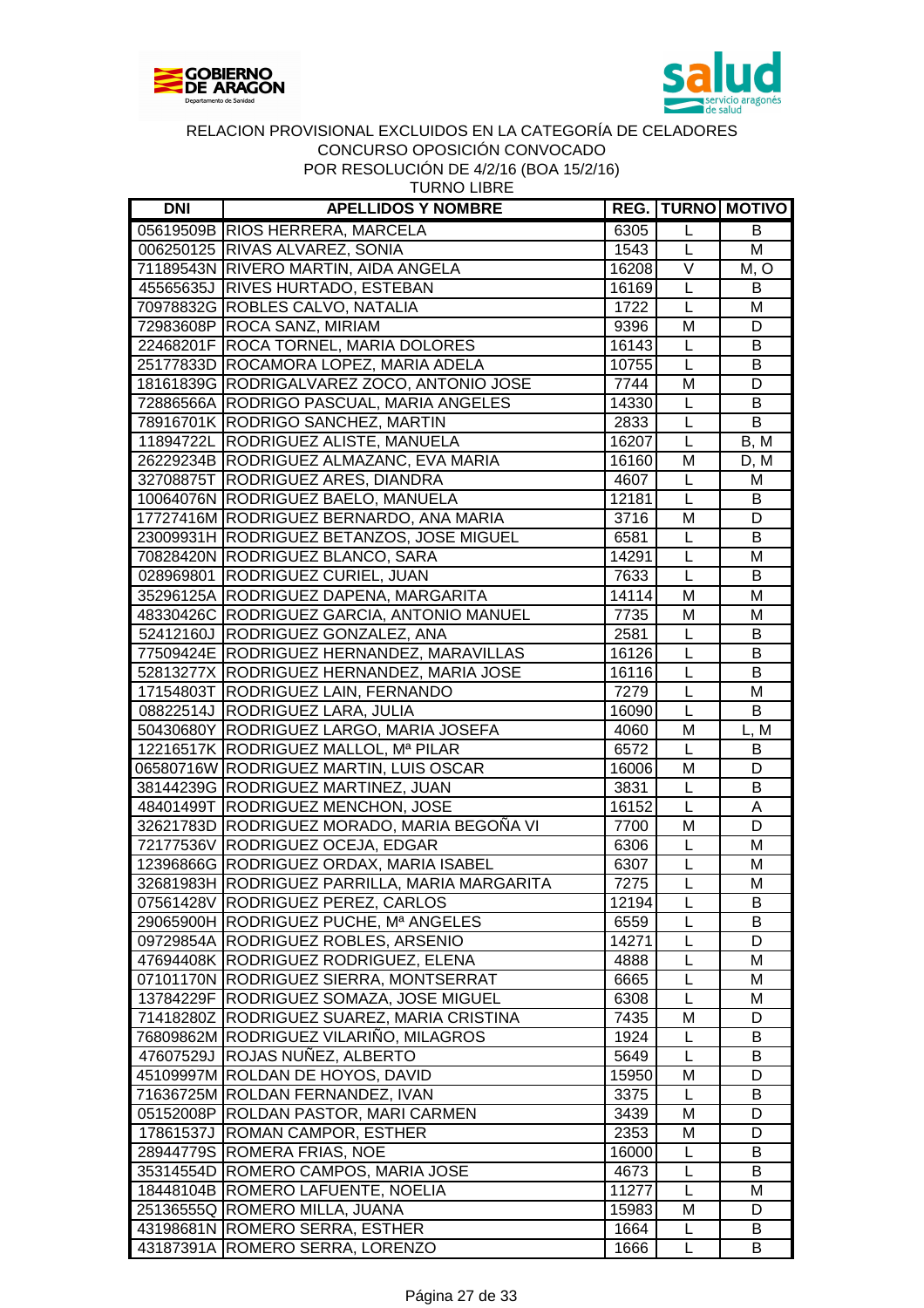



| <b>DNI</b> | <b>APELLIDOS Y NOMBRE</b>                 |       |                   | <b>REG. TURNO MOTIVO</b> |
|------------|-------------------------------------------|-------|-------------------|--------------------------|
|            | 17758603G ROMERO VILLUENDAS, FERNANDO     | 7466  | L                 | M                        |
|            | 18415188P ROS LAHUERTA, JOSE LUIS         | 10458 | L                 | M                        |
|            | 18450670R ROS VILLALTA, RUBEN             | 10459 | L                 | M                        |
|            | 29106131E ROSO GIMENEZ, ALFONSO           | 11998 | M                 | D                        |
|            | 74509531L RUANO SANCHEZ, JUAN MIGUEL      | 6038  | L                 | B                        |
|            | 11445908G RUBIO HUERGO, MARIA TERESA      | 16110 | L                 | B                        |
|            | 29085270E RUBIO LOPEZ, PURIFICACION       | 2115  | L                 | B                        |
|            | 74233216A RUESCAS ESCOLANO, LIDIA         | 11697 | L                 | B                        |
|            | 47449398F RUIZ GARCIA, FERNANDO           | 6309  | L                 | $\overline{C}$           |
|            | 26012713N RUIZ GARCIA, JUAN MANUEL        | 6585  | $\overline{L}$    | $\overline{\mathsf{M}}$  |
|            | 18440842V RUIZ GOMEZ, ROSANA              | 14183 | $\mathsf{L}$      | D                        |
|            | 52755294X RUIZ LOZANO, MARIA GLORIA       | 5338  | M                 | D                        |
|            | 47086428T RUIZ MONFORTE, JAVIER           | 4578  | L                 | B                        |
|            | 14592566D RUIZ NIEVA, ROBERTO GASPAR      | 7438  | L                 | M                        |
|            | 17445935K RUIZ NUÑO, MARIA ASUNCION       | 14190 | M                 | D                        |
|            | 46462602A RUIZ PEREZ, AITOR               | 8692  | M                 | D                        |
|            | 12778298G RUIZ SUSILLA, EDUARDO           | 14341 | L                 | B                        |
|            | 48398623E RUIZ TORNEL, ROSA MARIA         | 16151 | L                 | A                        |
|            | 16619817V RUIZ URRACA, EDUARDO            | 3703  | $\mathsf{L}$      | B                        |
|            | 72878099T RUIZ VAL, MARIA FELISA          | 15973 | $\overline{L}$    | M                        |
|            | 18022186F SA RAMON, GERARDO               | 1759  | M                 | D                        |
|            | 76348840H SAAVEDRA LOPEZ, MARIA FLORENTIN | 5650  | L                 | B                        |
|            | 29128256K SAAVEDRA MARTINEZ, DAVID        | 5275  | L                 | B                        |
|            | 17722654G SAENZ BOBADILLA, MARIA CARMEN   | 256   | L                 | M                        |
|            | 18437703Y SAEZ FUERTES, OLGA BELEN        | 3200  | L                 | M                        |
|            | 24364830X SAEZ SORIANO, ALICIA            | 7602  | $\overline{L}$    | M                        |
|            | 25468687M SAGANTA LAIN, SUSANA            | 1526  | $\overline{L}$    | B                        |
|            | 17738369X SALAS OSTALE, MARTA             | 6039  | $\overline{L}$    | B                        |
|            | 29135218Z SALAS SESE, SANDRA              | 867   | M                 | $\overline{D}$           |
|            | 30958519J SALAZAR RAMIREZ, OLIVIA MARIA   | 9870  | $\overline{\vee}$ | M, N, O                  |
|            | 29115400E SALGADO REMACHA, IGNACIO JOSE   | 16021 | M                 | D                        |
|            | 73197658C SALINAS CASASNOVAS, MIRIAM      | 1435  | L                 | B                        |
|            | 48495927J SALMERON RUIZ, VANESA           | 4972  | L                 | B                        |
|            | 29096423C SALOMON VICENTE, MARIA MERCEDES | 12007 | L                 | M                        |
|            | 17714738T SALOS MARTINEZ, MARIA MERCEDES  | 14353 | $\overline{L}$    | M                        |
|            | 25152278F SALVADOR MARTIN, BELEN          | 550   | L                 | B                        |
|            | 18432676Q SALVADOR PASTOR, MARIA EUGENIA  | 5276  | L                 | M                        |
|            | 15917588R SAMPER GRACIA, LUISA MARIA      | 4612  | L                 | B                        |
|            | 48730377R SAMPERE PAREDES, PABLO          | 4044  | L                 | M                        |
| 74176748T  | SAMPERE SOTO, PEDRO                       | 4045  | M                 | M                        |
|            | 25186032C SAN VICENTE ALEGRE, ALBERTO     | 9898  | M                 | D                        |
|            | 18454588D SANAHUJA MAICAS, BEATRIZ        | 12000 | L                 | M                        |
|            | 45276971E SANCHEZ ALONSO, LUIS            | 2941  | L                 | M                        |
|            | 09175832M SANCHEZ ALZAS, JAVIER           | 7417  | L                 | M                        |
|            | 17722675W SANCHEZ BERGES, Mª ISABEL       | 14373 | L                 | M                        |
|            | 49197248H SANCHEZ CAJA, ANGEL             | 5277  | L                 | B                        |
|            | 23032355V SANCHEZ DEL PINO, Mª CARMEN     | 6674  | L                 | B                        |
|            | 07988738X SANCHEZ EGIDO, MANUEL ANGEL     | 5651  | M                 | B, D                     |
|            | 29113768T SANCHEZ GARCIA, RAUL            | 7465  | L                 | M                        |
|            | 70907246V SANCHEZ GORDO, PILAR            | 3872  | L                 | M                        |
|            | 25166041Q SANCHEZ GUTIERREZ, CARMEN ELENA | 7458  | L                 | M                        |
|            | 07996131C SANCHEZ HERNANDEZ, JOSE ANTONIO | 7699  | M                 | D                        |
|            | 53360797S SANCHEZ JARQUE, JAVIER          | 9097  | L                 | M                        |
|            | 025199024 SANCHEZ LECIÑENA, MIGUEL ANGEL  | 246   | L                 | B                        |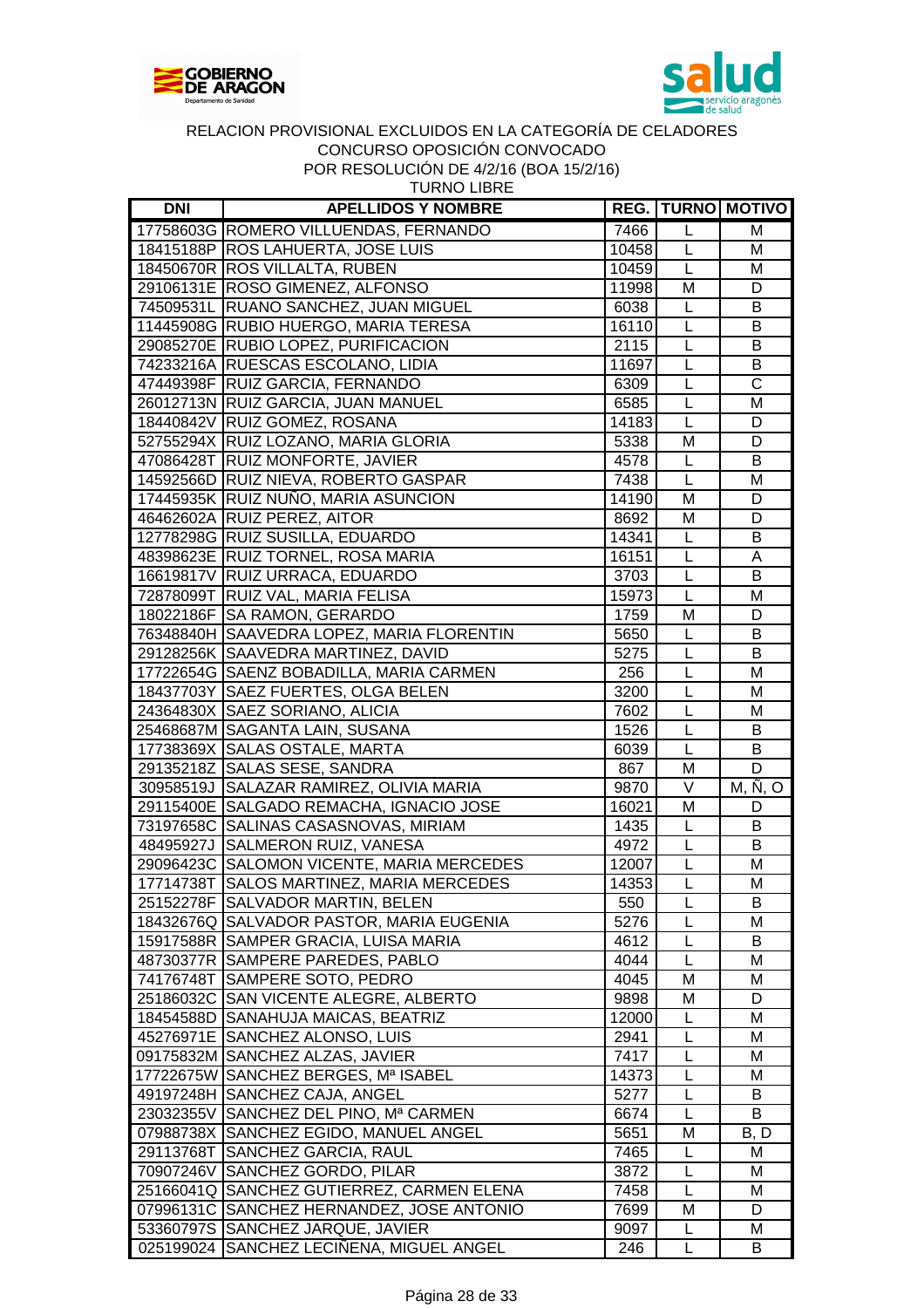



| TURNO LIBR |
|------------|
|------------|

| <b>DNI</b> | <b>APELLIDOS Y NOMBRE</b>                     |       |   | <b>REG.   TURNO   MOTIVO</b>   |
|------------|-----------------------------------------------|-------|---|--------------------------------|
|            | 52813407W SANCHEZ LOPEZ, MARIA ANGELES        | 2746  | L | B                              |
|            | 78783422G SANCHEZ LOUREIRO, SARA              | 7423  | M | <b>B</b> , <b>D</b> , <b>M</b> |
|            | 18441111X SANCHEZ MAICAS, MARIA JOSE          | 4039  | M | D                              |
|            | 34817771A SANCHEZ MARIN, JOSE ANTONIO         | 11701 | L | B                              |
|            | 70871784K SANCHEZ MARTIN, ANGEL               | 4454  | L | B                              |
|            | 71448548Z SANCHEZ MARTIN, MIRIAM              | 4     | L | B                              |
|            | 18433808K SANCHEZ MARTINEZ, MARIA CARMEN      | 6407  | P | E                              |
|            | 30677472A SANCHEZ MELLADO, CRISTINA           | 4787  | L | M                              |
|            | 42891923C SANCHEZ MORALES, VERONICA DE LA     | 1552  | L | B                              |
|            | 74429794T SANCHEZ MUÑOZ, FRANCISCA ISABE      | 3448  | L | B                              |
|            | 72969642A SANCHEZ PEDRERO, CARMEN             | 14327 | L | B                              |
|            | 35576156D SANCHEZ QUINTANS, ANA               | 7419  | L | B                              |
|            | 36157534Q SANCHEZ RAMOS, ABEL                 | 3689  | M | D, L                           |
|            | 19095461X SANCHEZ ROMERO, JOSE ANTONIO        | 14275 | L | M                              |
|            | 73557158F SANCHEZ ROMERO, MARIA ANGELES       | 9395  | L | M                              |
|            | 32778807N SANCHEZ SORIANO, RUTH MARIA         | 6676  | M | D                              |
|            | 18035581Q SANCHEZ VAL, MARIA JOSE             | 1825  | L | M                              |
|            | 08107395X SANCHEZ-CAPITAN MARTIN, MARIA PILAR | 2094  | L | M                              |
|            | 29118975D SANCHEZ-MORALEDA PEREZ, MARIA       | 7457  | L | M                              |
|            | 25161267A SANCHIS NICOLAS, ALBERTO            | 4781  | L | B, M                           |
|            | 25444300K SANCHO LECEA, BELEN                 | 16093 | L | M                              |
|            | 17201229N SANCHO PEDRAZA, MARIA TERESA        | 4477  | L | M                              |
|            | 20435337K SANFELIX MADRID, JUAN JOSE          | 2903  | L | B                              |
|            | 00399200N SANJAIME GARCIA, Mª ANGELES         | 10058 | L | B                              |
|            | 25164446P SANMARTIN SERRANO, EVA              | 10887 | L | M                              |
|            | 22126499Q SANTA DIAZ, JOSEFA                  | 3423  | L | B                              |
|            | 48471300L SANTA MARTINEZ, FRANCISCO JOSE      | 2894  | L | B                              |
|            | 71445146Q SANTAMARTA GONZALEZ, MONICA         | 4261  | L | B                              |
|            | 09742273W SANTERVAS BERMEJO, MARIA TERESA     | 9092  | L | M                              |
|            | 71422750E SANTIN MORALES, VANESSA             | 6661  | L | M                              |
|            | 33484256M SANTOS CAIHUELA, JOSE FERNANDO      | 7987  | M | D                              |
|            | 06217827F SANTOS CARDENAS, JESUS              | 4723  | M | B                              |
|            | 71341006C SANTOS HUERTOS, JUAN FRANCISCO      | 15987 | M | M                              |
|            | 17727877Y SANTOS MILLAN, JOSE JOAQUIN         | 1403  | M | B                              |
|            | 09810576H SANTOS ZAMORANO, MARTA              | 11454 | L | B                              |
|            | 20806263A SANZ BENITO, ROSA LUCIA             | 15985 | L | $\overline{B}$                 |
|            | 72968779Z SANZ HERNANDO, Mª PILAR             | 193   | L | В                              |
|            | 16568706N SANZ IBANEZ, VEGA                   | 3011  | L | В                              |
|            | 019093874 SANZ MARCO, M. TERESA               | 16020 | L | M                              |
|            | 09296800Q SANZ MOLINERO, JOSE ENRIQUE         | 14329 | L | M                              |
|            | 29085959K SANZ VILLALBA, FERNANDO             | 16080 | M | D                              |
|            | 25187966E SARALEGUI ORTS, VERONICA            | 3713  | P | Е                              |
|            | 09275364Q SASTRE PEREZ, PILAR                 | 11707 | M | D                              |
|            | 18015649W SAUQUE SASTRON, SUSANA              | 1391  | L | м                              |
|            | 27479465P SAURA BALLESTER, MARIA DOLORES      | 5278  | L | В                              |
|            | 29029001B SAURA BELTRAN, MARIA ELENA          | 1626  | L | B                              |
|            | 73652740R SAYAS ESTEBAN, MARIA ISABEL         | 1503  | М | D, M                           |
|            | 17736427T SAZ BELLO, FERNANDO                 | 10638 | М | D                              |
|            | 17767241V SAZ CUESTA, NAIM                    | 534   | M | D                              |
|            | 04159839J SCHEFLE BALLESTA, ANTONIA           | 11700 | L | В                              |
|            | X6608132W SCROBANITA C, CLAUDIA ERIKA         | 16123 | L | M                              |
|            | 44893936Y SEBASTIA ANTUNEZ, MARIA DEL CARME   | 10670 | L | B                              |
|            | 29094730Y SEBASTIAN DEL RIO, MARIA ANGELES    | 8642  | L | В                              |
|            | 73002555A SEDANO NOVELLA, LUIS                | 8683  | L | В                              |
|            |                                               |       |   |                                |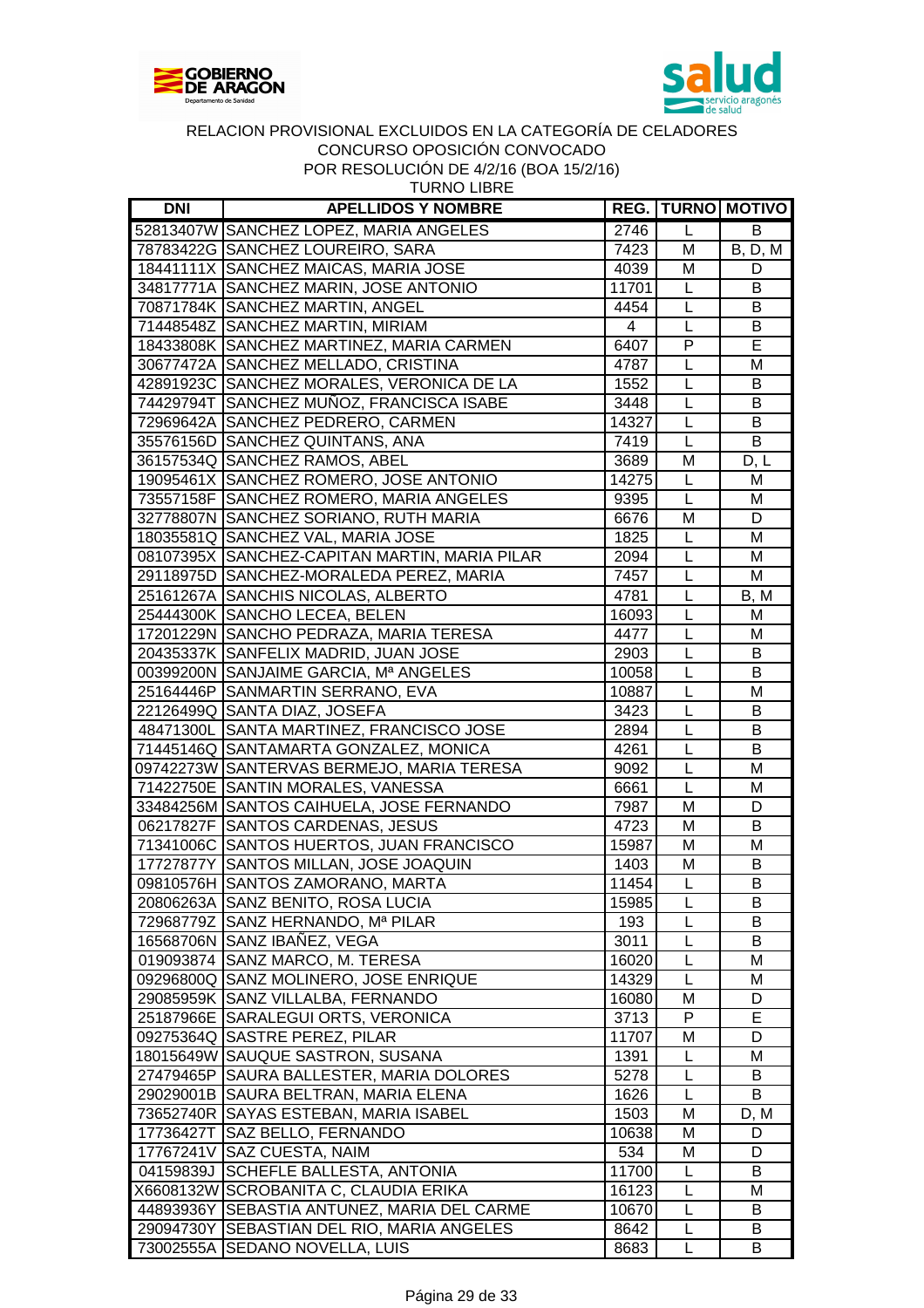



| <b>DNI</b> | <b>APELLIDOS Y NOMBRE</b>                |       |                         | <b>REG. TURNO MOTIVO</b> |
|------------|------------------------------------------|-------|-------------------------|--------------------------|
|            | 77472403P SEGOVIA SANCHEZ, MARIA JULIA   | 15492 | L                       | В                        |
|            | 33309688F SEIJAS VAZQUEZ, MARIA CARMEN   | 6310  | L                       | M                        |
|            | 24335036R SENA CHUECA, MANUEL            | 9119  | M                       | D                        |
|            | 17149244F SEREN GOMEZ, ANTONIO JOSE      | 11693 | L                       | M                        |
|            | 17745031W SERIÑAN PEREZ, ALEJANDRO       | 9896  | M                       | M                        |
|            | 19843729L SERRA LA FONT, ENCARNACION     | 1667  | L                       | B                        |
|            | 29122161K SERRA SERRANO, HUGO            | 817   | ${\sf P}$               | $\overline{E}$           |
|            | 17448656M SERRANO DURANTE, BEATRIZ       | 16032 | L                       | M                        |
|            | 52967508A SERRANO JIMENE, YOLANDA        | 14345 | L                       | B                        |
|            | 72983986H SERRANO LAGUNA, DANIEL         | 15969 | L                       | M                        |
|            | 25151377A SERRANO SOS, MONICA            | 4585  | L                       | M                        |
|            | 17458831Z SEVILLA MORENO, CLARA          | 6567  | L                       | B                        |
|            | 18051593C SIERRA AZNAR, VANESA           | 14187 | L                       | M                        |
|            | 04216742Z SIERRA BARRANQUERO, ROBERTO    | 7430  | $\overline{L}$          | B, M                     |
|            | 18424266R SIERRA PEREZ, MERCEDES         | 14434 | L                       | B                        |
|            | 25439173T SIERRA TRIVEZ, PILAR           | 11338 | $\overline{L}$          | B                        |
|            | X8827533H SILVA, CLAUDECIR               | 12008 | M                       | D                        |
|            | 33349590G SILVELA DIAZ, JAVIER           | 3492  | L                       | M                        |
|            | 53096663J SIMO SERRANO, DANIEL           | 6573  | L                       | M                        |
|            | 25426738P SIMON FLORIA, MªDOLORES        | 17    | $\overline{L}$          | B                        |
|            | 17721192Z SISAMON MUÑOZ, JOSE ANGEL      | 15493 | L                       | B                        |
|            | 25459782R SISAS MARUGAN, Mª LOURDES      | 14179 | L                       | M                        |
|            | 32889162S SOBRADILLO SANCHEZ, ESTELA     | 16124 | L                       | B                        |
|            | 26752867A SOLAZ NAVARRO, IVAN            | 3834  | L                       | B                        |
|            | 24377423E SOLAZ NAVARRO, LAURA           | 3806  | L                       | B                        |
|            | 18459978V SOLER CONEJERO, CESAR          | 12050 | L                       | M                        |
|            | 23241970X SOLER LOPEZ, MIGUEL            | 4927  | L                       | В                        |
|            | 50600636S SORIA ZAMBRANO, MICAELA        | 3266  | L                       | M                        |
|            | 17761211J SORIANO BELTRAN, JORGE         | 16094 | M                       | D                        |
|            | 52737560D SORIANO CALABUIG, LAURA        | 7606  | $\overline{L}$          | M                        |
|            | 17445120B SORIANO HERNANDP, LUIS         | 2183  | $\overline{\mathsf{M}}$ | D, M                     |
|            | 73003408M SORIANO INIESTA, LUIS          | 11695 | $\overline{M}$          | D                        |
|            | 25431227N SORIANO MARCOS, LUIS MIGUEL    | 747   | L                       | B                        |
|            | 71474884S SUAREZ ALVAREZ, ANDREA         | 4942  | L                       | M                        |
|            | 54193086A SUÄREZ ARAUJO, LEON FELIPE     | 10595 | L                       | B                        |
|            | 72057537D SUAREZ FUENTECILLA, JAVIER     | 6672  | L                       | м                        |
|            | 20210067J SUAREZ FUENTECILLA, M. LORENA  | 6671  | L                       | M                        |
|            | 18051345W SUAREZ LATRE, MARIA ELENA      | 9443  | L                       | В                        |
|            | 15985593H SUAREZ PANIAGUA, ENCARNA       | 4820  | L                       | B                        |
|            | 53678548K SUAREZ ROMAN, ALFONSO          | 3910  | L                       | B                        |
|            | 26057817J SUAREZ SEGARRA, FERNANDO JOSE  | 16065 | L                       | M                        |
|            | 44431314Y SUEIRO RODRIGUEZ, PATRICIA     | 7733  | L                       | B                        |
|            | 10890867E SUSO RODRIGUEZ, REYES          | 3784  | L                       | M                        |
|            | 17205496R SUSO RUIZ, MARIA LAURA         | 4070  | L                       | B                        |
|            | 17200084V TAFALLA RIAGUAS, CARLOS MANUEL | 14356 | M                       | D                        |
|            | 17757265T TALEB SERAL, SORAYA            | 2130  | L                       | M                        |
|            | 73205243S TALON TELLA, HECTOR            | 7454  | L                       | В                        |
|            | X0527374F TASCHLER, VERENA               | 12191 | L                       | B                        |
|            | 20194339V TAUSIA VILLAR, RAFAEL          | 5279  | L                       | м                        |
|            | 25427884G TEJEDOR FELIPE, MERCEDES       | 4148  | L                       | В                        |
|            | 49190511C TEJERO ARRIAZA, ANTONIO        | 2586  | L                       | В                        |
|            | 31727687S TEJERO ARRIAZA, MARIA ARANZAZU | 2585  | L                       | B                        |
|            | 25139161T TEJERO BENEDI, MARIANO         | 14277 | L                       | M                        |
|            | 02892388T TEJERO GOMEZ, IGNACIO          | 10056 | L                       | M                        |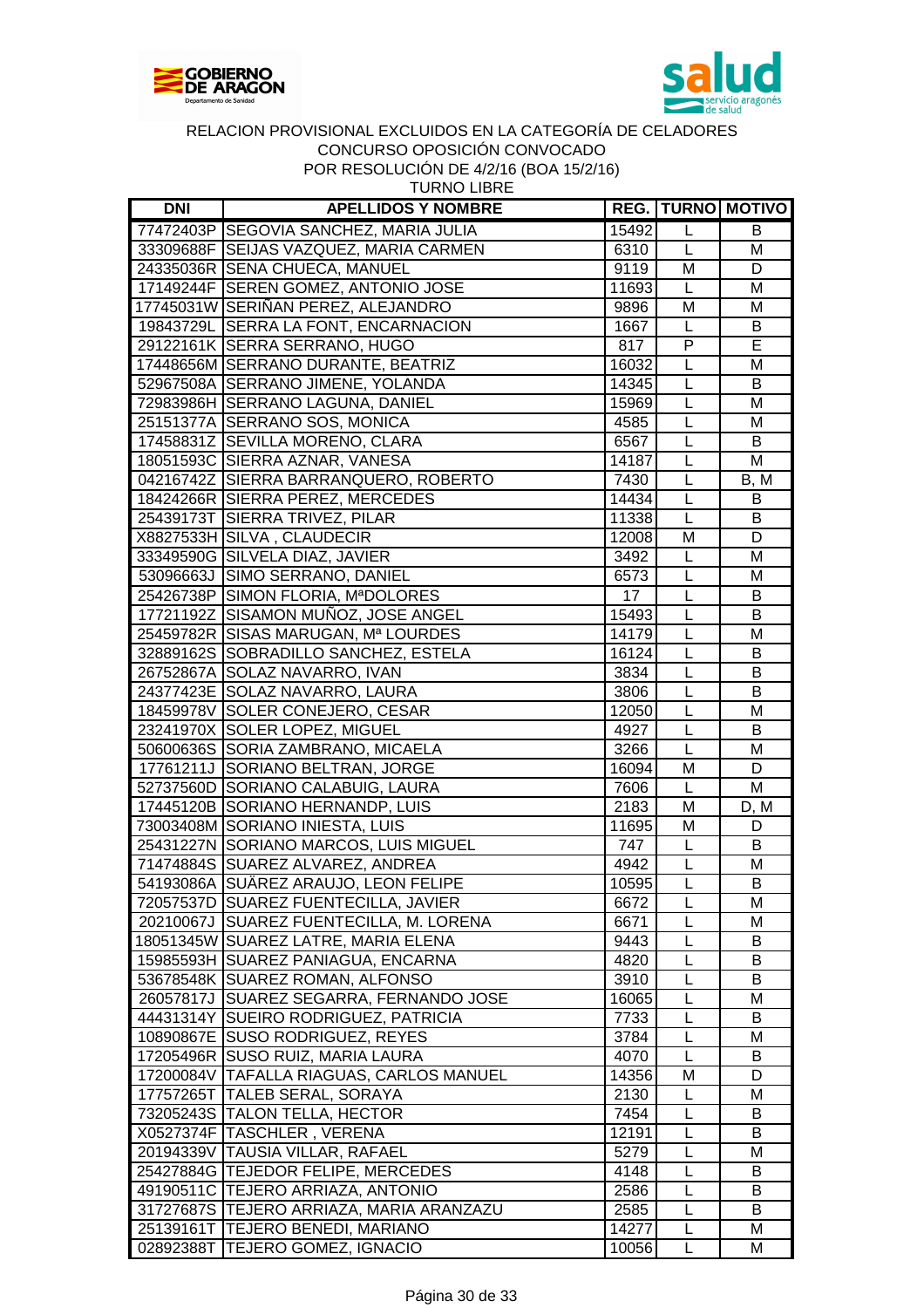



| <b>TURNO LIBRE</b> |
|--------------------|
|--------------------|

| <b>DNI</b> | <b>APELLIDOS Y NOMBRE</b>                      |              |                | <b>REG.   TURNO   MOTIVO</b> |
|------------|------------------------------------------------|--------------|----------------|------------------------------|
|            | 18037001X TELLA ARGUIS, JAVIER-PASCUAL         | 1359         | M              | D                            |
|            | 29128040N TELLO BERMUDEZ, ANGEL                | 15971        | M              | M                            |
|            | 76921053Z TELLO LAFUENTE, DIEGO                | 941          | L              | B                            |
|            | 31660349K TEMBLADOR GOMEZ, LUIS                | 16016        | L              | B                            |
|            | 48500713S TEMPLADO MARTINEZ, JESUS             | 16047        | M              | D                            |
|            | 52964003V TENA BENITEZ, ANTONIA                | 10937        | L              | B                            |
|            | 53578344M TENA BENITEZ, ESTEFANIA              | 7622         | L              | B                            |
|            | 53578345Y TENA BENITEZ, YOLANDA                | 6040         | L              | B                            |
|            | 47447630X TENDERO MONTESINOS, DAVID            | 4816         | L              | B                            |
|            | X3008256V TERAN MEJIA, RAMIRO                  | 6041         | L              | M                            |
|            | 74513734J TERUEL MEGIAS, RAQUEL                | 5652         | M              | B, M                         |
|            | 17161447C TIESTOS ANCHELERGUES, MANUEL         | 3717         | M              | D                            |
|            | 29114071G TIZNE EGEA, JUAN CARLOS              | 7681         | M              | D                            |
|            | 25208213Y   TOBAJAS GONZALEZ, VANESA           | 6565         | L              | M                            |
|            | 10051950F TOCINO GUERRA, SARA                  | 16085        | L              | M                            |
|            | 77500785P   TOLEDO ESCOLAR, JOSE MANUEL        | 16039        | L              | B                            |
|            | 72145999J TORIBIO GONZALEZ, ULISES             | 15988        | L              | M                            |
|            | 17746089W TORRALBA SORIANO, MARIA PILAR        | 7169         | L              | M                            |
|            | 73775804S TORRENT CLAVER, DAVID                | 2061         | L              | B                            |
|            | 22983230C TORRENTE APARICIO, Mª DEL CARMEN     | 12256        | L              | B                            |
|            | 36975855C TORRES ALONSO, NURIA                 | 10666        | L              | B                            |
|            | 51640316A   TORRES BLANCO, JAIME               | 6662         | M              | B                            |
|            | 77677082X TORRES JIMENEZ, RAQUEL               | 3580         | L              | M                            |
|            | 32692944P TORRES OREA, MARTA MARIA             | 5653         | L              | M                            |
|            | 53114400V TORRES OTERO, MONSERRAT              | 14251        | L              | B                            |
|            | 18432139P TORTAJADA ALVARO, SONIA              | 14443        | L              | B                            |
|            | 10085117P TRABADO ALVAREZ, MARIA ISABEL        | 9098         | $\overline{L}$ | B                            |
|            | 26473331D TRUJILLO SANCHEZ, LEONOR             | 4680         | $\overline{L}$ | B                            |
|            | 18025684D TRULLENQUE GARCIA, LUIS ANTONIO      | 16022        | M              | M                            |
|            | 25198985R TRULLENQUE LANSAQUE, MARCOS          | 1207         | M              | D                            |
|            | 11736043V TUNDIDOR FERNANDDEZ, ANGELINES       | 5024         | L              | B                            |
|            | 11934497G TURIÑO REGUILON, Mª CONCEPCION       | 4897         | L              | M                            |
|            | 17760802H UBEDA FIBLA, ROMINA                  | 5019         | L              | M                            |
|            | 25174719T UBEDA GONZALO, ANA CRISTINA          | 11661        | M              | D                            |
|            | 29112049Y UBEDA TORTAJADA, MERCEDES            | 4444         | L              | M                            |
|            | 25408538R UBEDA VALERO, ROSANA                 | 16100        | $\overline{M}$ | $\overline{D}$               |
|            |                                                |              |                |                              |
|            | 14580531A   UGALDE LLAGUNO, LOURDES            | 3699         | L              | м<br>B                       |
|            | 48442913Z  URBANO CERVERA, MARIA FRANCISCA     | 4895         | L              |                              |
|            | 34097278P URBIETA PENAGARICANO, MARIA PILAR    | 3413<br>4978 | L              | В<br>В                       |
|            | 23264823R URENA VALERO, BEATRIZ                | 14182        | L<br>L         | B                            |
|            | 44085393M URGAL GARCIA, ANA BELEN              |              | L              | M                            |
|            | 17438112H URGEL FERRERO, MIGUEL ANGEL          | 12206        |                |                              |
|            | 34845089C UROZ MARTINEZ, MARIA TRINIDAD        | 6669         | L<br>L         | B, M                         |
|            | 78754658J URQUIA SERRANO, MARIO                | 14332        |                | B, M                         |
|            | 29149716E URRUTICOECHEA FERNANDEZ, MARIA ELENA | 11664        | L              | в                            |
|            | 25477613F USON BALAGUE, ALEJANDRA              | 11657        | L              | м                            |
|            | 43162793G UTRILLA DELGADO, JORDI               | 1665         | L              | B                            |
|            | 52672012B VAL ROMERO, JOSE MIGUEL              | 7152         | L              | M                            |
|            | 33315005B VALCARCEL RODRIGUEZ, FRANCISCO       | 8688         | L              | B                            |
|            | 11971459M VALDEGRAMA BALLESTEROS, RUBEN        | 4994         | M              | D                            |
|            | X3427127N VALENCIA CARDONA, SANDRA MILENA      | 2699         | L              | M                            |
|            | 23232739W VALERA GARCIA, MARIA DOLORES         | 2591         | L              | B                            |
|            | 17749472G VALERO NAVAS, SUSANA                 | 96           | м              | D                            |
|            | 71433885W VALLE ALVAREZ, TANIA                 | 9103         | L              | м                            |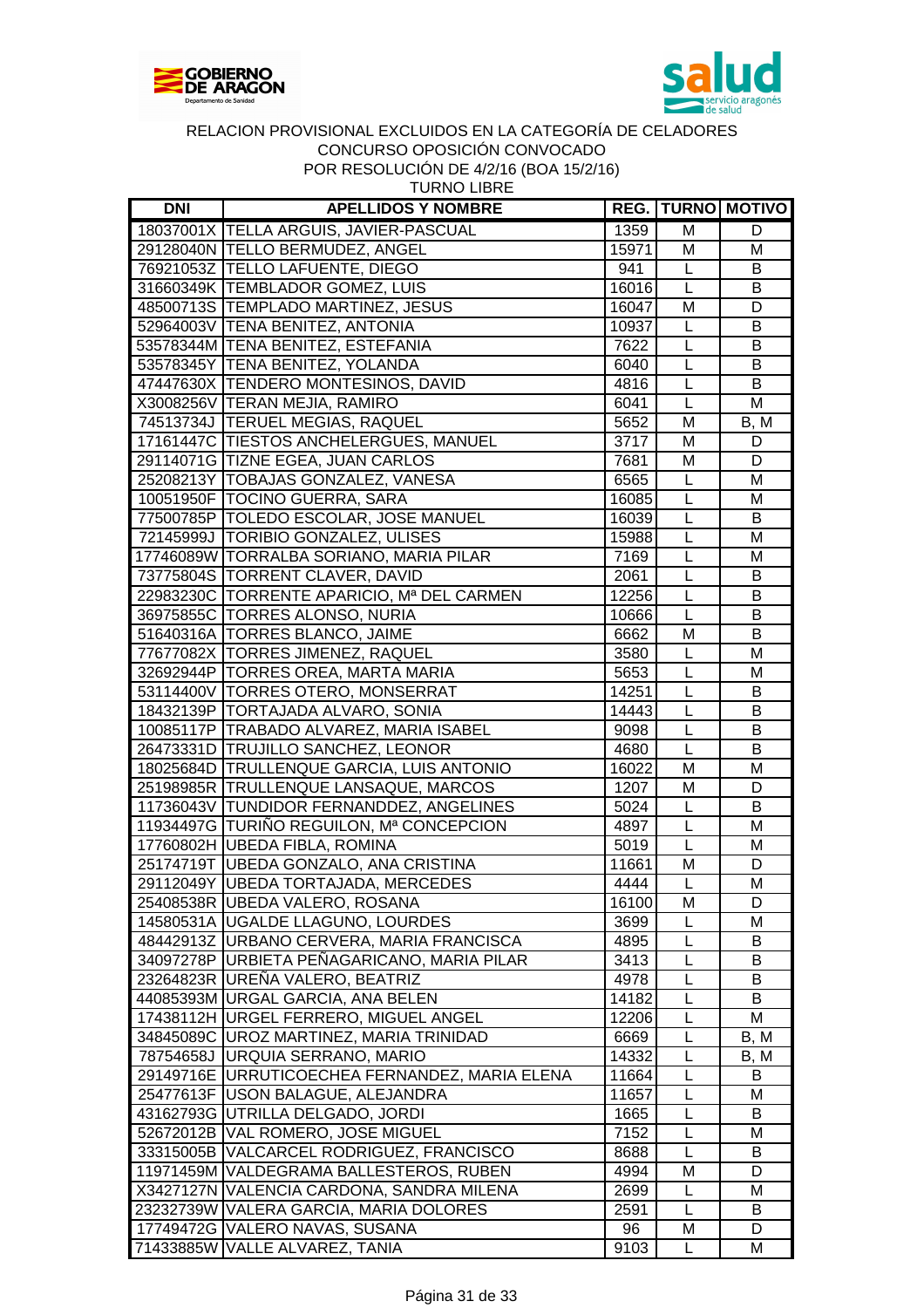



| <b>DNI</b> | <b>APELLIDOS Y NOMBRE</b>                     |       |                | <b>REG.   TURNO   MOTIVO  </b> |
|------------|-----------------------------------------------|-------|----------------|--------------------------------|
|            | 71497905J VALLE LOPEZ, SARA                   | 1274  | L              | B                              |
|            | 34784118E VALLEJO CABALLERO, JOSE MIGUEL      | 4676  | L              | B                              |
|            | 10066088T VALLS MENDEZ, ROSA                  | 7321  | L              | В                              |
|            | 09328146J VAQUERO GRANDAS, EDUARDO JOSE       | 14290 | L              | B                              |
|            | 09339966B VARA CAMPO, Mª DE LOS REYES         | 9444  | L              | B                              |
|            | 06556290W VARAS VALAYOS, BEGOÑA               | 9394  | $\overline{L}$ | B                              |
|            | 33548566F VARELA ARIAS, JOSE                  | 5913  | M              | $D, \overline{M}$              |
|            | 34790985N VARELA SACRISTAN, MARIA TERESA      | 2897  | $\mathsf{L}$   | B                              |
|            | 73205700N VARGAS ALPIN, SILVIA                | 4721  | L              | M                              |
|            | 50194314B VARGAS FERNANDEZ, ANDRES            | 6561  | M              | D, M                           |
|            | 46661866H VARGAS SANCHEZ, Mª JOSE             | 11658 | M              | D                              |
|            | 48627066Y VARO TENDERO, JESUS                 | 1494  | L              | B                              |
|            | 076723532 VAZQUEZ FERNANDEZ, SONIA            | 6579  | M              | M                              |
|            | 36058955S VAZQUEZ FRAGUEIRO, Mª CARMEN        | 6580  | L              | M                              |
|            | 18168058J VAZQUEZ HERNANDEZ, ESMERALDA        | 1827  | L              | M                              |
|            | 50031861F VAZQUEZ LEDESMA, JOSE LUIS          | 3638  | M              | D                              |
|            | 71671467V VEGA ALVAREZ, SONIA                 | 3674  | L              | M                              |
|            | 44470924X VEGA OTERO, JUAN CARLOS             | 7422  | M              | B, D                           |
|            | 71425265F VEGA RODRIGUEZ, MARIA ISABEL        | 2528  | L              | C                              |
|            | 71017359Y VEGA SALGADO, ANA                   | 6571  | L              | M                              |
|            | 17692952H VELA BEGUE, ROSARIO                 | 7854  | L              | C                              |
|            | 72874402Y VELASCO RODRIGALVAREZ, Mª ANTONIA   | 3333  | $\overline{P}$ | E                              |
|            |                                               |       | $\overline{L}$ |                                |
|            | 33909382E VELASCO SALAZAR, JOSEFA             | 8640  | $\overline{L}$ | B                              |
|            | 08811389C VELAZQUEZ LUQUE, MARIA PILAR        | 14323 |                | M                              |
|            | 25189829E VELEZ PEREZ, ANA CRISTINA           | 16182 | L              | M                              |
|            | 73092953B VELEZ PEREZ, JORGE                  | 16081 | $\overline{L}$ | M                              |
|            | 17460713X VELILLA ORTIZ, VICTOR               | 14354 | M              | D                              |
|            | 25455461G VELTRE HUERTA, SILA MARIA           | 5327  | L              | M                              |
|            | 20450848F VENTURA CANO, RICARDO               | 15951 | $\overline{L}$ | B                              |
|            | 73017337L VERA VELASCO, PEDRO AURELIO         | 11708 | L              | $\overline{D}$                 |
|            | 44769699S VERDU ALBERO, CONSTANTINO           | 16051 | L              | A, B                           |
|            | 72153498Z VIANA ESPESO, ZURIÑE                | 7203  | L              | B                              |
|            | 72530467J   VICEDO MAYOR, JUAN MANUEL         | 12051 | M              | D                              |
|            | 18454672R VICENTE FANDOS, ALVARO              | 3342  | M              | D                              |
|            | 10199830C VIDAL DE LA FUENTE, PILAR           | 6649  | L              | M                              |
|            | 44401889K VIDAL VILLA, MARIA DEL PILAR        | 8689  | L              | B                              |
|            | 42856353Q VIERA JIMENEZ, FAUSTINA DEL PI      | 4062  | L              | B, M                           |
|            | 20425522G VILA GARCIA, ANNA                   | 2940  | L              | M                              |
|            | 71265188X VILLA PASCUAL, LAURA                | 6311  | L              | M                              |
|            | 44396787W VILLAESCUSA CASTILLO, IVAN          | 14015 | M              | D                              |
|            | 09799369N VILLAFAÑE PUENTE, MARIA LUISA       | 11706 | L              | м                              |
|            | 10079877N VILLAGROY PRADA, ANA ISABEL         | 2924  | L              | В                              |
|            | 73156381M VILLALBA ANDRES, ALICIA             | 14295 | L              | В                              |
|            | 18449165Z   VILLALBA RUBIO, EDUARDO           | 9904  | M              | M                              |
| 33543292T  | <b>VILLAMIL FERNANDEZ, IVAN</b>               | 3599  | L              | M                              |
|            | 73256797A VILLANOVA ALTABELLA, ROSA           | 10068 | L              | В                              |
|            | 79252106V VILLANUEVA PARRA, DIEGO             | 4979  | L              | M                              |
| 18424767L  | VILLANUEVA PELLICERO, MARIA JOSE              | 6089  | М              | D                              |
|            | 17448958P   VILLANUEVA ROMEO, VIRGINIA        | 5280  | L              | M                              |
|            | 25463901A VILLARROYA ALMENAR, FRANCISCO JAVIE | 15953 | L              | D                              |
|            | 04182859X VINUESA RINCON, ARACELI             | 8671  | М              | M                              |
|            | 33351337A VIÑA SEIJAS, PATRICIA               | 797   | L              | B                              |
|            | 17715191Q VINAS VIAMONTE, MARIA PILAR         | 16017 | M              | D                              |
|            | 28632471R VIROSTA VENTURA, BORJA              | 16179 | L              | C                              |